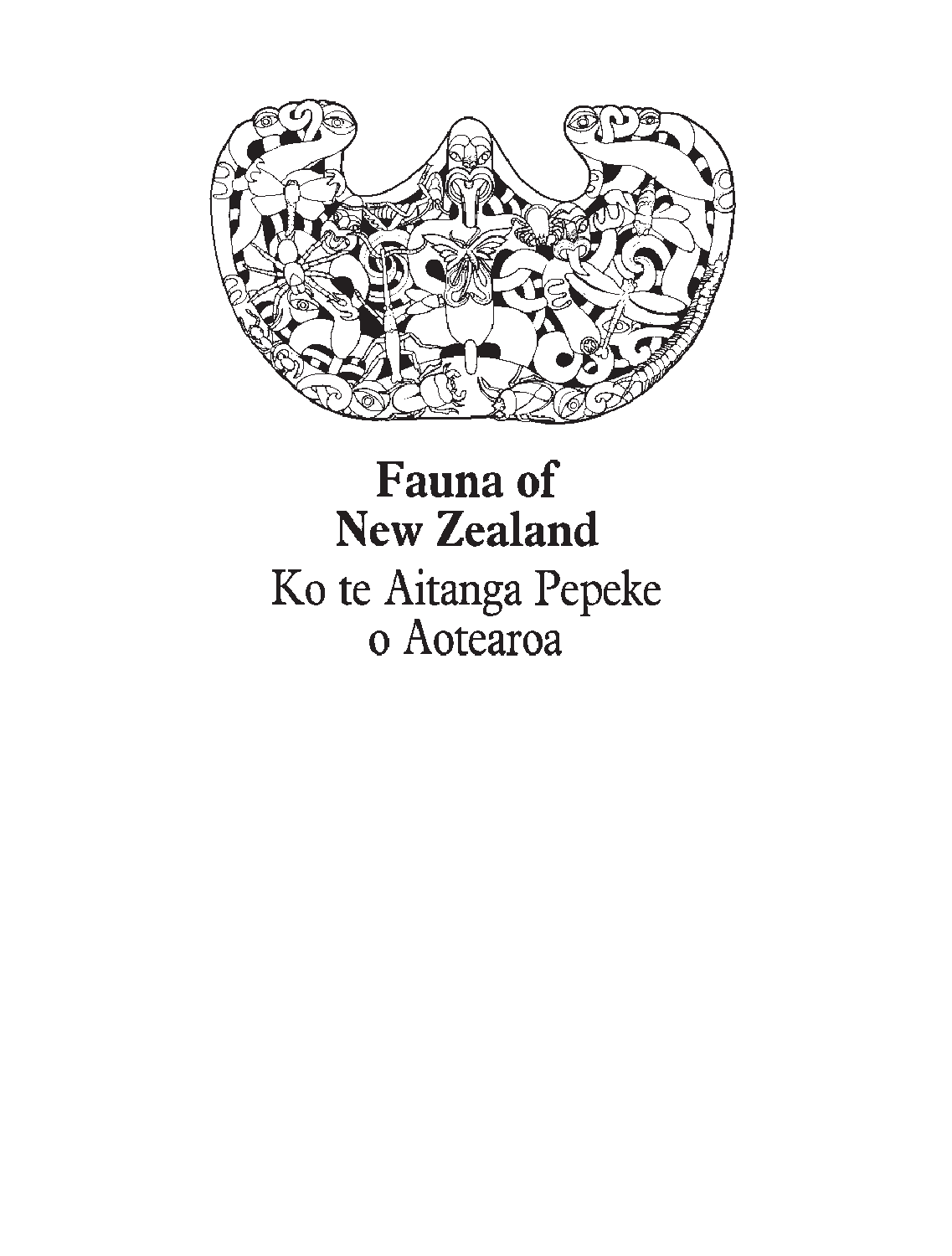#### **INVERTEBRATE SYSTEMATICS ADVISORY GROUP**

#### **REPRESENTATIVES OF LANDCARE RESEARCH**

**Dr D.R. Penman** *Landcare Research Lincoln Agriculture & Science Centre P.O. Box 69, Lincoln, New Zealand*

#### **Dr T.K. Crosby** and **Dr M.-C. Larivière**

*Landcare Research Mount Albert Research Centre Private Bag 92170, Auckland, New Zealand*

#### **REPRESENTATIVE OF UNIVERSITIES**

**Dr R.M. Emberson** *Ecology and Entomology Group Soil, Plant, and Ecological Sciences Division P.O. Box 84, Lincoln University, New Zealand*

#### **REPRESENTATIVE OF MUSEUMS**

**Mr R.L. Palma** *Natural Environment Department Museum of New Zealand Te Papa Tongarewa*

*P.O. Box 467, Wellington, New Zealand*

#### **REPRESENTATIVE OF OVERSEAS INSTITUTIONS**

**Dr J.F. Lawrence** *CSIRO Division of Entomology G.P.O. Box 1700, Canberra City A.C.T. 2601, Australia*

*\* \* \**

#### **SERIES EDITOR**

**Dr T. K. Crosby** *Landcare Research Mount Albert Research Centre*

*Private Bag 92170, Auckland, New Zealand*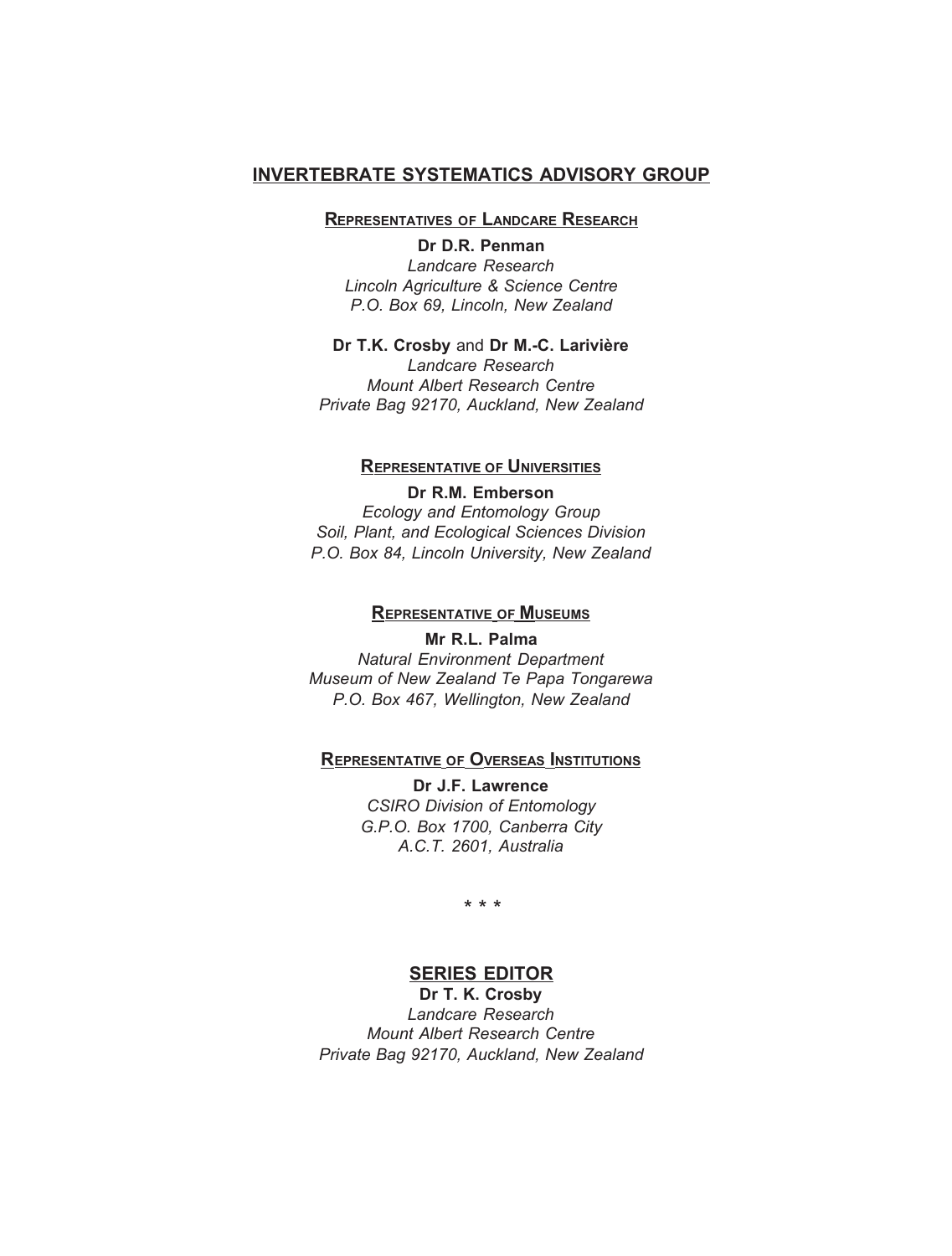**Fauna of New Zealand Ko te Aitanga Pepeke o Aotearoa**

**Number / Nama 42**

# **Aphodiinae** (Insecta: Coleoptera: Scarabaeidae)

**Z. T. Stebnicka**

**Institute of Systematics and Evolution of Animals Polish Academy of Sciences, Cracow 31–016, Poland STEBNICKA@isez.pan.krakow.pl**



**Lincoln, Canterbury, New Zealand 2001**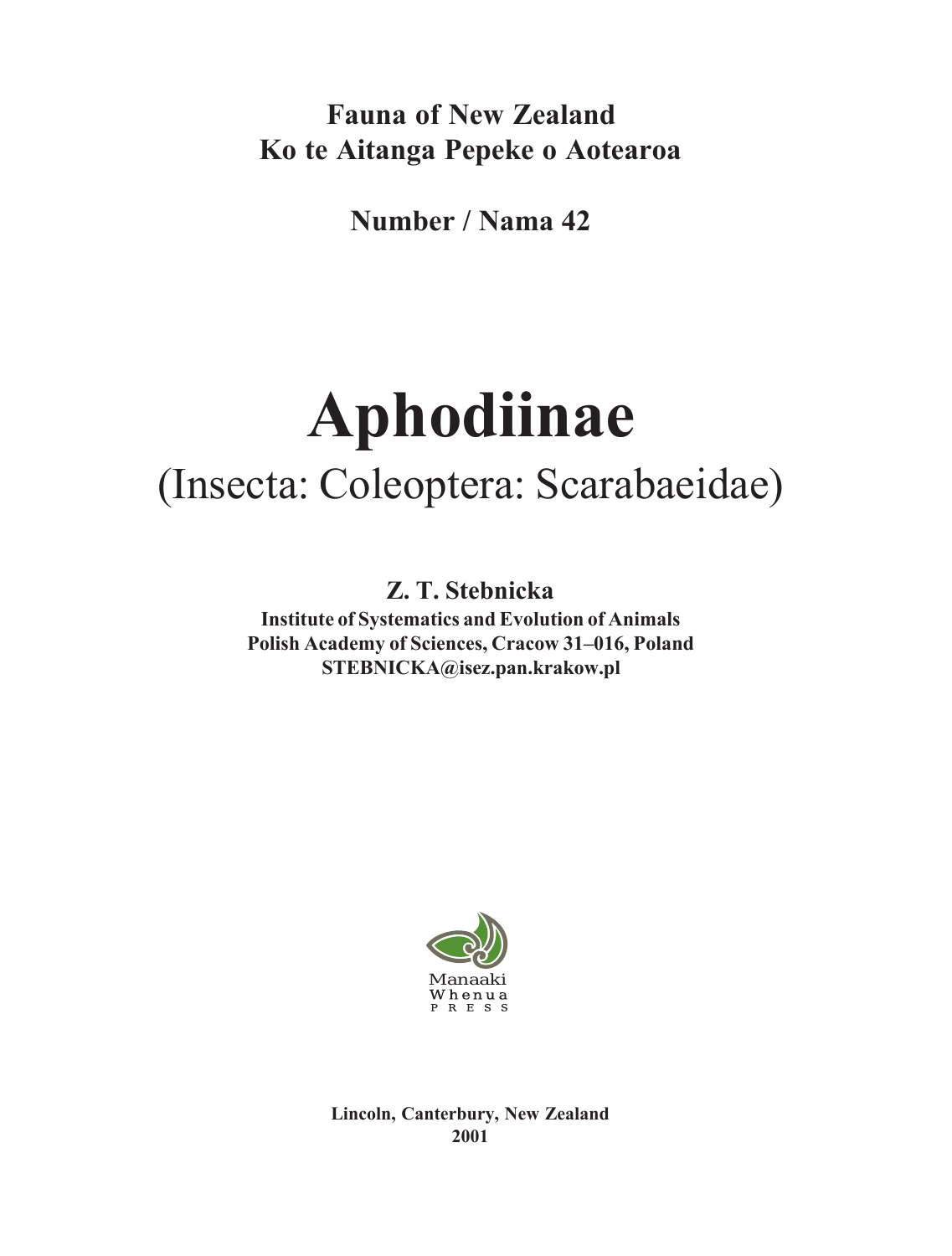#### **Copyright © Landcare Research New Zealand Ltd 2001**

No part of this work covered by copyright may be reproduced or copied in any form or by any means (graphic, electronic, or mechanical, including photocopying, recording, taping information retrieval systems, or otherwise) without the written permission of the publisher.

#### **Cataloguing in publication**

STEBNICKA, Z. T. (Zdzis»awaTeresa), 1932– Aphodiinae (Insecta: Coleoptera: Scarabaeidae) / Z. T. Stebnicka

– Lincoln, Canterbury, N.Z. : Manaaki Whenua Press, 2001. (Fauna of New Zealand, ISSN 0111–5383 ; no. 42). ISBN 0-478-09341-1

I. Title II. Series

UDC 595.764.1(931)

Prepared for publication by the series editor using computer-based text processing, layout, scanning, and printing at Landcare Research, Mt Albert Research Centre, Private Bag 92170, Auckland, New Zealand

M~ori text by H. Jacob, Huatau Consultants, Levin.

Published by Manaaki Whenua Press, Landcare Research, P.O. Box 40, Lincoln, Canterbury, N.Z. Website: http://www.mwpress.co.nz/

Printed by PrintLink Ltd, Wellington

Front cover: *Acrossidius tasmaniae* (Hope) (Illustrator: D. W. Helmore).

**Publication of the** *Fauna of New Zealand* **series is the result of a research investment by the Foundation for Research, Science and Technology under contract number C09X002.**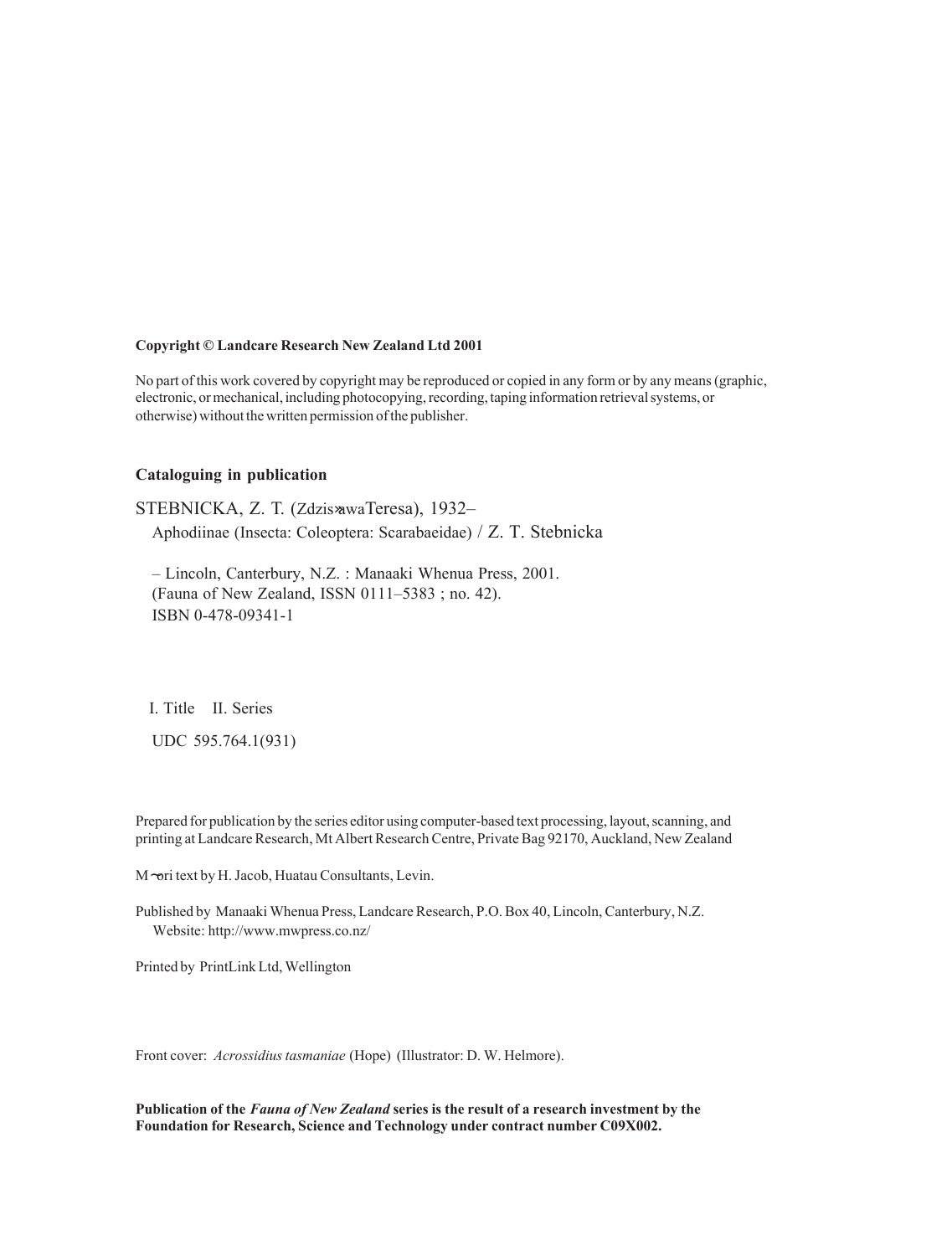Class **Insecta**

Order **Coleoptera** Family **Scarabaeidae** Subfamily **Aphodiinae**

# **POPULAR SUMMARY HE WHAKARAPOPOTOTANGA** 悕

**Illustration / Whakaahua**: *Phycocus graniceps* Broun (Illustrator / Kaiwhakaahua: A. C. Harris).

#### **Dung beetles Ng**~ **p**§**tara t**ã**tae**

Kitea ai ng~ mea o te wh~nau iti Aphodiinae i ng~ koko katoa o te ao, heoi ko te whakapae, ko ng~ w~hi mahana o te 'Ao Tawhito' tÇ r~tou tino k~inga. O ng~ iwi me ng~ puninga ka kitea i reira, he ruarua noa iho ka kitea an**C**i te 'Ao Hou' me Ahitereiria. Heoi, ko te nuinga o ng~ puninga me ng~ iwi ka kitea i 'nei takiw~, k~ore e kitea i w~hi k'.

Kei te ~hua 3100 ng~ momo aphodiine e mChiotia ana, otir $\sim$ , ar $\sim$  noa atu pea ng $\sim$  momo k $\sim$ ore an $\mathbb{C}$ i  $\sim$ ta tautuhia. E tino h~ngai ana t<sup>6</sup>nei whakapae ki ng~ takiw~ o te Pã o Amerika me Amerika ki te Tonga, tae atu ki I hia. He rerek<sup> $\epsilon$ </sup> te hanga o t<sup> $\epsilon$ </sup>n $\sim$ , o t<sup> $\epsilon$ </sup>n $\sim$ ,  $\sim$ , ko te rahi, kei waenga i te 0.8 mm me te 16.0 mm. Ko te 'p§ara tãtae' tÇr~tou ingoa k~rangaranga, engari ko t<sup>o</sup> tahi w~hanga noa iho o t<sup>o</sup>nei wh~nau iti ka kitea e noho ana i te t**ã**tae. He kai tã ta e, he kai popo ng ~ aphodiinae, ~, ka kitea e kai ana, e whakaputa uri ana i roto i *'*nei mea i te oneone. Kua rangahaua ng~momo maha tonu e noho ana i âropi, i }hia, i Amerika, me Ahitereiria, me 'tahi momo e rua o Aotearoa (ko te *Acrossidius tasmaniae* (Hope) me te *Ataenius picinus* Harold), he kaikai m~ra n**Ç**r~tou. Ar~ anÇ 'tahi momo p'r~ i a *Phycocus graniceps* Broun me te *Tesarius sulcipennis* (Lea) e kitea nuitia ana ki ng~ t~huna o te tahamoana. He maha ng~ momo i t~w~hi e noho ana i waenga i a ng~i p $\mathbf{\mathbb{Q}}$ okorua me ng~i p $\mathbf{\mathbb{Q}}$ okotea, ko 'tahi an**Ç**e noho ana ki ng~ rua o 'tahi kararehe wh~ngote moroiti. Ko 'tahi momo ruarua nei, ka wh~nako i ng~ kÇhanga o ng~ p§ara tãtae hanga kÇhanga (ar~ ng~ Scarabaeidae: Scarabaeinae), hei w~hi whakaputa uri m**C** r~tou. Whaiwhai ai ng~ aphodiinae pakeke i te m~rama. Ka kitea nuitia hoki i ng~momo tãtae maha, i ng~popo,

Representatives of the Aphodiinae are found throughout the world but it is generally assumed that the warm part of the Old World is their centre of distribution. The New World and Australia, on the other hand, possess only very few members of those tribes and genera that occur in the Old World — instead, endemic genera and species of other tribes of Aphodiinae are numerous.

Approximately 3100 species of aphodiines are known, and many more may be expected, especially from the Neotropical and Oriental regions. The beetles are variously shaped and sculptured, and range from 0.8 mm to 16.0 mm in length. They are most commonly called "dung beetles", though in fact only a part of this subfamily is usually collected in dung. Aphodiinae are coprophagous or saprophagous, feeding and breeding in the soil on various kinds of excrement and/or in vegetable debris. Several species found in Europe, Asia, America, and Australia, and two species *(Acrossidius tasmaniae* (Hope) and *Ataenius picinus* Harold) in New Zealand have been studied as minor pests of cultivated plants. Some species, e.g., *Phycocus graniceps* Broun and *Tesarius sulcipennis* (Lea), are strongly associated with coastal sand dunes. Many species in other countries are associated with ants and termites and some others live in the burrows of small mammals. A few species are known to be kleptoparasitic, breeding in the brood balls of nest-building dung beetles (Scarabaeidae: Scarabaeinae). Adults of Aphodiinae are attracted to light and are often found in various kinds of excrement, in decaying vegetation, under logs and moss, in rotten wood, and under loose bark of dead trees. The immatures are known for a relatively small number of species.

*(continued overleaf) (haere tonu)*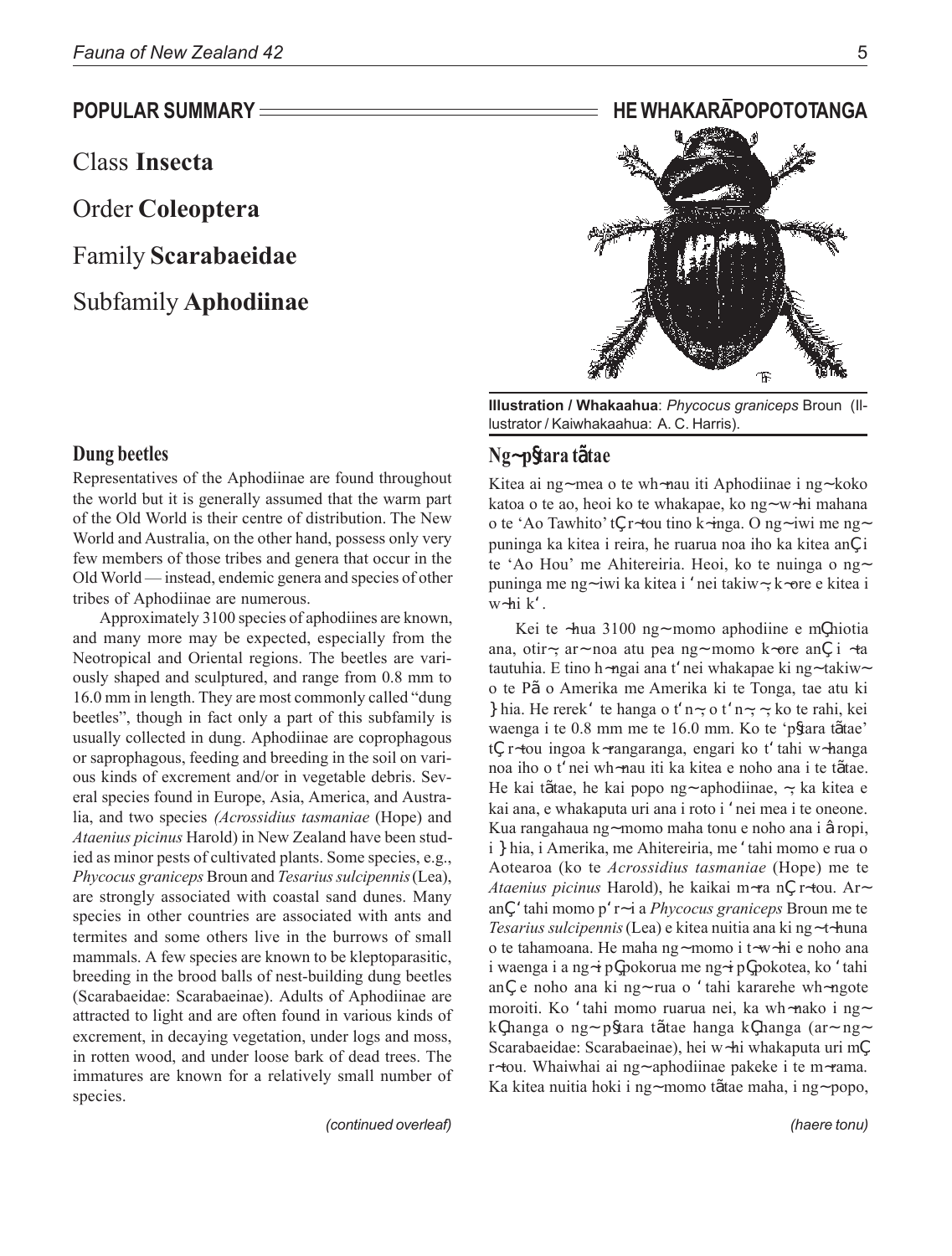Twenty species of Aphodiinae are now known from New Zealand. Eleven of these have been introduced, probably through human commerce — six are from Australia, two from America, one from Africa, and the last two are cosmopolitan species of European derivation.

The remaining nine species of the genera *Phycocus* Broun (introduced to Tasmania) and *Saprosites* Redtenbacher are indigenous to New Zealand. One species is found only on the South Island, and seven are found only on the North Island including one species collected also on the Kermadec Islands, and one on the Chathams Islands. One species is indigenous to the Three Kings Islands, one to the Chatham Islands, and one to the Kermadec Islands (introduced to the North Island). The non-endemic species, of adventive origin are frequently abundant and conspicuous in towns, orchards, pastures, and other modified environments. The faunal relationships of the native New Zealand Aphodiinae are clearly closest to those of Australia.



Contributor **Zdzis**»**awa Teresa Stebnicka**, family name Eichler, was born in Poland, educated in fine arts and natural sciences, and was awarded a Dr. Sc. degree at the Polish Academy of Sciences in Cracow. She is employed at the Institute of Systematics and Evolution of Animals of the Polish Academy of Sciences where her research is on the taxonomy, comparative morphology, biogeography, and phylogeny of various groups of beetles, and in particular the Aphodiinae of the world. She has authored over 80 original papers and books covering systematics, faunal, ecological, and biogeographical treatments of aphodiines and many other groups of Coleoptera. [Photograph: Dr Stebnicka at the Canadian Museum of Nature, Ottawa, June 2000; by François Génier].

i raro i ng~ poro r~kau me ng~ pãkohu, i ng~ r~kau pirau, i raro r~nei i te hiako o ng~r~kau kua mate noa. E m¶iotia ana te hanga kÇhungahunga o 'tahi momo ~hua ruarua nei.

E rua tekau ng~ momo Aphodiinae o Aotearoa e mÇhiotia ana in~ianei. Tekau m~ tahi o 'nei, kua rere mai i t~w~hi, n~ ng~ mahi tauhokohoko pea i heri mai. E ono i tau mai i Ahitereiria, e rua mai i Amerika, kotahi mai i } wherika, e rua atu anÇnÇâropi taketake ake, engari kua puta atu ki ng~ hau e wh~.

T'r~ anÇ ng~ momo e iwa o te puninga *Phycocus* Broun (kua tae atu an**C**ki Tahim~nia) me *Saprosites* Redtenbacher, he momo tāuru nÇAotearoa. Kotahi te momo ka kitea i Te Waipounamu anake, e rima ka kitea i Te Ika a M~ui anake, kotahi ka kitea i Te Ika a M~ui me ng~ moutere Kermadec, kotahi an**Ç** i Te Ika a M~ui me R<sup>'</sup>kohu. Kotahi te momo nQManawa-t~whi tãturu, kotahi nÇR'kohu tãturu, kotahi nÇng~ Kermadec tãturu (kua tau mai anÇki Te Ika a M-ui). Ko ng~ momo ehara nÇ konei taketake ake, engari kei konei e noho ana, ka kitea nuitia i ng~ taone, i ng~ m~ra huar~kau, i ng~ p~t§§ me 'r~ atu taiao n~ te ringa tangata i raweke. Ko ng~ hono i waenga i ng~ Aphodiinae o Aotearoa taketake ake, e ~hua rite ana ki 'r~ o Ahitereiria.

I wh~nau mai te kaituhi, a **Zdzis**»**awa Teresa Stebnicka** (ko Eichler tana ingoa wh $\neg$ nau), i P $\mathbb{C}$ ana. Ko ng $\neg$ mahi toi me ng~ pãtaiao m~ori ~na kaupapa matua i te whare w~nanga, ~ ka whakawhiwhia ia ki tana T~kutatanga Pãtaiao i te W~nanga Pãtaiao o PCana, i Cracow. Kei te Pãtahi Whakar $\boldsymbol{\mathbb{G}}$ ã, Kunenga Kararehe, i raro i te maru o te W~nanga Pãtaiao o PÇana, a ia e mahi ana. Ko t~na kaupapa rangahau, ko te whakar $\mathbb{G}\tilde{a}$ te whakatairite hanga rauropi, te koiora-matawhenua, me te kunenga o 'tahi r**Gã** p§tara, otir~, me te aro wh~iti ki ng~ tini Aphodiinae, huri i te ao. Neke atu i te 80 ng~ k Gero n~na an C tuhi e titiro ana ki te p**ã**naha whakar $\boldsymbol{\odot}$ ã te w~hi noho me te ~hua o t'n~, o t'n~ momo, te taupuhi kaiao, tae atu ki te koiora-matawhenua o ng~ aphodiine, me 'tahi atu huinga Coleoptera maha. [Whakaahua: T~kuta Stebnicka i te Whare Taiao o K~nata, Ottawa, Pipiri 2000; n~ François Génier.]

> Translation by **H. Jacob** Huatau Consultants, Levin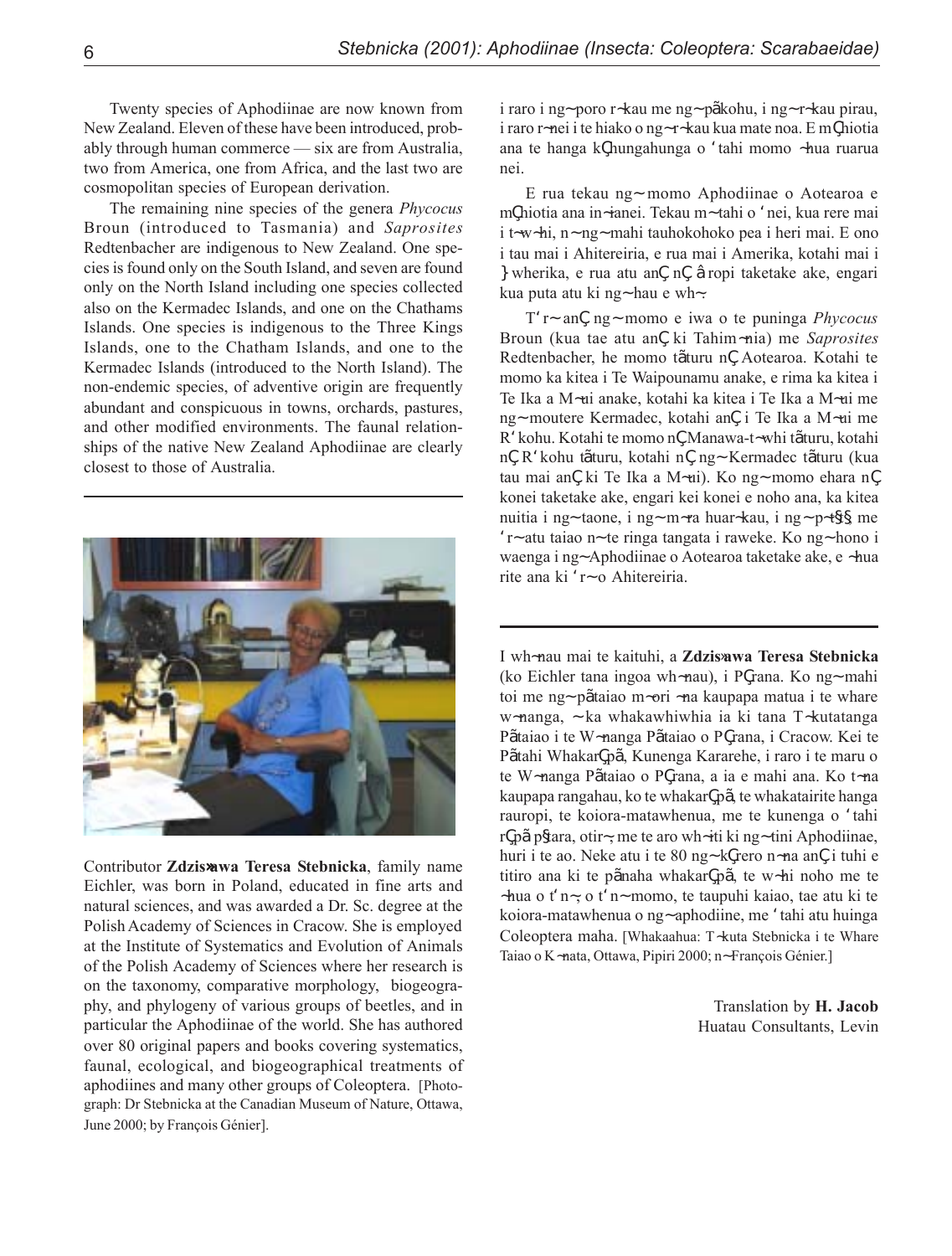#### **ABSTRACT**

The Aphodiinae of New Zealand are comprehensively revised for the first time and their relationships are discussed. Twenty species in 4 tribes and 9 genera are recognised. Two new species are described (*Saprosites kingsensis, Saprosites watti*), and 2 new synonymies are proposed (*Ataenius macilentus* Blackburn, 1904 = *A. brouni* (Sharp, 1876); *Saprosites candens* (Broun, 1880) = *S. distans* (Sharp, 1876)). Eleven of the 20 species are introduced, 6 of them originating in Australia, 2 in America, and 1 in Africa; the other 2 are cosmopolitan anthropogenic species of European origin. Members of the genus *Saprosites* Redtenbacher are endemic to New Zealand, except for 1 Australian species. The species of *Phycocus* and *Tesarius* are indigenous to both New Zealand and Tasmania. The morphology and diagnostic characters of aphodiines are reviewed and illustrated in detail. A key is given for the tribes, genera, and species known from New Zealand. The biological associations, known seasonality, and geographic distribution of the species are summarised, with maps indicating locality records. The distributions of the indigenous species and their systematic affinities suggest a Gondwanan origin.

Keywords. Coleoptera, Scarabaeidae, Aphodiinae, New Zealand, taxonomy, classification, key, new species, new synonymy, distribution, ecology, biology, dispersal power, species endemism, fauna.

Stebnicka, Z. T. 2001. Aphodiinae (Insecta: Coleoptera: Scarabaeidae). *Fauna of New Zealand 42*, 64 pp.

*Received: 18 March 1999. Accepted: 24 January 2001.*

#### **CHECKLIST OF TAXA**

|                                            | 17 |
|--------------------------------------------|----|
|                                            | 17 |
|                                            | 17 |
|                                            | 18 |
| <i>adelaide</i> Hope, 1846                 |    |
|                                            |    |
| <i>cincticulus</i> Hope, 1847              |    |
| spilopterus Germar, 1848                   |    |
| <i>pseudolividus</i> Balthasar, 1941       |    |
| lividus pseudolividus Endrödi & Rakovi1981 |    |
|                                            | 19 |
|                                            |    |
| <i>howitti</i> (Hope, 1847)                |    |
| <i>longitarsus</i> (Redtenbacher, 1867)    |    |
| <i>andersoni</i> (Blackburn, 1904)         |    |
| <i>pallidihirtus</i> (Balthasar, 1941)     |    |
|                                            |    |
|                                            |    |
|                                            |    |
| <i>lobatus</i> Broun, 1893                 |    |

|                                                          | 23 |
|----------------------------------------------------------|----|
|                                                          | 23 |
| <i>minor</i> (Blackburn, 1897) [interception record]  24 |    |
|                                                          |    |
|                                                          |    |
| <i>melbournicus</i> (Balthasar, 1942)                    |    |
|                                                          |    |
|                                                          |    |
|                                                          |    |
| <i>schwarzi</i> (Linell, 1896)                           |    |
| granuliceps Petrovitz, 1971                              |    |
|                                                          |    |
|                                                          |    |
| <i>macilentus</i> Blackburn, 1904 new synonymy           |    |
|                                                          |    |
| <i>duplopunctatus</i> Lea, 1923                          |    |
| boucomonti Paulian, 1937                                 |    |
| <i>rugosus</i> (Richards, 1959)                          |    |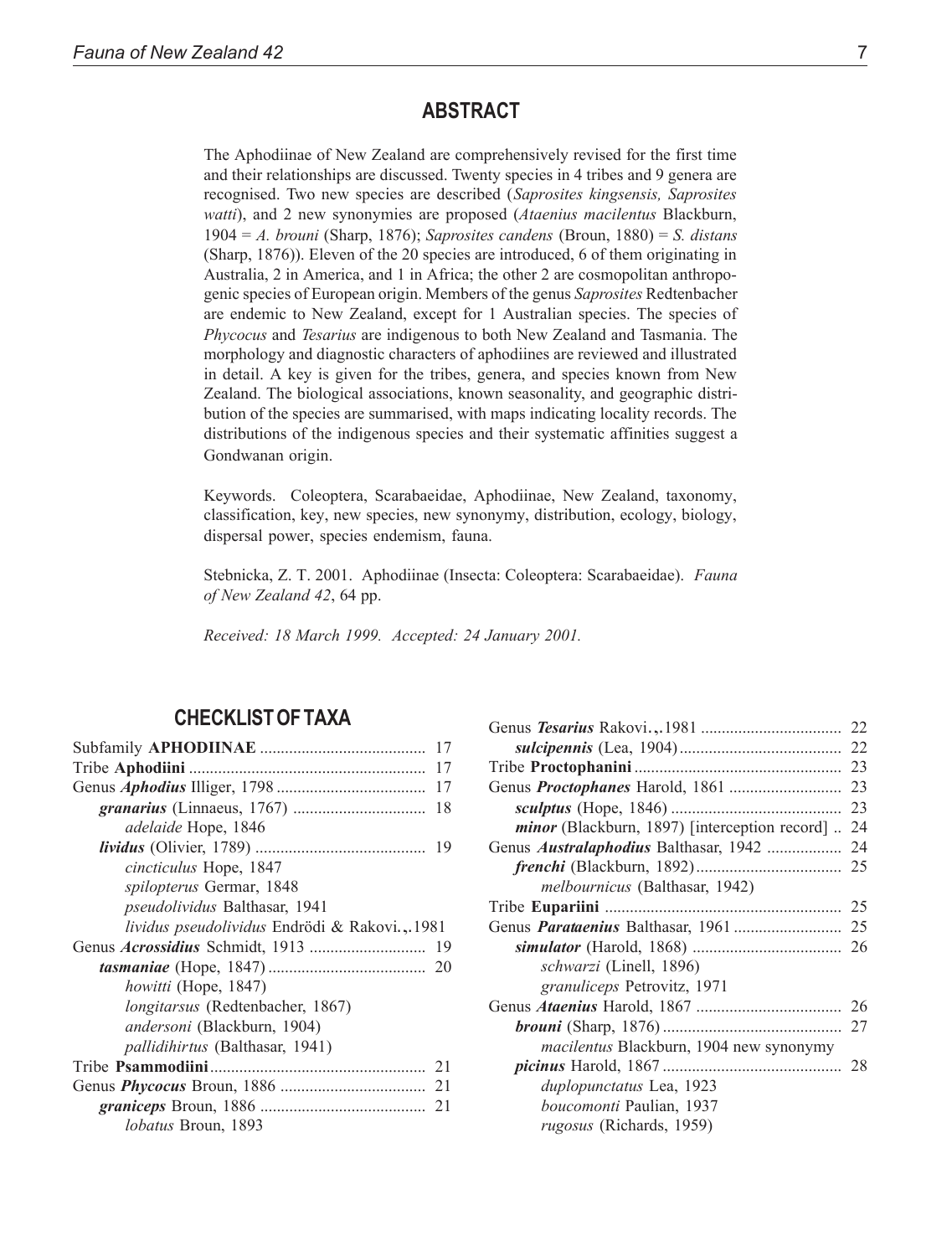|                                           | 29 |
|-------------------------------------------|----|
|                                           |    |
| <i>punctatus</i> Richards, 1959           |    |
|                                           |    |
| <i>pascoei</i> (Sharp, 1876)              |    |
| suspectus (Sharp, 1876)                   |    |
|                                           |    |
| <i>candens</i> (Broun, 1880) new synonymy |    |
|                                           | 33 |
|                                           | 33 |
|                                           | 34 |
|                                           | 35 |
|                                           | 36 |
|                                           | 37 |
|                                           |    |

#### **CONTENTS**

|                                          | 9  |
|------------------------------------------|----|
|                                          |    |
| Diagnostic characters for tribes in N.Z. | 11 |
|                                          | 12 |
|                                          | 13 |
|                                          | 15 |
|                                          | 15 |
|                                          | 16 |
|                                          | 17 |
|                                          | 38 |
|                                          | 43 |
|                                          | 53 |
|                                          | 58 |
|                                          |    |

#### **ACKNOWLEDGMENTS**

The Biodiversity & Conservation Group of Manaaki Whenua initiated this study when they contacted the author in 1996 concerning a possible contribution to the *Fauna of New Zealand* on New Zealand Aphodiinae. This request led over the intervening years to the present revision. During the period of this study I have enjoyed the co-operation in arranging loans of specimens, including types, of a succession of individuals at several institutions. I here thank them, and they are listed with their respective institutions in the section on Abbreviations.

In particular I would like to acknowledge the late Tymone Duval, Trevor Crosby, and Richard Leschen of the New Zealand Arthropod Collection and Rowan Emberson and John Marris of the Lincoln University for their unfailing encouragement and co-operation. Grace Hall assisted greatly through association of specimen localities with their area codes, and in preparation of the maps. Des Helmore prepared many of the habitus illustrations and Birgit Rhode the SEM's. Rowan Emberson reviewed the manuscript.

The present contribution was supported in part by Grant Nr 6 P04C 055 15 received from the Committee of the Scientific Research (KBN) in Poland.

#### **INTRODUCTION**

The Aphodiinae is a large and diverse group of species inhabiting all zoogeographical regions. The fauna of aphodiines is generally well known for most of the world with the exception of Central and South America. These areas are the object of current studies of the author. The faunas of Australia, New Guinea, and neighbouring archipelagos have been recently treated in a series of papers by Stebnicka & Howden (1994, 1995, 1996, 1997) and Stebnicka (1998b). Before the present contribution was undertaken, very little was known of the faunistic composition of Aphodiinae in New Zealand. Early treatments of New Zealand aphodiines from 1846 to 1910 consist of isolated species descriptions by Broun (6 species), Sharp (4 species), White (1 species), and Lea (1 species). The first native New Zealand species to be discovered was *Saprosites exsculptus* (as *Oxyomus exsculptus*) which was collected at "Port Nicholson" (Wellington) and described by White (1846). Other than the listing of the species in a catalogue (Schmidt 1910) and their misleading diagnoses in a monograph by Schmidt (1922), the only subsequent papers dealing with the taxonomy of New Zealand species were the review of the genus *Saprosites* by Richards (1959) and some synonymical notes by Watt (1984). The status of nearly all species of *Saprosites* has been particularly enigmatic, since their types were not readily accessible to researchers as they were in European collections (mostly in BMNH), and specialists on Aphodiinae never saw them.

The present survey is based mostly on a large holding of material in the New Zealand Arthropod Collection, Auckland, and on the collections of various institutions mentioned in the section on Conventions. Approximately 1800 specimens and the type-series of all New Zealand species were examined. Twenty species are now known from New Zealand, nine of which are indigenous. Eleven are definite introductions from other countries; six from Australia — *Acrossidius tasmaniae* (Hope), *Tesarius sulcipennis* (Lea), *Proctophanes sculptus* ((Hope), *P*. *minor* ((Blackburn), *Ataenius brouni* (Sharp), *Saprosites mendax* (Blackburn); two from the Americas — *Parataenius simulator* (Harold) and *Ataenius picinus*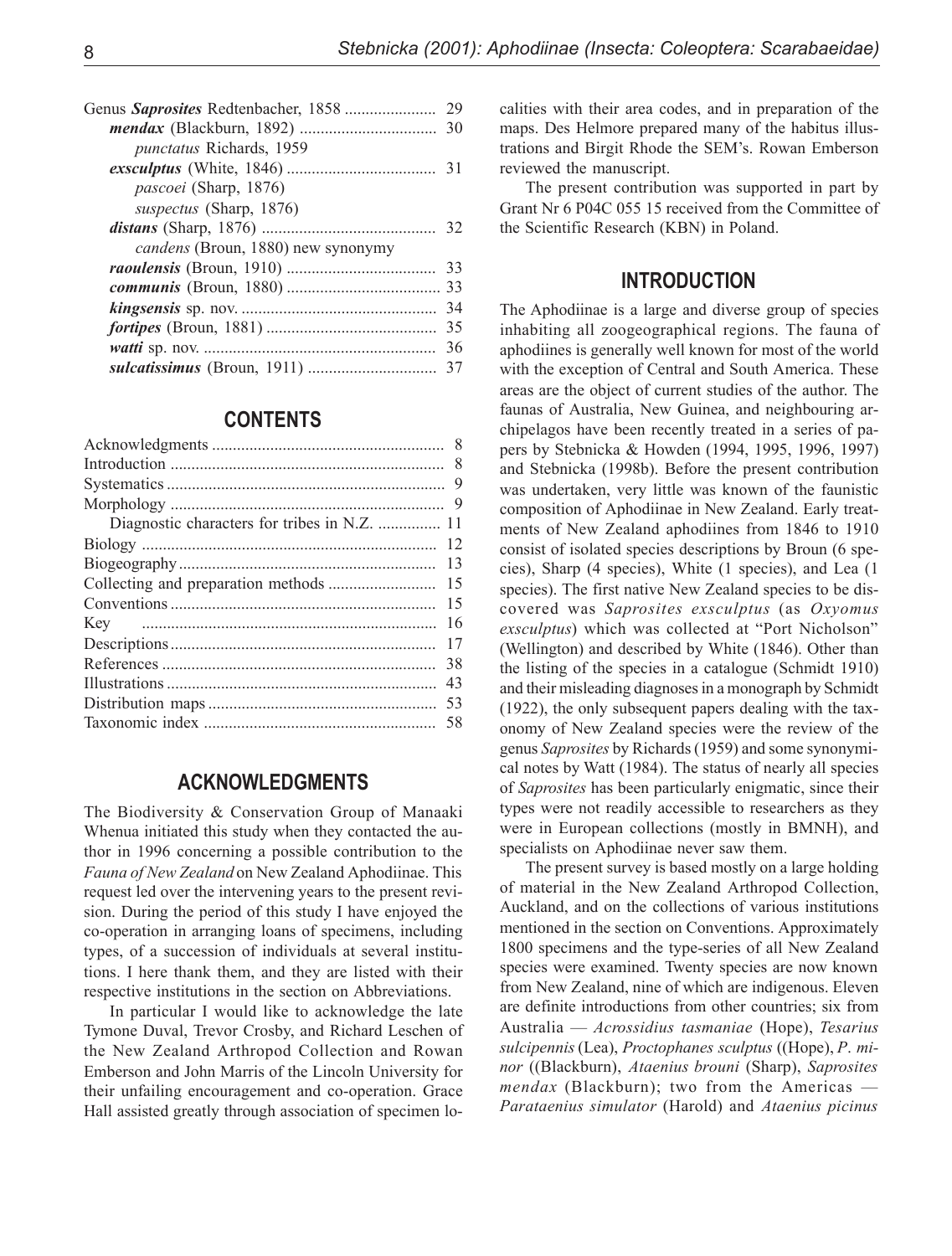Harold; one from Africa — *Australaphodius frenchi* (Blackburn); and two cosmopolitan species of ultimate European origin — *Aphodius lividus* (Olivier) and *A. granarius* (Linnaeus). Two species from the remaining nine are here described as new, and the genera *Tesarius* and *Parataenius* are recognised from New Zealand for the first time. In general, the New Zealand fauna of aphodiines is similar to that of Australia but strongly impoverished in the number of genera and species. The biogeographic affinities of the New Zealand Aphodiinae clearly indicate an ancient, Gondwanan origin in common with the Australian fauna.

#### **SYSTEMATICS**

The higher classification of the subfamily Aphodiinae (Lawrence & Newton 1995) has varied considerably over the last 80 years, and is still not completely settled. The basic systematic arrangement for the world species proposed by Schmidt (1922), based on 1137 species known at that time, is that on which new additions have been based. The latest world catalogue (Dellacasa 1988, 1989, 1991, 1996) lists about 3100 species, but additional taxa have been described since. The tribe Aphodiini forms the core of the subfamily, and is based on the huge genus *Aphodius* Illiger, with over 30 associated genera. The genus *Aphodius* is actually split into about 135 subgenera, with a number of additional species that cannot be properly assigned. Consequently, the existing keys for temperate *Aphodius* have become unworkable, and identification of species very difficult. My belief is that the use of species groups permits organisation within large genera (i.e., *Ataenius*: Stebnicka & Howden 1997) without the attendant nomenclatural problems associated with subgeneric names. It is obvious in these circumstances that a compromise must often be made between the practical aims of classification, its phylogenetic basis, and a system of naming.

The higher categories, such as tribes, genera, and species groups are poorly understood and nearly every author has a different arrangement. Part of the problem is due to the tremendous numbers of species, some of which fill the gaps between any arrangement of higher categories so far devised. Examples of confusion in relationships and classification are numerous, resulting from different levels of knowledge of the various species groups by authors studying only limited faunal areas. Recently a trend may be observed of a category inflation. The breaking up of polyphyletic groups does not necessarily led to a more practical system, if we do not know where the fragments belong. Various tribes of Aphodiinae have at one time or another been treated as subfamilies, however, they are not separated by a decided gap (if any), and none of the taxa covered here can seriously be elevated to subfamily rank. As in other groups of Scarabaeoidea, there has been considerable parallel evolution within the subfamily, and almost all characters claimed to be diagnostic at tribal or generic level have evolved independetly several times. In some cases, groups which are easily separated in the Old World, e.g., Psammodiini–Eupariini– Aphodiini, become almost indistinguishable in South America or Australia. Often seemingly distinct genera in temperate regions break down in the tropics and potentially strong defining characters are diluted and must be qualified. The following characterisation of Aphodiinae on a world basis and diagnostic characters for tribes found in New Zealand clearly indicate that all taxa above species level have to be defined by a mosaic of characters, a "polythetic classification" — no character in isolation being diagnostic for all members.

#### **MORPHOLOGY**

Characterisations of Aphodiinae (Aphodiidae of authors) hitherto given by many authors are far from being exhaustive and concern mainly superficial, often secondary, characters from casual examples of various groups of species. The following, general description is based on all known tribes, of which only four are represented in New Zealand. The principal characters of the subfamily are first listed here in a synoptic form (excluding sexual dimorphism), and then the tribal characters are discussed at greater length.

General characters used in Aphodiinae for identification are illustrated in Fig. 3–6. A number of species have unusual or unique characters which allow them to be identified without needing to use keys and descriptions.

#### **PRINCIPAL CHARACTERS OF APHODIINAE**

**Body**. Shape and sculpture diverse; length 0.8 mm to 16.0 mm from clypeal apex to elytral apex.

**Head.** Clypeus dilated to cover mouthparts or shortened, exposing mouthparts or clypeus of intermediate type.

Antenna short, of 9, rarely 8, antennomeres, club circular, ovoid, or elongate, of 3 antennomeres.

Eye very large, moderate in size, vestigial or absent.

**Mouthparts.** Maxillary endites (galea and lacinia) separate or approximate, consisting of soft, flexible, densely setose lobes; third maxillary palpomere cylindrical, fusiform or triangular, its length varied.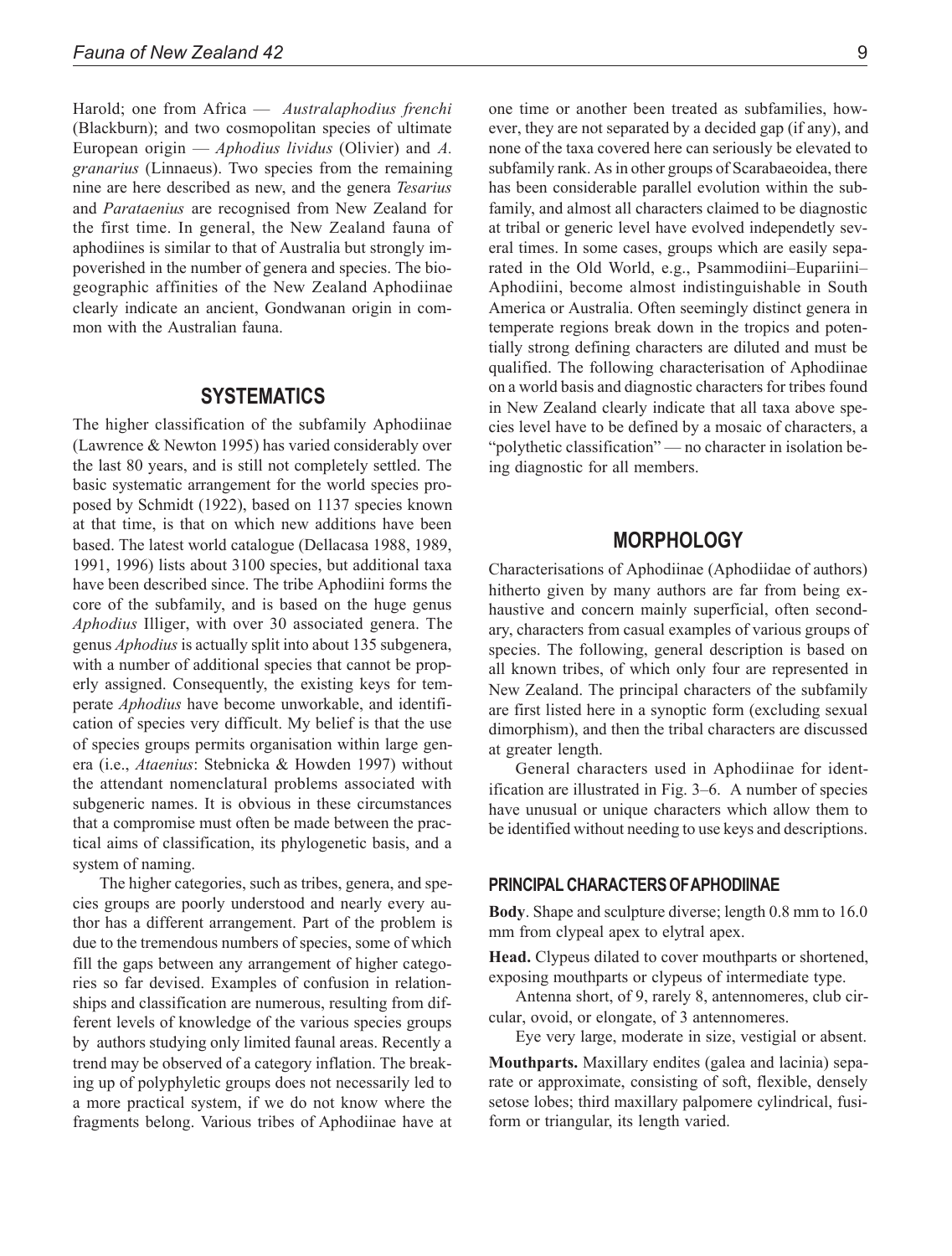*Either*: scissorial lobes of mandibles sclerotised, dentate, or truncate; labrum partially sclerotised and more or less exposed in front of clypeus, e.g., Aegialiini (indicates "hard saprophagy" as a component of feeding)

*Or*: scissorial lobes of mandibles dorso-ventrally flattened, flexible plate-like; labrum membranous, fully covered by clypeus, e.g., Aphodiini (indicates "soft saprophagy or coprophagy" as a component of feeding).

Labrum. Anterior margin evenly rounded, truncate, bilobed or trilobed; inner surface — epipharynx, consists of various elements and sensory organs (Stebnicka 1985, Stebnicka & Howden 1995, 1996). [Labro-epipharyngeal structures are of some use in species separation, e.g., Aphodiini, and especially indicative at a tribal level].

**Pronotum**. Rectangular or subquadrate in shape; basal and lateral edges margined or not, and/or crenate, explanate or sulcate or otherwise modified; disc evenly convex or sulcate, fossulate and/or carinate, or with hump.

**Scutellum**. From very large to minute; shape triangular, pentagonal, semi-oval, or cordate.

**Elytra**. Striate or not; usually with 10 striae and 10 intervals including sutural ones, or number of striae reduced; rarely elytra non-striate, convergent in sculpture like those of Tenebrionidae, e.g., African *Eremazus* Mulsant; epipleura gradually narrowed to apices, abruptly narrowed or absent posteriorly, or widely inflexed, e.g., Neotropical *Euparixia* Brown, *Euparixoides* Hinton, and *Lomanoxia* Martinez, or with edge upturned, e.g., Neotropical *Selviria* Stebnicka (1999a), and Nearctic *Hornietus* (Stebnicka 2000b); humeral umbone strongly or moderately developed (indicates wings present even if reduced), or humeral area flattened and elytra egg-shaped (indicates wings absent), e.g., Aphodiini, Aegialiini, Psammodiini, and Eupariini; in some species-groups elytra with preapical umbone, e.g., Australian *Podotenus* Schmidt.

**Wings**. Fully developed and functional, or non-functional, brachypterous, or absent.

**Prosternum**. Usually with median tubercle, or with triangular or hastate process.

**Mesosternum**. Evenly convex or deplanate and/or carinate, or with variously shaped callosities, e.g., Asian-Australian *Airapus* Stebnicka & Howden, and Neotropical *Auperia* Chevrolat and *Euparixoides* Hinton.

**Metasternum**. Approximately equal to the length of mesosternum (indicates wings present even if reduced), or significantly shorter than mesosternum (frequently wings absent but not always); surface usually with median longitudinal line or furrow, sometimes with pits; posterior plates frequently with metasternal triangle, e.g., Eupariini and Psammodiini.

**Abdomen**. Five or six sternites visible with intersegmental membranes or sternites coalesced; pygidium covered by elytra or partially exposed, e.g., Proctophanini, Odontolochini, and Eupariini.

**Mesocoxae**. Approximate (space between mesocoxae smaller than width of mesofemur), or moderately separate (space between mesocoxae equal to width of mesofemur), or widely separate (space between mesocoxae nearly twice as wide as mesofemur); coxal cavities parallel or oblique, elongate, rarely round, convergent in shape with those of Zopheridae (Tenebrionoidea and many other beetles), e.g., Neotropical tribe Lomanoxiini (Stebnicka 1999b).

**Metacoxae**. Always contiguous; trochanters short, rarely elongate, e.g., *Phycocus* Broun.

**Legs**. Middle and hind legs short (femora not or barely visible from above), or moderate in length (femora extending a little beyond body outline), or long (femora projecting for about 1/3 their length).

Profemur short, enlarged, flattened dorso-ventrally; meso- and metafemur parallel-sided or fusiform, sometimes posterior edge dentate.

Protibia short or moderate in length, usually with terminal spur; outer side with 1-5 teeth or serrate, e.g., Asian *Setylaides* Stebnicka.

Meso- and metatibia cylindrical, or flattened dorsoventrally or parallel-sided; transverse ridges clearly developed, e.g., Aphodiini, Proctophanini, and some Aegialiini, Psammodiini, and Eupariini, or vestigial, e.g., some Aphodiini, Psammodiini, Aegialiini, and Eupariini, or absent, e.g., Didactyliini, Odontolochini, Eupariini, and Psammodiini, or tibia otherwise sculptured, e.g., Eupariini; apex of meso- and metatibia with two spurs, rarely with one spur; apical spurs of metatibia slender, spatulate, or foliaceous, placed on each side of tarsal insertion, e.g., Aphodiini and Aegialiini, or placed close together below tarsal insertion, e.g., Didactyliini, Odontolochini, Proctophanini, Psammodiini, and Eupariini, or intermediate character state occurs, e.g., some Aphodiini and Eupariini.

**External sexual dimorphic characters**. Strongly developed to invisible or absent.

**Male genitalia**. Phallobase of aedeagus usually with dorsal hump, junction of phallobase and parameres usually membranous, e.g., Aphodiini, or phallobase of aedeagus evenly rounded, phallobase and parameres sometimes coalesced, e.g., Eupariini and Psammodiini; apical portion of internal sac membranous, frequently furnished with sclerites and/or spicules.

**Female genitalia**. Genital plate "stylus" (the divided 10th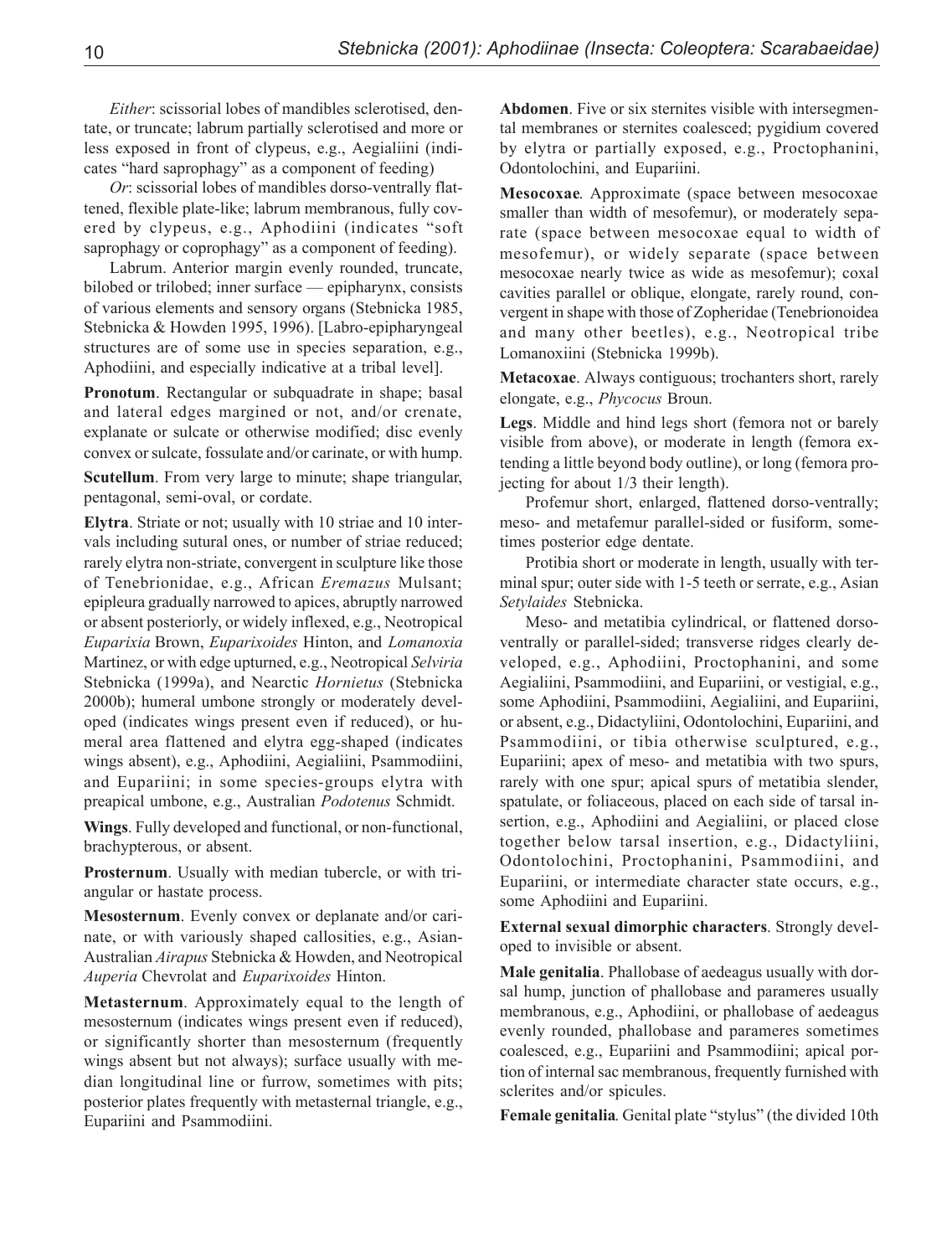tergite) and its chaetotaxy is of some use in species separation. However, the only paper comprehensively dealing with genital plates is that by Stebnicka (1977).

**Variation**. Aphodiinae show considerable individual variation in the proportions and sculpture of the body. Morphological variants include sexual dimorphism, heterogonic or allometric growth, and geographic variation. Some of the differences are apparently partly associated with size and hence could be considered as allometric. Noticeable geographic variation may be expressed either externally, often in the secondary sexual characters, or in the shape of male genitalia. The latter type of variation can make it difficult to determine the status of allopatric populations.

**Larvae (white grubs).** Body C-shaped, with soft cuticle, except for head capsule and mouthparts. Head usually with a single ocellus on either side, rarely ocelli absent; epicranial suture usually distinct; clypeus transverse, labrum trilobed, freely articulated. Antenna with four (sometimes with five) antennomeres, the last reduced in size, the third usually with conical sensory process. Mandibles asymmetrical; maxilla with galea and lacinia distinctly separate, but often close together, stipes with a row of stridulatory teeth, or without teeth. Legs well developed, with four podites, prothoracic pair shorter. Dorsum of thoracic and abdominal segments plicate; openings of respiratory plates of thoracic spiracles facing posteriorly, those of abdominal spiracles facing ventrally or cephaloventrally; last abdominal segment variously shaped, raster with palidium, oocasionally palidium indistinct or absent.

**Pupa** of exarate type, the appendages free.

The immatures have been treated by Ritcher (1966).

#### **Diagnostic characters for tribes found in New Zealand**

**Aphodiini**: body glabrous or covered with hairs; clypeus dilated to cover mouthparts; elytron lacking basal bead; abdominal sternites not fused, with intersegmental membranes; pygidium not exposed, covered by elytra, without scabrous area basally (Fig. 4); mesocoxae approximate, space between mesocoxae usually smaller than width of mesofemur; transverse ridges of meso- and metatibia well developed or occasionally vestigial, apical spurs slender, separated, located on each side of tarsal insertion or nearly so (Fig. 6); phallobase of male aedeagus usually with dorsal hump (Fig. 44) or arcuately rounded (Fig. 46); labroepipharyngeal complex as in Fig. 33–35.

The male genitalia and the epipharyngeal structures of Aphodiini are usually distinctive and often very useful in identification of species.

**Psammodiini**: body glabrous or covered with setae; clypeus dilated to cover mouthparts; pronotum usually unevenly convex with transverse ridges and furrows, or their vestiges, rarely evenly convex; elytron with or without basal bead; abdominal sternites coalesced, rarely fine intersegmental membranes occur; posterior coxal plates frequently with metasternal triangle, pygidium partially exposed or covered by elytra; mesocoxae approximate or slightly separate, space between mesocoxae usually smaller or equal to width of mesofemur; meso- and metatibia short and robust or elongate and slender, transverse ridges vestigial or lacking, rarely distinctly developed, sometimes metatibia furnished with denticles or tubercles; apical spurs spatulate or slender, located close together below tarsal insertion; phallobase of male aedeagus without dorsal hump (Fig. 47, 48); labroepipharyngeal complex as in Fig 36.

Psammodiini are most closely related to the Eupariini and either the external morphological characters and/or those of the male genitalia of some groups of species in each tribe overlap. The epipharyngeal structures of Psammodiini differ from the general scheme of those in the Eupariini and are usually sufficient for tribal placement. The differences are evident chiefly in the shape and structure of the anterior median process and in the kinds of sensilla.

**Proctophanini**: body usually glabrous; clypeus dilated to cover mouthparts; elytron lacking basal bead; abdominal sternites coalesced without intersegmental membranes; posterior coxal plates with metasternal triangle, pygidium fully or partially exposed, usually with longitudinal carina at middle; mesocoxae approximate or slightly separated, space between mesocoxae smaller than width of mesofemur; transverse ridges of meso- and metatibia distinct, apical spurs slender, placed close together below tarsal articulation; phallobase of male aedeagus without hump (Fig. 49, 50); labro-epipharyngeal complex as in Fig. 37, 38.

The characters of the male genitalia are useful for identification of species; the epipharyngeal structures are similar to those present in Eupariini. Proctophanini is primarily an Australian–African tribe representing a transitional link between the Aphodiini and the Eupariini. The Australian genus *Proctophanes* and African genera *Australaphodius* Balthasar, *Harmogaster* Harold, and *Drepanocanthus* Péringuey share similar character states and are considered to constitute a separate tribe, the Proctophanini (Stebnicka & Howden 1995).

**Eupariini**: body glabrous or covered with setae; clypeus dilated to cover mouthparts; pronotum usually evenly convex or with slight lateral swellings, rarely with median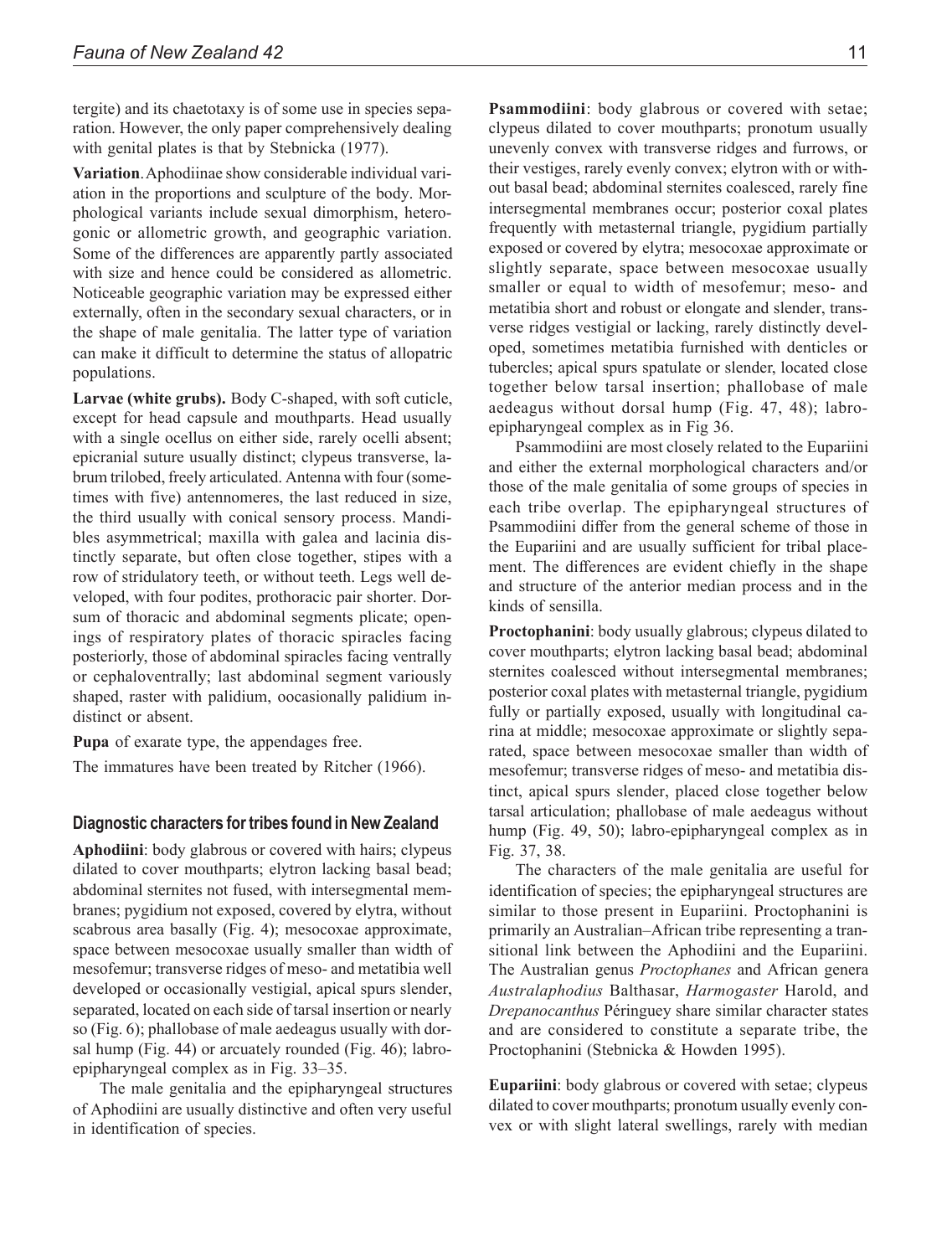hump; elytron with basal bead; abdominal sternites coalesced; posterior coxal plates usually with metasternal triangle, pygidium fully or partially exposed with transverse carina and scabrous area basally (Fig. 27); mesocoxae approximate, slightly separate or widely separate, in some species space between mesocoxae twice as wide as mesofemur; meso- and metatibia cylindrical or flattened, transverse ridges distinct, vestigial or lacking, sometimes metatibia with longitudinal carinae or rows of denticles or tubercles; apical spurs usually slender, placed close together below tarsal insertion; phallobase of male aedeagus usually without hump (Fig. 51–59); labroepipharyngeal complex as in Fig. 39–43.

Very few descriptions of species of Eupariini include the characters of the male genitalia and of the clypeolabrum. These characters have been examined on a world basis by the author for many species belonging to various taxonomic groups. It has been found that the characters of aedeagus, and the epipharyngeal structures of the Eupariini differ in general from those of the Aphodiini but that they are less useful at the species level. In some euparine groups, the shape of the epipharynx is similar to that of the Psammodiini, but the structures of the anterior median process and some kinds of sensilla are usually sufficient to distinguish the representatives of these two tribes.

#### **BIOLOGY**

Aphodiines occur worldwide, and are often common in various areas ranging from lowlands to the alpine zone and from woodlands to deserts. Most of the species live in open forest clearings, pastures, meadows, and steppes or semi-desert terrains, and occasionally in wooded areas. Species from a number of genera belonging to several tribes have adapted to the xeric environments of coastal and inland sand dunes or alkaline mud flats. The biology and ecology of the group is so diverse that few generalisations can be made.

A salient feature of the natural history of Aphodiinae, both larvae and adults, is connected with the soil. The commonly used name "dung beetles", is somewhat misleading in that only some taxa in this subfamily are at all frequently collected in dung. Although most temperate aphodiids are coprophagous and breed in the dung of herbivorous mammals, a great number of species are saprophagous in the adult stage, feeding on decomposing plant material. In temperate regions only a small number of species scattered through several genera are commonly found breeding in decaying vegetation, though the fauna found in leaf litter in the tropics is much more diverse. The adaptability of aphodiines to a wide range of diets

has led to the invasion of many specialised habitats. Some species of *Aphodius* are kleptoparasitic, breeding in the brood balls of nest-building Scarabaeoidea, some others live in the burrows of small mammals, and in the aboveground nests of birds; many species of *Ataenius* and *Saprosites* are commonly found in decaying vegetation, in rotten wood, and under loose bark. Certain genera of the Australian and Neotropical tribes have many species that are known to be myrmecophiles and termitophiles, living in more or less close harmony with their hosts, for example members of the tribes Corythoderini (Balthasar 1964, Tangelder & Krikken 1982), Stereomerini (Howden & Storey 1992), Lomanoxiini (Stebnicka 1999b), and Eupariini (Woodruff & Cartwright 1967, Wojcik et al. 1977, Stebnicka 1998a, 1999a) have been observed with the termites *Odontotermes* and with the ants *Atta, Solenopsis,* and *Acromyrmex.* Many species exploit the colonies only occasionally, functioning as temporary nest commensals; however, no definite evidence is available to determine if they are synechthrans (unwelcome guests), synoeketes (unnoticed or tolerated guests), or symphiles (true guests). Some myrmecophiles fit more than one of the above categories at different times. Some species are dependent on their hosts during part or all their life cycles. The peculiar morphological features of these beetles, such as trichomes, exudatoria, mycangial structures (Stebnicka 1999c), and presence of the exocrine glands, often indicate their connections with social insects. Flightlessness accompanied by shortening or even loss of the wings, and reduction or loss of the eyes are widespread, and in some of the liquid-feeding symphilic beetles, degeneration of the mouthparts, e.g., Corythoderini. The latter morphological regression suggests the presence of trophallaxis — an exchange of liquid food between the beetles and their hosts. The gradually increasing degree of behavioural integration with the host society constitutes the most obvious of the evolutionary pathways.

To sum up, the two main types of food resource used by the Aphodiinae are herbivore and omnivore dung and decaying vegetation. The species can be divided into two groups according to their diet and the form of the mouthparts of the adults: saprophages and coprophages.

**Saprophages** feed upon dead and decaying plant material that includes leaf litter and moss in forest and scrub lands, logs and tree stumps, rotting fruits, nuts, mushrooms, fallen flowers, compost, and occasional accumulations of flood debris and piles of grass cuttings. Saprophages are distributed around the world according to factors such as type of vegetation, its state of decay, amount of free water in the soil, climate, and other conditions. The saprophages have been divided into two groups (Stebnicka 1985; Cambefort 1991; Stebnicka & Howden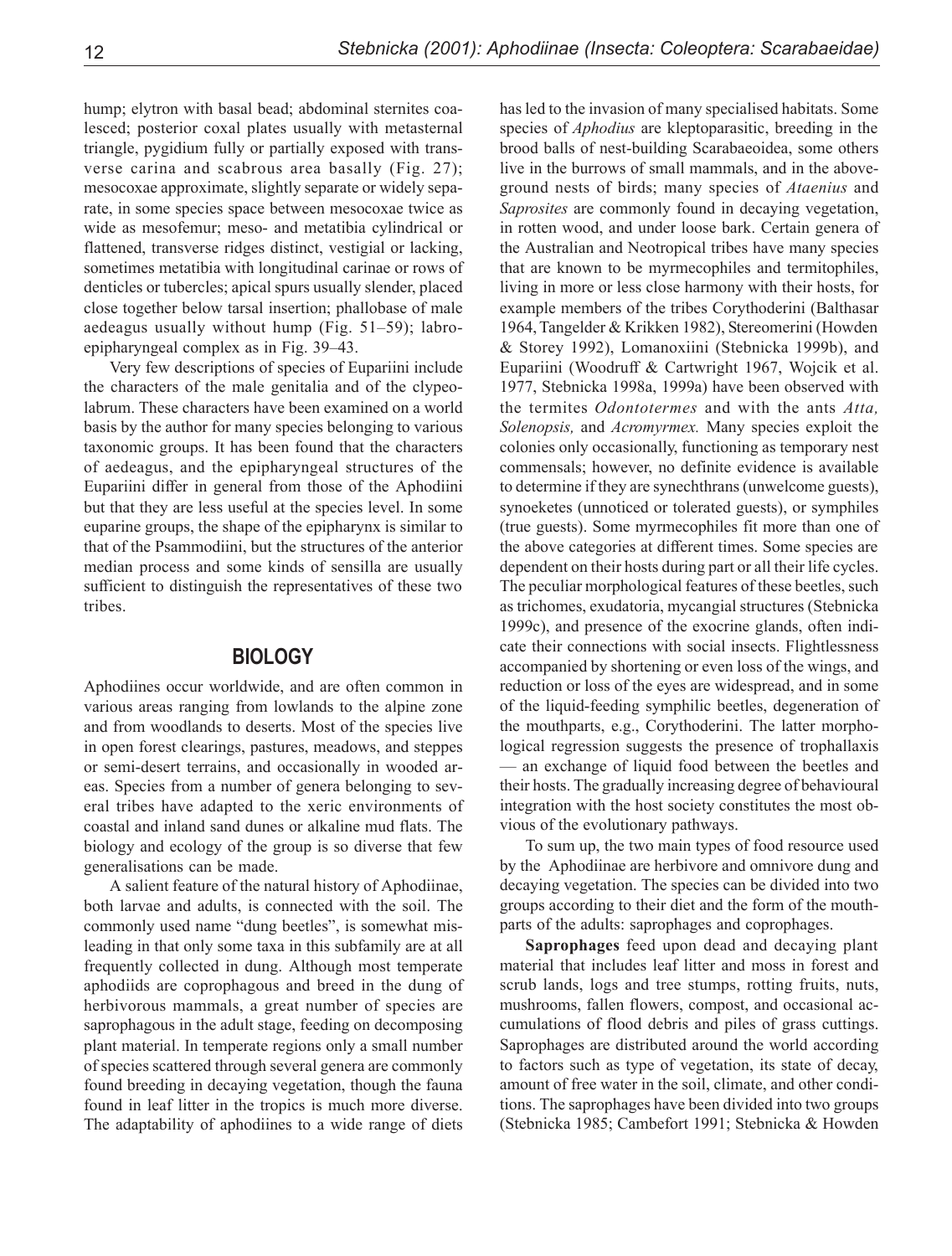1995, 1996). Species adapted for "hard saprophagy", using hard organic substances, for example dead wood, leaf litter, mushrooms, and spores, and species adapted for "soft saprophagy", using semiliquid and liquid contents of decaying vegetation, for example, vegetable juices, dissolved albumenous substances, and/or bacterial albumens in decaying humus. The members of the first category, e.g., tribe Aegialiini: Stebnicka 1977, 1981, 1985; and Stebnicka & Howden 1995, have not been found in New Zealand. The second category includes most species of *Saprosites*, *Phycocus*, *Proctophanes,* and *Ataenius*.

**Coprophages** feed upon various fractions of excreta and all are adapted to "soft saprophagy". They are found in nearly all kinds of dung. Large herbivores eat huge quantities of grass and other vegetation, and some of this passes through the digestive system without being digested; in addition the dung contains various digestive juices, albumenous substances, fats, carbohydrates, mineral salts, vitamins, and also traces of other substances including bacterial albumens. The excreta of omnivores, e.g., man and pigs, is also often used, whereas droppings of carnivores are only occasionally visited. Through specialisation to particular ecological conditions, such as the abundance of rodents in the semi-deserts and deserts of the Old and New World, some species have become adapted to the use of the pellets of rodents. The indigenous Australian species of *Podotenus* (Stebnicka & Howden 1994, 1995) are attracted to human and bovine excreta; however, they mostly depend upon the pelletlike dung of marsupials. Some species are attracted in small numbers to carrion. The true coprophages include most species of Aphodiini, some Eupariini and Psammodiini, and some members of other tribes.

Generally, the climatic conditions of the environment and the microclimatic conditions of the soil restrict dung beetles to certain habitats. It is obvious that some adults of typical saprophages and coprophages have a mixed diet. For example, the adults of a given species imbibe the liquid that seeps from vegetable masses undergoing fermentation even though some individuals also occasionally consume the liquid contents of dung or exhibit other feeding habits, such as consuming various waste materials discarded by ants and termites.

The larvae of all species of aphodiines have mouthparts always of the biting type, and are able to process almost all kinds of food. Development takes place entirely in the soil, under or inside various kinds of dung, or in decaying vegetation. The females lay 20–25 eggs on average and do not look after their offspring. The majority of species have two generations per year, which means that their development cycle lasts less than a year. However, the emergence pattern is very variable and irregular, since the yearly number of generations in a given area depends on climate and on the duration of the growing season.

The distribution of many species has lost its continuous character, some of them are absent from the industrialised areas of the world. Chemicals penetrating the soil in rainwater exert a negative effect on the mortality of insects, especially at the earlier stages of development, and subsequently cause a restriction, or even total extinction of populations in a particular area.

#### **BIOGEOGRAPHY**

The Aphodiinae have a bipolar geographical distribution with a few typically Laurasian tribes and several Gondwanan ones. There are also intermediate, relict tribes and genera. One of the two largest tribes, the Eupariini, is basically Gondwanan and saprophagous, whereas the Aphodiini are mostly coprophagous and are most conspicuous in temperate biomes of the northern hemisphere. It may be assumed that Aphodiinae have probably differentiated in Laurasia and Gondwana after the split up of Pangea. I suggest the beetles may then have diverged into two main sister groups, of which only the older, southern members of the Eupariini have retained a typical Gondwanan distribution. These groups may originally have had saprophagous feeding habits in tropical forests, where they probably turned to the dung of small primitive mammals that were forest dwellers (Cambefort 1991)

The current fauna of Aphodiinae in New Zealand consists of two elements: indigenous species, and species that have been accidentally introduced, mainly from Australia. How does this equate with the known distribution within and outside New Zealand of the species known from this country? Of the twenty species here recognised from New Zealand, nine are indigenous and it is possible to draw some conclusions from their systematic relationships.

#### **Species known outside New Zealand**

The eleven species known also from outside New Zealand are as follows:

*Aphodius granarius* (L.) and *A*. *lividus* (Ol.). Cosmopolitan, anthropogenic species with a wide range of edaphic and climatic tolerances, transported from Europe to all continents by man. Their closest relatives of the subgeneric-groups *Calamosternus, Nialus,* and *Liothorax,* occur in the Palaearctic.

*Acrossidius tasmaniae* (Hope). Distributed in Australia and Tasmania, closely related to the other three Australian species of *Acrossidius* (Stebnicka & Howden 1995);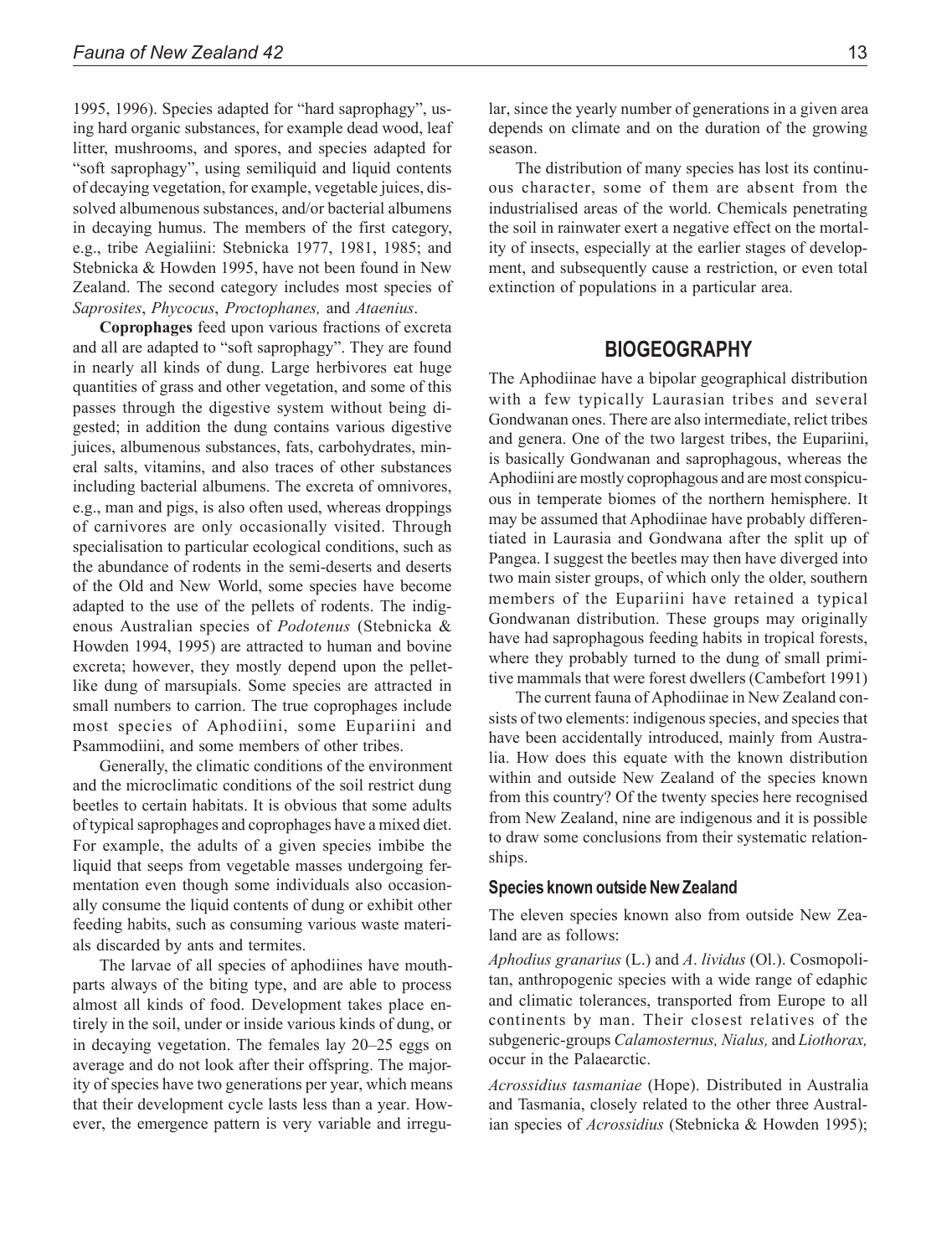relationships of the species are unclear.

*Proctophanes minor* (Blackb.) and *P*. *sculptus* (Hope). Known from Australia and Tasmania, belong to a compact group of eight Australian species (Stebnicka & Howden 1995); their tribal relatives occur in Africa.

*Australaphodius frenchi* (Blackb.). Decidedly an afrotropical species introduced to Australia and Tasmania (Stebnicka & Howden 1995) and to Chile (new record); its congeners occur in Africa.

*Parataenius simulator* (Har.). Neotropical species introduced to various countries including Europe (Portugal), southeastern United States, and Australia; at least five closely related species of *Parataenius* occur in South America.

*Ataenius picinus* (Har.). Nearctic–Neotropical species, widely distributed throughout Pacific Islands to Australia; its close relatives occur in South and North America.

*Ataenius brouni* (Sharp). Species known from eastern Australia and Tasmania; it has clear affinities with the West Australian species *A. nudus* Blackburn.

*Saprosites mendax* (Blackb.). Australian species distributed in southeastern areas of Australia including Tasmania, introduced to Europe (England); it is close to the sympatric *S. nitidicollis* (Macleay).

*Tesarius sulcipennis* (Lea) [See Remarks at the description, p. 23]. A species known from Tasmania, most probably introduced to the Chatham Islands; its close relatives occur in Australia, e.g., *Leiopsammodius newcastleensis* Stebnicka & Howden (1996) described from sand dunes in New South Wales.

If we leave out of consideration the two cosmopolitan species of *Aphodius*, a Gondwana character is evident in the origin and distribution of all the species known outside New Zealand.

*Phycocus* and *Saprosites* both have indigenous species in New Zealand.

#### **Indigenous species**

The monospecific genus *Phycocus* represents an old element and may be considered as a typical relict, widely distributed in New Zealand including the Chatham Islands and introduced to Tasmania. It seems likely that the monotypic genera are actual relicts of otherwise extinct lineages, whereas some of the other genera may represent polyphyletic lineages resulting in artificial assemblages of non-related species. *Phycocus graniceps* Broun shares some character states with *Tesarius sulcipennis* and *Leiopsammodius newcastleensis,* however, a possible convergence of characters complicates the question of affinities, for example, loss of hind wings with resultant morphological changes is common, as are obvious adaptations to similar habitat, in this case coastal sand dunes.

The genus *Saprosites* belongs to a group of related genera distributed in the Southern Hemisphere and containing the Neotropical *Passaliolla* Balthasar (Stebnicka 2000a) and *Iguazua* Stebnicka (1997), and the Asian– Australian *Cnematoplatys* Schmidt (Stebnicka & Howden 1997, Stebnicka 1998b). The New Zealand *Saprosites* species-group is morphologically very close to the tropical and subtropical groups of the genus. Based on morphological similarities and differences the New Zealand species can be split into two groups: (1) *exsculptus*, *distans*, and *raoulensis;* (2) *communis*, *fortipes*, *sulcatissimus*, *watti*, and *kingsensis*. Each group has probably evolved in New Zealand from a different ancestral colonising species. The members of group (1) appear to have close congeners in South America (Stebnicka 2001, in press), those of group (2) seem to have their closest relatives in Australia. The endemic species on the outlying islands share a large number of character states with those of the North and South Islands and are undoubtedly New Zealand derivatives.

*Saprosites* is seemingly one of the oldest taxa of Eupariini. Crowson (1981) assumed, that the archetypal coleopteran structure — a somewhat flattened form with relatively short legs, and non-projecting coxae and short antennae — is related to the style of insect life, with the species habitually taking refuge under loose bark of dead trees. The species of *Saprosites* live in moss, leaf litter, and in the dead, rotten trunks of many tree species. They are good examples of the "soft saprophagy" life style, with adults probably feeding on the liquid fractions of rotten wood.

Since the more primitive species or groups are likely to retain the most primitive characters it is important to know where the most primitive forms are likely to be found. New Zealand and Australia with neighbouring archipelagos, and to a lesser degree, South America, are great reservoirs of primitive types. Outside of these areas primitive groups may be widely but discontinuously distributed, frequently with highly localised, distantly related species. The New Zealand fauna of Aphodiinae is closest to that of Australia with connections to the Pacific Islands, Indonesia, Southern India, East Africa, Madagascar, and South America. The oldest forms probably arrived in the present New Zealand before the opening of the Tasman Sea 80 million years ago, and in all probability in the late Jurassic after the Rangitata Orogeny, when the present New Zealand formed part of a greater land mass connected to the rest of Gondwana (Stevens 1980). In the Cretaceous New Zealand was joined to West Ant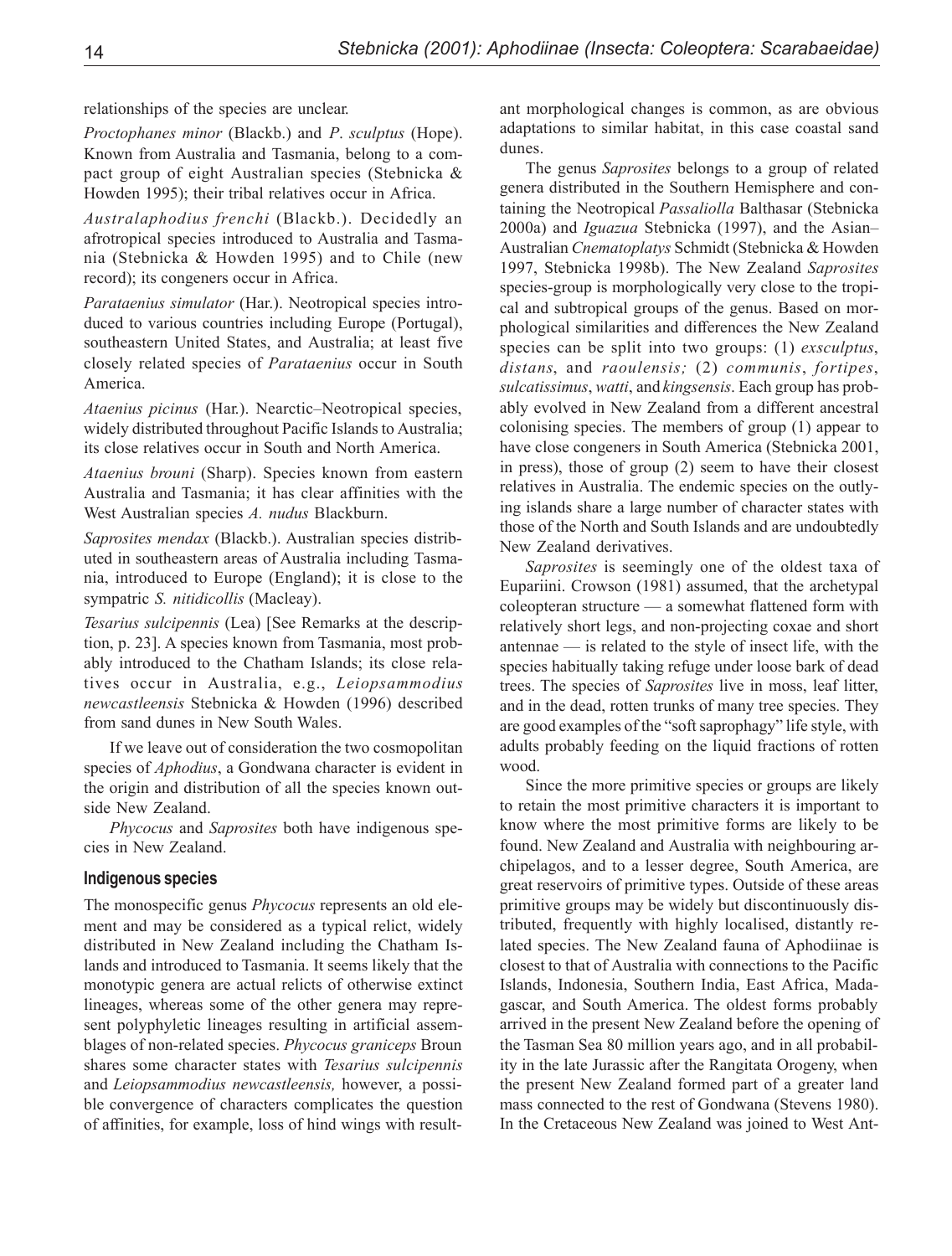arctica (Marie Byrd Land) and fronted the broad Pacific, whereas Australia was joined to East Antarctica (Wilkes Land) and was situated in the lee of Africa–Madagascar– India. New Zealand thus became a big land mass connected to other parts of Gondwana, and could receive plant and animal immigrants from these sources. It has been forested throughout most of its history and has been an archipelago since the Late Cretaceous (Raven & Axelrod 1972). Much of New Zealand, which was previously forested, is now grassland, especially in the North Island. Clearing forest and converting it to pasture caused a local loss of the indigenous forest fauna (Watt 1977). It seems likely that the existing native species represent only a fraction of the ancient fauna. There was probably a great deal of extinction of warmth-adapted groups during the Pleistocene (Fleming 1975), and the New Zealand fauna of Aphodiinae may have been considerably less fragmented during the Tertiary than it is now. The gaps in distribution could indicate extinction resulting from climatic or geological changes, from contemporary destruction or severe modification of native habitats, or from unsuccessful competition with invading species.

## **COLLECTING AND PREPARATION METHODS**

Aphodiines are typically found on the ground, and may be obtained through searching beneath or in various kinds of dung, under objects such as plant debris, stones, and logs, and under loose bark of dead trees. Soft forceps can be used to pick up specimens. Individuals hide effectively in soil and debris if given the opportunity. Sifting leaf litter and riparian vegetation should produce members of groups such as *Phycocus*, *Ataenius,* and *Saprosites*. Pitfall traps can be quite productive for some species, and flight-intercept traps work well for those with fully developed wings. The label data of the specimens indicate that numerous examples from New Zealand were collected by these means.

Specimens are usually placed into 70% ethanol, and stored until they are prepared. A few species in New Zealand genera are large enough to be pinned, but most should be glued on triangular points in the American style or mounted on cards with a water-soluble glue in the European style. Point-mounted specimens are recommended, particularly for the members of Eupariini. Examination of the ventral surface of the body is important to confirm identification or even for identification. It is often impossible to recognise males of *Ataenius* and *Saprosites* when they are mounted on cards. The male genitalia and the labro-epipharyngeal structures should be examined until

one is familiar with their subtle differences.

Preparation of aphodiines for dissection does not differ significantly from that for the other groups of beetles. The whole specimen should be placed in hot water for 15 minutes or boiled for at least 3 minutes, then placed in a small dish in a droplet of 70% ethanol. The male genitalia and labrum can be removed using a minute insect pin with a curved tip, grasped with a set of forceps, then placed into glycerol for clearing and examination. The parts may be stored in glycerol in a microcapsule pinned beneath the remounted specimen, or glued on a separate card using a water-soluble glue.

#### **CONVENTIONS**

The two-letter code used at the beginning of records or in the summary of distribution refers to areas of New Zealand as defined by Crosby *et al*. (1998). Abbreviations of repositories are given through the text as follows:

- AMNZ Auckland Institute and Museum, Auckland, New Zealand (J. W. Early)
- ANIC Australian National Insect Collection, CSIRO, Canberra, A.C.T. Australia (J. F. Lawrence, T. A. Weir)
- BMNH The Natural History Museum, London, U.K. (M. D. Kerley)
- CMNO Canadian Museum of Nature, Ottawa, Ontario, Canada (H. F. Howden, F. Génier)
- CMNZ Canterbury Museum, Christchurch, New Zealand (C. A. Muir)
- DEIE Deutsches Entomologisches Institut, Eberswalde, Germany (L. Zerche)
- ISEA Institute of Systematics and Evolution of Animals, Polish Academy of Sciences, Cracow, Poland (Z. T. Stebnicka)
- LUNZ Lincoln University, Canterbury, New Zealand (R. M. Emberson, J. M. W. Marris)
- MHNG Muséum d'histoire naturelle, Geneva, Switzerland (I. Löbl, B. Merz, G. Cuccodoro)
- MNHN Muséum National d'histoire naturelle, Paris, France (Y. Cambefort)
- USNM National Museum of Natural History, Smithsoniam Institution, Washington, U.S.A. (G. House)
- MONZ Museum of New Zealand Te Papa Tongarewa (formerly National Museum), Wellington, New Zealand (R. L. Palma)
- NMPC National Museum, Prague, Czech Rep.(J. Jelínek)
- NRSS Naturhistoriska Rijksmuseet, Stockholm, Sweden (D. Borisch)
- NZAC N. Z. Arthropod Collection, Mt Albert Research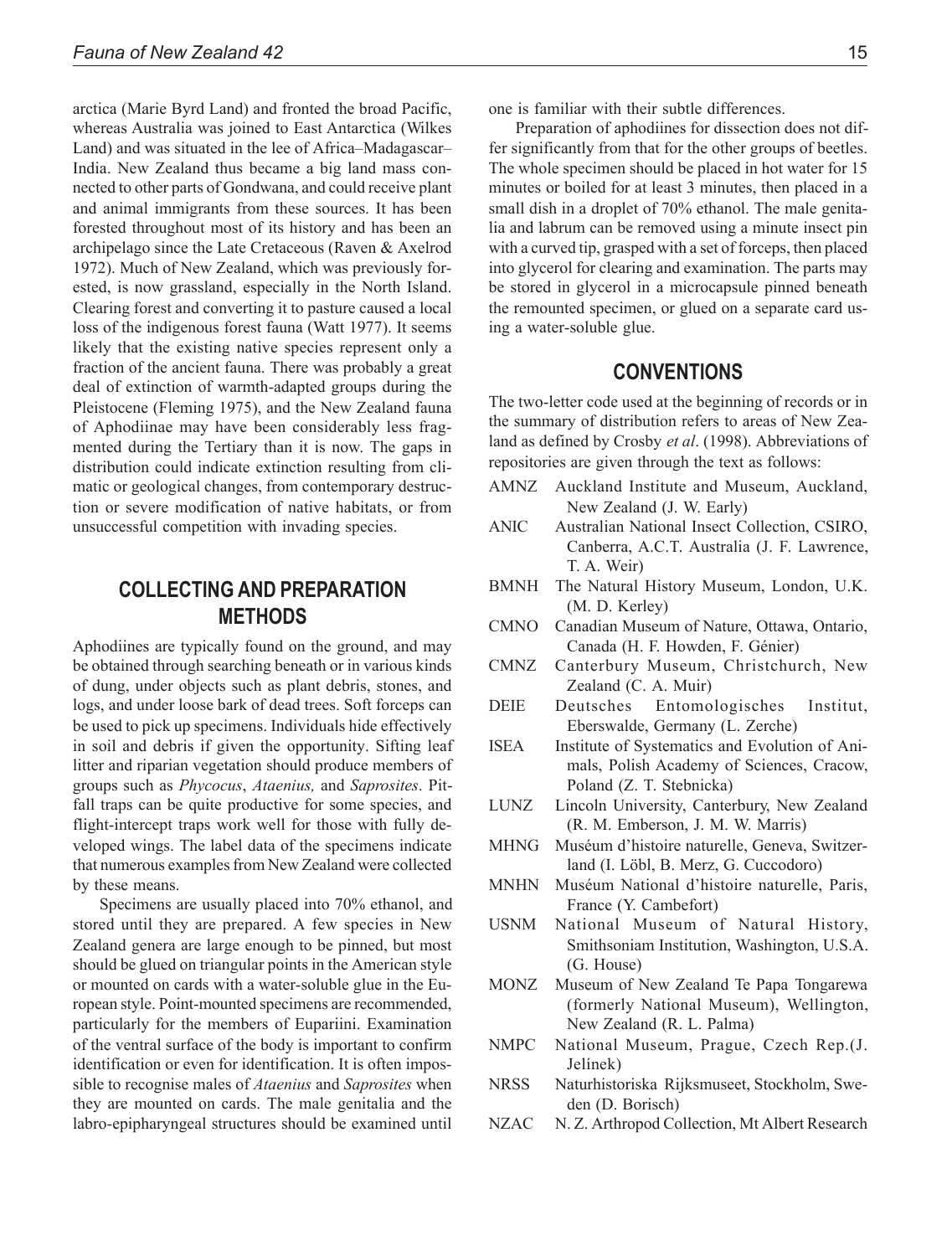Centre, Auckland, New Zealand (T. K. Crosby, R. A. B. Leschen)

- HCOE Hope Department of Entomology, Oxford University, Oxford (M. Atkinson)
- OMNZ Otago Museum, Otago, New Zealand (A. C. Harris, B. H. Patrick)
- SAMA South Australian Museum, Adelaide, South Australia, Australia (E. G. Matthews)
- SMNS Staatliches Museum für Naturkunde, Stuttgart, Germany (W. Schawaller)
- SMTD Staatliches Museum für Tierkunde, Dresden, Germany (D. Ahrens)

### **KEY TO APHODIINAE KNOWN FROM NEW ZEALAND**

- **1** Body globular; metatibia broad, apical spurs spatulate, tarsus extremely short ....... (Psammodiini) ... 2
- —Body elongate; metatibia slender, apical spurs spiniform, tarsus long or moderate in length ........ 3
- **2**(1) Pronotum very short, smooth lacking punctures; elytra smooth without striae or with slight traces of striae; metatibia with irregularly spaced denticles on outer side (Fig. 30) (p. 21) … *Phycocus graniceps* **Broun**
- —Pronotum moderate in length, slightly swollen, with transverse rows of punctures; elytra with impressed, punctate striae; metatibia with strong transverse ridge on outer side (Fig. 31) .............................................. ..................... (p. 22) ... *Tesarius sulcipennis* **(Lea)**
- **3**(1) Abdominal sternites with intersegmental membranes; pygidium covered by elytra without scabrous area basally (Fig. 26); apical spurs of metatibia separate, located on each side of tarsal insertion (Fig. 28) ..... ........................................................ (Aphodiini) ... 4
- —Abdominal sternites coalesced, usually grooved along sutures; pygidium partially exposed with scabrous area basally (Fig. 27); apical spurs of metatibia located close together below tarsal insertion (Fig. 29)......... ................................ (Proctophanini, Eupariini) ... 6
- **4**(3) Large, 9.0–14.0 mm long; head with obtuse tubercle behind middle of frontal suture; pronotum with lateral fringe of long, close setae (Fig. 1)..................... ............... (p. 20) ... *Acrossidius tasmaniae* **(Hope)**
- —Small, 3.5–5.0 mm long; head with three, more or less elevated tubercles on frontal suture; pronotum laterally with few short setae or lacking setae ................ ......................................................... (*Aphodius*) ... 5

**5**(4) Ground colour pale yellow with smoky brown areas on pronotum and elytra; base of pronotum without marginal line (p. 19) ... *Aphodius lividus* **(Olivier)**

 —Colour black, sometimes tinged with brown; base of pronotum with distinct marginal line ....................... ............. (p. 18) ... *Aphodius granarius* **(Linnaeus)**

**6**(3) Middle of head weakly convex, frequently with transverse carina or tubercles; elytra lacking basal bead; transverse ridges of metatibia strongly developed ...

.................................................. (Proctophanini) ... 7

 —Middle of head strongly gibbose without transverse carina; elytra with basal bead; transverse ridges of metatibia absent or distinctly reduced ......................

......................................................... (Eupariini) ... 9

- **7**(6) Pronotal base straight with distinct marginal line, surface with fine, uniform, evenly spaced punctures; exposed portion of pygidium with long pale setae, lacking longitudinal carina ....................................... ....(p. 25) ... *Australaphodius frenchi* **(Blackburn)**
- —Pronotal base lobed at middle without marginal line, surface punctures mixed, minute and large, unevenly spaced; exposed portion of pygidium with longitudinal carina, lacking setae .......... (*Proctophanes*) ... 8
- **8**(6) Size moderate, 5.0–5.8 mm long; frontal suture with more or less elevated transverse tubercles; elytral striae as wide as intervals, with transverse, coarse punctures (p. 23) ... *Proctophanes sculptus* **(Hope)**
- —Size small, 3.2–3.8 mm long; frontal suture not indicated, lacking tubercles; elytral striae narrower than intervals, with round, fine punctures ........................ ...... ... (p. 24) ... *Proctophanes minor* **(Blackburn)**
- **9**(6) Head with coarse, transverse granules; metatibia strongly expanded at apex, apical spurs slightly sinuate ....... (p. 26) ... *Parataenius simulator* **(Harold)**
- —Head never granulate; clypeal surface slightly wrinkled, punctate or impunctate; metatibia moderately expanded at apex, apical spurs straight...... 10
- **10**(9) Head much narrower than pronotum; pronotum transverse; elytral disc more or less convex, 10th elytral interval wider than 9th interval.....................

........................................................ (*Ataenius*) ... 11

 —Head almost as wide as pronotum; pronotum subquadrate; elytral disc flattened, 10th elytral interval as wide as 9th interval or narrower ....................

..................................................... (*Saprosites*) ... 12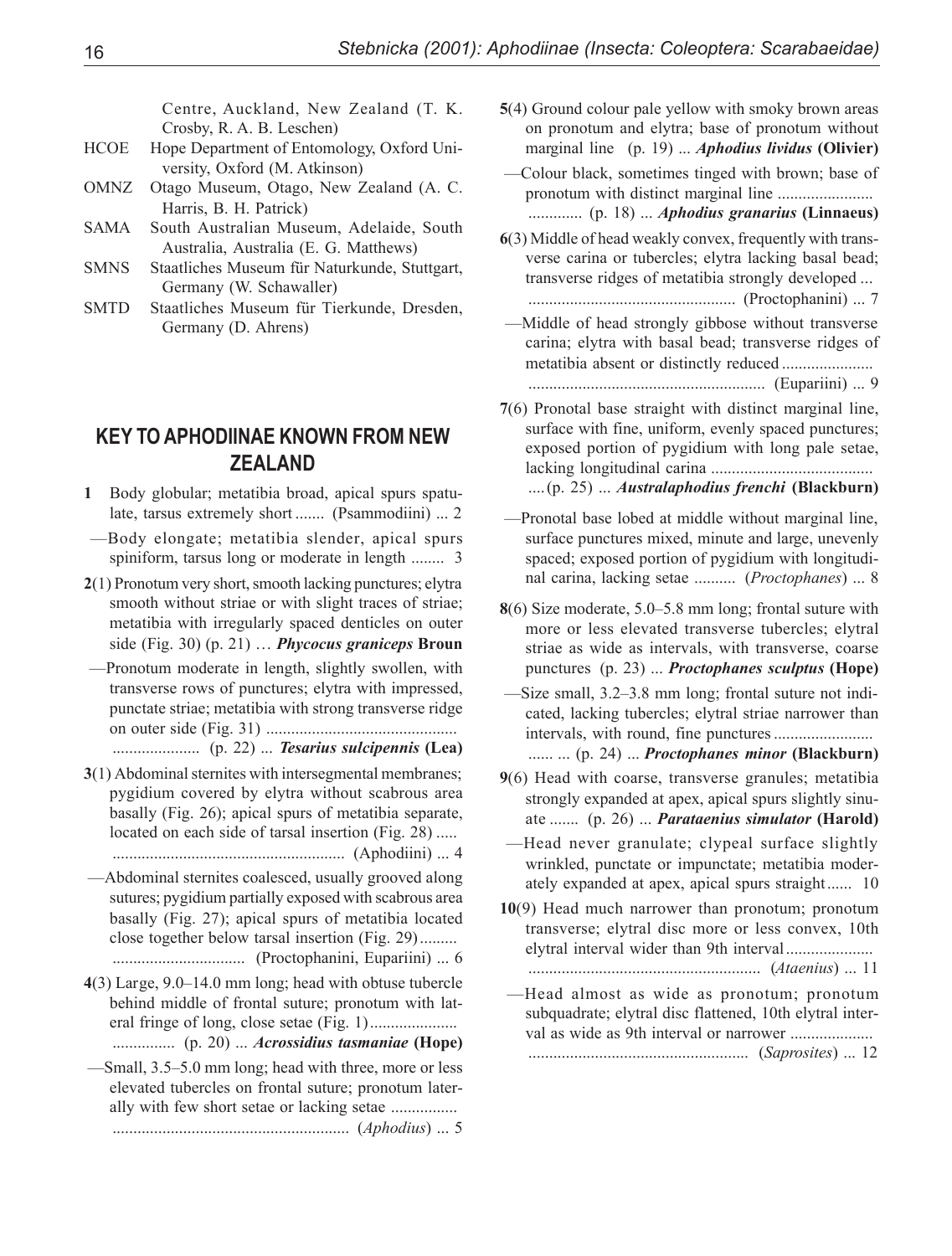**11**(10) Length 4.8–6.0 mm; clypeal surface slightly wrinkled; pronotal punctures unequal in size, coarser punctures lacking in anterior median area; metatibia without traces of transverse ridges ........................... ........................ (p. 28) ... *Ataenius picinus* **Harold** —Smaller, 3.0–4.0 mm long; clypeal surface punctate; pronotal punctures equal in size, everywhere spaced; metatibia with traces of transverse ridges................ ........................ (p. 27) ... *Ataenius brouni* **(Sharp) 12**(10) Length exceeding 4.5 mm .............................. 13 —Length less than 4.0 mm ....................................... 15 **13**(12) Basal pronotal angulation not prominent; elytron with conical, sharply pointed humeral denticle, punctures of elytral striae moderate in size; metatibia relatively long, basal segment of metatarsus equal to length of upper tibial spur ........................................ .......................(p. 32) ... *Saprosites distans* **(Sharp)** —Basal pronotal angulation prominent; elytron with trapezoid, obtuse humeral denticle, punctures of elytral striae large; metatibia relatively short, basal segment of metatarsus much shorter than upper tibial spur... .............................................................................. 14 **14**(13) Elytral intervals flattened on disc, about  $2 \times$  as wide as striae; meso- and metatibia robust with strong accessory spines............................................................ ............... (p. 31) ... *Saprosites exsculptus* **(White)** —Elytral intervals convex on disc, about  $1.5\times$  as wide as striae; meso- and metatibia slender with small accessory spines............................................................ ............... (p. 33) ... *Saprosites raoulensis* **(Broun) 15**(12) Posterior angles of pronotum distinctly excavate before prominent basal angulation, pronotal punctures mixed, minute and fine ............................................. ............ (p. 30) ... *Saprosites mendax* **(Blackburn)** —Posterior angles of pronotum broadly rounded toward base, basal angulation lacking, pronotal punctures mixed, minute and large ...................................... 16 **16**(15) Pronotal base with row of punctures, without marginal line; elytral intervals 7 and 9 united at middle of elytral length with 8th interval very short (Fig. 24) .................... .(p. 35) ... *Saprosites fortipes* **(Broun)** —Pronotal base with more or less distinct marginal line frequently crenated by punctures; elytral intervals 7 and 9 united at apical third of elytral length with 8th interval shorter than adjacent intervals (Fig. 25) . 17

#### .......... (p. 37) ... *Saprosites sulcatissimus* **(Broun)**

- —Elytral intervals on disc slightly convex or flattened, somewhat wider than striae, strial punctures distinctly crenating inner margins of intervals ..................... 18
- **18**(17)Head strongly gibbose medially, gena very small, obtuse; pronotum with lateral and basal margins smooth; elytra slightly arcuate toward apex, humeral denticles small ..... (p. 36) ... *Saprosites watti* **n.sp.**
- —Head moderately gibbose medially, gena right-angled, prominent; pronotum with lateral and/or basal margin more or less distinctly crenate; elytra parallelsided, humeral denticles large, prominent ........... 19
- **19**(18) Posterior pronotal angles distinctly crenate-serrate, disc usually with median longitudinal line of contiguous punctures; elytra usually about 2.5× as long as pronotum (p. 33) ... *Saprosites communis* **(Broun)**
- —Posterior pronotal angles smooth or minutely crenate, disc without median longitudinal line of contiguous punctures; elytra usually  $2 \times$  as long as pronotum or slightly longer (p. 34) ... *Saprosites kingsensis* **n.sp.**

#### **DESCRIPTIONS**

#### **Subfamily Aphodiinae**

#### **Tribe Aphodiini**

#### **Genus** *Aphodius* **Illiger**

*Aphodius* Illiger, 1798: 15, et auctt. Type species *Scarabaeus fimetarius* Linnaeus, 1758: 348, by subsequent designation of Latreille (1810).

Length 1.5–16.0 mm. Upper surface of body glabrous, minutely setigerous or only elytra covered with distinct setae.

Head variously shaped and sculptured; clypeo-frontal suture tuberculate or not, antennal club circular, ovoid, or elongate.

Pronotum usually rectangular, evenly convex, with or without basal marginal line. Scutellum from small to very large, triangular, pentagonal, semi-oval, or cordate.

Elytra without basal bead and preapical umbone; elytral intervals smooth, alternately not differentiated; metathoracic wings developed or reduced in various degree (brachypterous), or absent.

Abdominal sternites not fused, with intersegmental membranes. Pygidium as Fig. 26.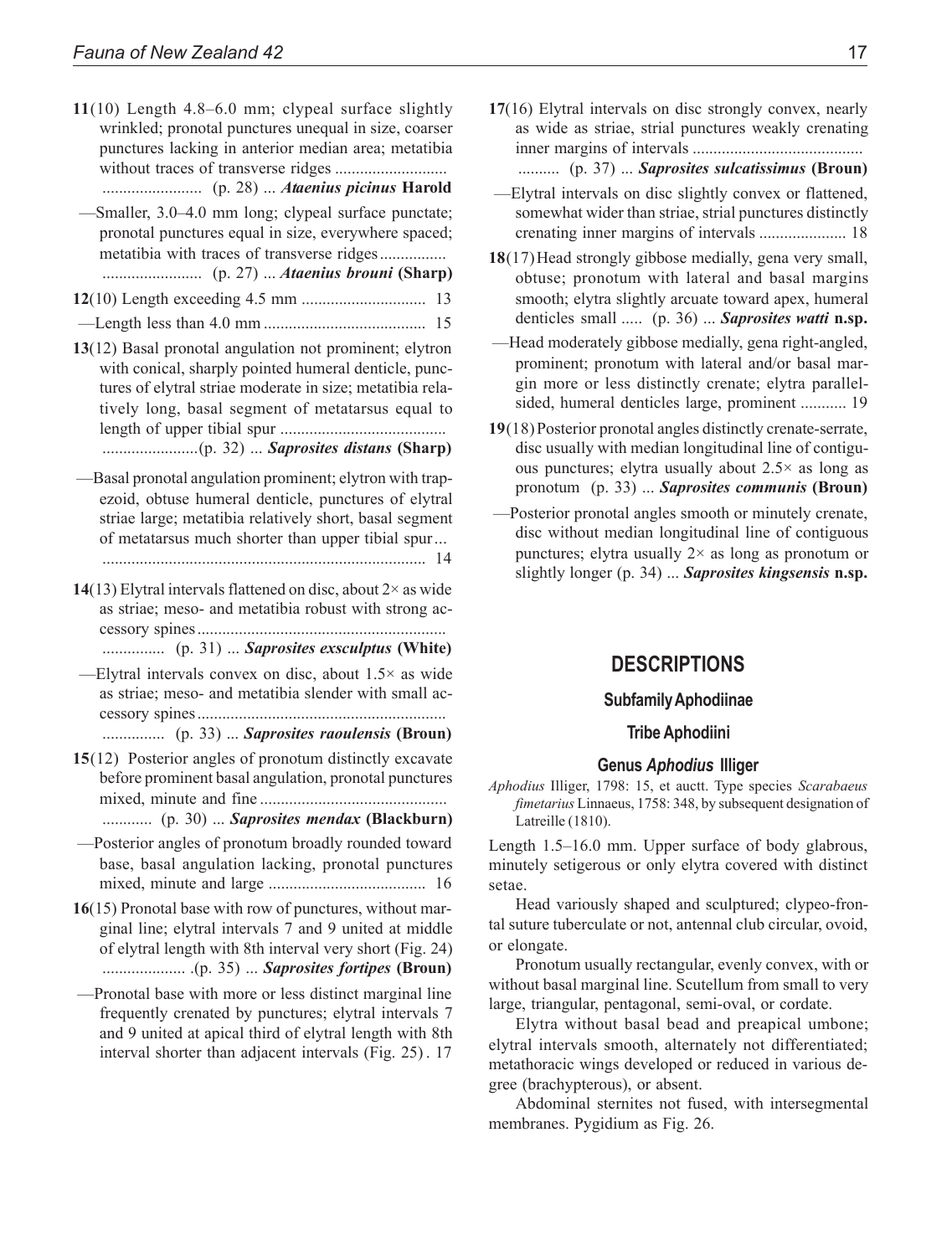Legs moderate in length to long; meso- and metatibia usually widened toward apex, transverse ridges more or less clearly developed, apical fringe composed of close setae of various lengths; apical spurs of metatibia separated, located on each side of tarsal insertion.

Male genitalia mostly sclerotised; phallobase with hump, apices of parameres variously shaped, internal sac with narrow, membranous or lightly sclerified apical portion, sometimes with group of fine spicules.

External sexual differences apparent in sculpture of head and pronotum, occasionally in the shape of protibia and its terminal spur.

**Remarks**. *Aphodius* is a very large genus, most diverse in the Northern Hemisphere, penetrating to a limited extent into Ethiopian and Neotropical regions. It contains approximately 1800 species divided into 135 subgenera. Most of the species live in open forest clearings, pastures, and meadows. They are found in various areas from lowlands to 5000 m above sea level (Himalayas: Stebnicka 1986, 1989, 1990; Ahrens & Stebnicka 1997). *Aphodius* is poorly represented in Australian region and includes several introduced species. Two cosmopolitan species of this enormous genus are known to be established in New Zealand.

#### *Aphodius (Calamosternus) granarius* **(Linnaeus)**

Fig. 7, 33, 44, Map 1

- *granarius* Linnaeus, 1767: 9 (*Scarabaeus*); —Erichson 1848: 813 (*Aphodius*); —Reitter 1892: 189 et auctt. (*Aphodius* (*Calamosternus))*; —Hutton 1898: 156 (*Aphodius*); —Hudson 1923: 374; —Watt, 1984: 8–9; —Dellacasa 1988: 134 (catalogue) (*Aphodius* (*Calamosternus*)); —Cassis & Weir 1992: 88 (catalogue); —Stebnicka & Howden 1995: 714, Fig. 70, 109.
- *adelaide* Hope, 1846: 146 (*Aphodius*); —Harold 1863: 342 (as synonym of *granarius*).

Length 3.5–5.0 mm. Body subparallel-sided, shining, colour black to dark brown, sometimes elytra lighter than head and pronotum.

Head moderate in size, clypeal margin rounded on each side of shallow median emargination, sides arcuate toward rounded, prominent gena; clypeal surface slightly rugosely punctate, usually with transverse carina just above median emargination, frontal suture with 3 more or less elevated tubercles. Epipharyngeal structures as in Fig. 33.

Pronotum convex, sides and base with marginal line, surface punctures mixed, fine and moderate, irregularly spaced and widely scattered. Scutellum slightly pentagonal with few punctures, or impunctate.

Elytra parallel-sided, moderately convex, striae impressed and punctate, intervals flat with minute scattered punctures, or impunctate.

Abdominal sternites rugulose, more closely punctate on sides, each with row of short pale setae.

Legs moderate in length; transverse ridges of mesoand metatibia well developed; apex of metatibia with short, close setae, basal segment of metatarsus equal in length to upper tibial spur or slightly shorter and equal to following 2 tarsomeres combined.

Male. Frontal tubercles more elevated than in female, pronotum more convex; genitalia as in Fig. 44.

Female. Punctures of pronotum usually closer than in male.

**Type data**. *Aphodius granarius*: type material ("Europae") presumed to be in the collection of the Linnean Society, London.

*Aphodius adelaide*: described from South Australia, Adelaide. Lectotype (HCOE) designated by Stebnicka & Howden (1995).

**Material examined**. Lectotype of *A. adelaide* plus 57 non-type examples (AMNZ, ISEA, LUNZ, MONZ, NZAC).

ND, AK, CL, WO, BP, HB, TK, WI, WN / NN, MB, KA, NC, MC, SL / CH

Collected August–January, March.

Recorded from near sea level.

Ecologically very tolerant, feeding on debris, decaying vegetation, compost, carrion, and on various kinds of dung; collected at light. In New Zealand found primarily in compost heaps and soil, Chathams specimens were found in sheep and cow dung.

**Remarks**. *Aphodius granarius* is similar in general appearance to *Australaphodius frenchi* and is often misidentified in collections. It differs from *A. frenchi* in having the head tuberculate, the pronotum irregularly punctate, and the apical spurs of metatibia separate, located on each side of the tarsal articulation. A cosmopolitan species, its close relatives occur in the Palaearctic. The earliest definite New Zealand record is Hutton (1898), who reported it from the Chatham Islands and Canterbury. Chatham Islands specimens are present in the Hutton Collection (CMNZ). According to Watt (1984) there is also an undated Broun specimen labelled "Tairua" probably collected before he left there in 1877. The preimaginal stages have been described by Jerath (1960).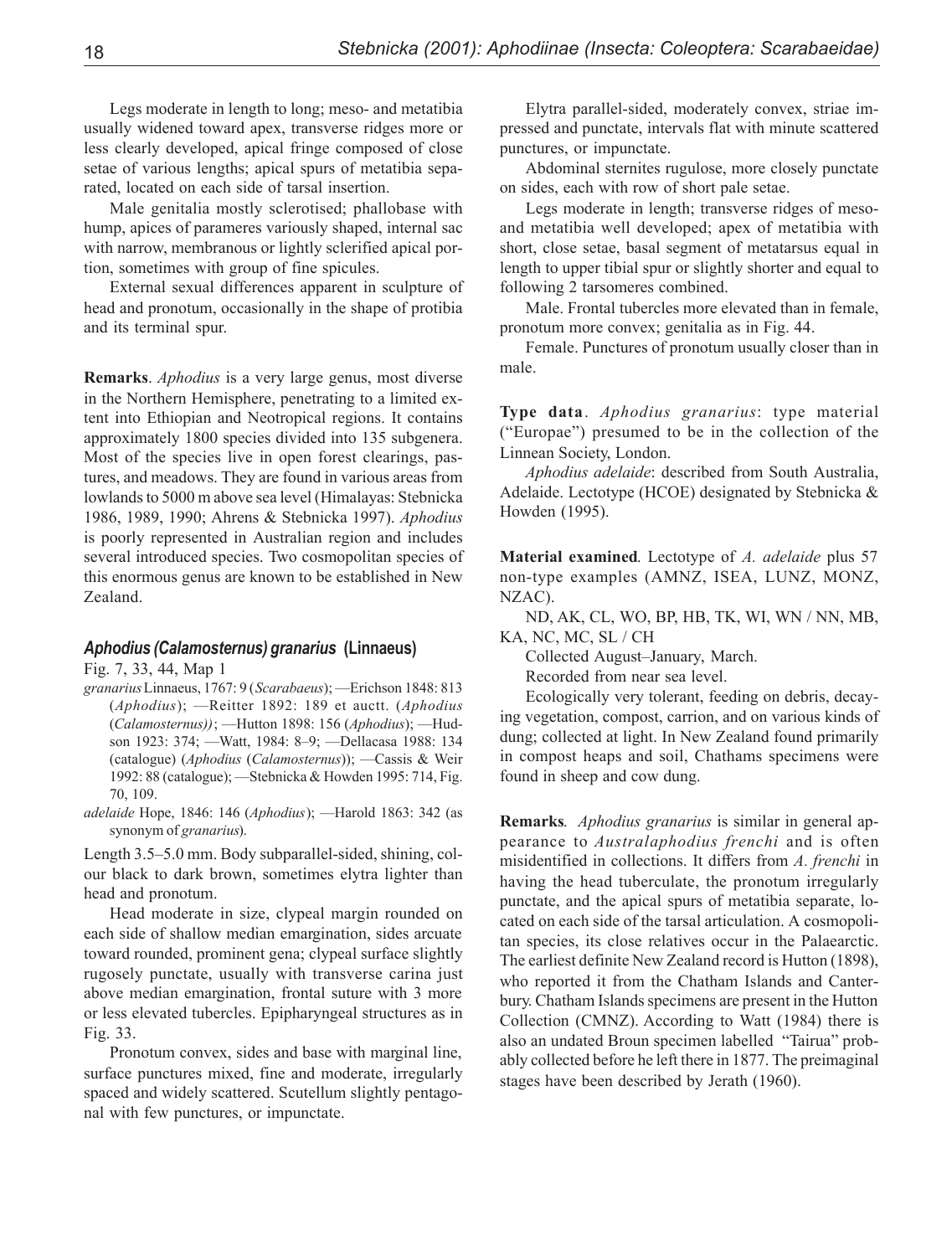#### *Aphodius (Nialus) lividus* **(Olivier)**

Fig. 34, 45, Map 2

- *lividus* Olivier, 1789: 86 (*Scarabaeus*); —Harold 1871: 258 (*Aphodius*); —Reitter 1892: 202 et auctt.(*Aphodius* (*Nialus*)); —Stebnicka & Howden 1995: 714–716, Fig. 71, 110; — Stebnicka 1998b: 836.
- *cincticulus* Hope, 1847: 284 (*Aphodius*); —Schmidt 1922: 316 (as synonym of *lividus*).
- *spilopterus* Germar, 1848: 189 (*Aphodius*); —Schmidt 1922: 316 (as synonym of *lividus*).
- *pseudolividus* Balthasar, 1941a: 148 (*Aphodius* (*Nialus*)); Petrovitz 1961: 105; —Brown 1967: 43 *(Aphodius*); —Watt 1984: 7; —Dellacasa 1988: 154 (catalogue) (*Aphodius* (*Labarrus*)); —Cassis & Weir 1992: 89 (catalogue); —Bordat et al. 1990: 36; —Paulian 1991: 86; —Stebnicka & Howden 1995: 714 (as synonym of *lividus*).
- *lividus pseudolividus*: Endrödi & Rakovi…, 1981: 47 (*Aphodius* (*Nialus*)); —Cartwright & Chalumeau 1978: 7.

Length 4.0–5.2 mm, greatest width 1.5–1.8 mm. Body elongate oval, shining, ground colour pale yellow with smokey brown areas on pronotum and elytra.

Head moderate in size, clypeal margin rounded on each side of median emargination, slightly arcuate towards small, rounded gena, anterior edge fringed with extremely short setae; frontal suture with three more or less elevated tubercles, punctures of head fine, variable in density. Epipharyngeal structures as in Fig. 34.

Pronotum transverse; lateral edge finely margined, base without marginal line; surface punctures variable, minute to fine, punctures more or less clearly visible, larger punctures scattered, usually more concentrated on each side of disc. Scutellum subtriangular, slightly concave medially or not concave.

Elytra convex with fine striae, strial punctures fine to moderate in size, slightly crenating margins of intervals; intervals almost flat, very finely punctate or impunctate, sometimes punctures more distinct at apex.

Ventral surface shiny; abdominal sternites punctate from side to side, with 1–2 rows of pale setae; metasternum slightly concave in both sexes or only in male.

Legs moderate in length, transverse ridges of mesoand metatibia well developed; basal segment of metatarsus slightly widened at apex or not widened, equal in length or slightly shorter than upper tibial spur and subequal in length to following 2 tarsomeres combined.

Male. Pronotum usually wider and more convex than in female, punctures scarcer; genitalia as in Fig. 45.

Female. Penultimate abdominal sternite usually longer than in male.

**Type data**. *Aphodius lividus*: described from France, vicinity of Paris. Type material in MNHN.

*Aphodius cincticulus*: described from Australia, Adelaide. Type material in HCOE.

*Aphodius spilopterus*: described from Australia, Adelaide. Location of type material unknown.

*Aphodius pseudolividus*: described from South America. Type material in Balthasar Collection (NMPC).

**Material examined**. Holotype of *A. pseudolividus* and 45 non-type specimens (AMNZ, ISEA, LUNZ, MONZ, NZAC).

ND, AK, CL, WO, BP, GB, WI, WN / SD, NN. Collected October to May.

Recorded from sea level to near 500 m.

A species with a wide range of edaphic and climatic tolerances, found in soil near rabbit burrows, in various kinds of dung, and commonly collected at light. In New Zealand it is found primarily in cattle and sheep dung and collected at light.

**Remarks**. This species is easily distinguishable by its yellow body with various shades of brown. The *Aphodius lividus* complex has been divided by Petrovitz (1961) into ten species on the basis of their allopatric distribution. Because *A. lividus* shows a polymorphic pattern, especially as far as male genitalia are concerned, the synonymy is fairly extensive. Cosmopolitan, a very variable species with its close relatives occurring in the Palaearctic. The earliest New Zealand record is Karekare (AK), Feb. 1916, A.E. Brookes (NZAC) (Watt 1984).

#### **Genus** *Acrossidius* **Schmidt**

*Aphodius* (*Acrossidius*) Schmidt, 1913: 135. Type species *Aphodius tasmaniae* Hope, by subsequent designation of Balthasar (1964).

Length 9.0–14.0 mm. Body with entire dorsum glabrous or elytra sparsely to densely covered with minute to short setae.

Head with or without transverse tubercle above clypeofrontal suture; antennal club circular or ovoid.

Pronotum rectangular or subquadrate, posterior angles more or less broadly rounded, lateral margins fringed with long, pale hairs, basal marginal line lacking.

Elytra without basal bead and preapical umbone; elytral intervals shining, not alternately differentiated. Metathoracic wings well developed.

Abdominal sternites not fused, sutures slightly convex.

Legs long; each lateral tooth of protibia with tuft of long yellow setae on each side; meso- and metatibia widened toward apex, transverse ridges feebly developed; apical setae thick, very long with shorter setae intermixed;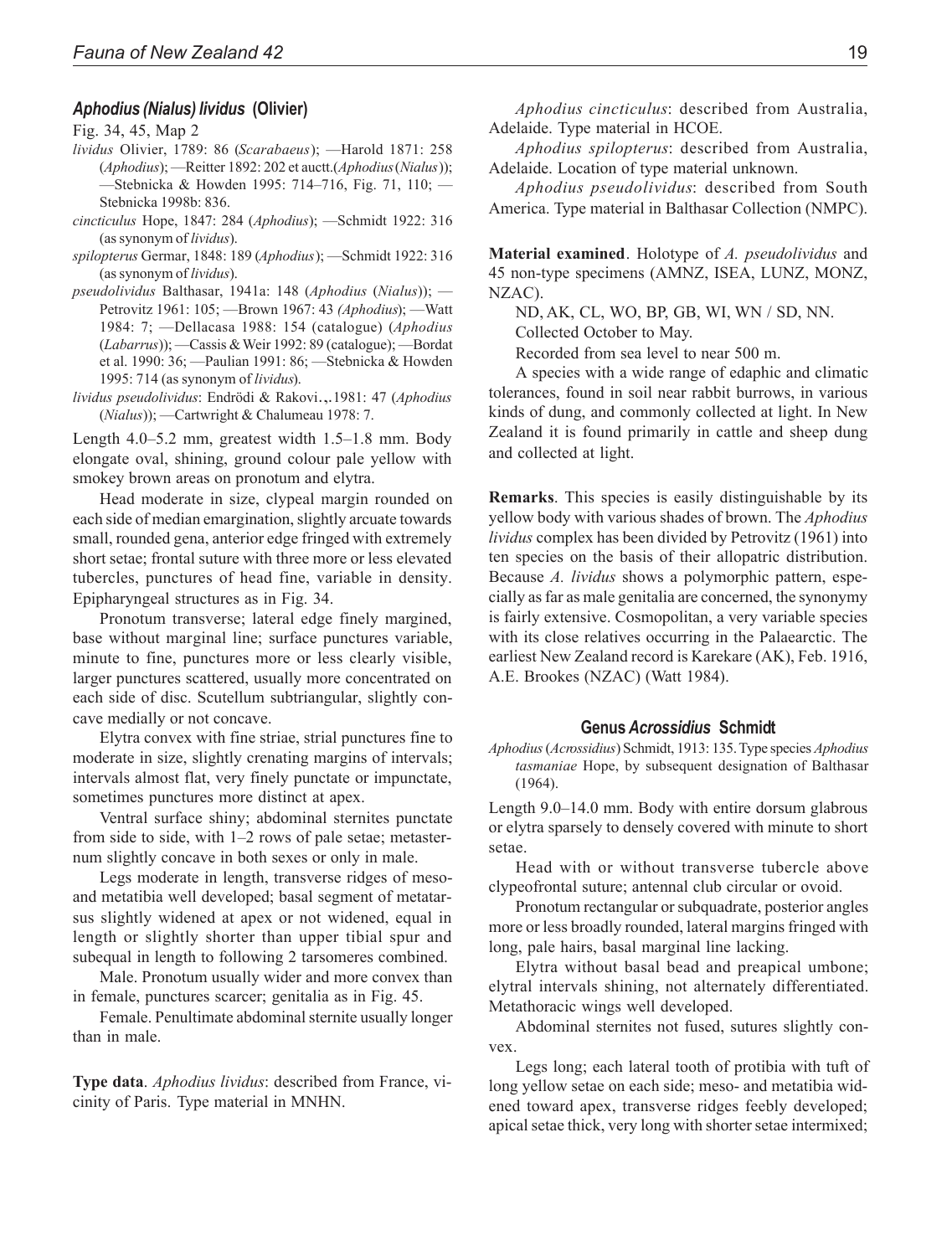upper apical spur of metatibia approximate to lower one, both located on inner tibial margin and separated from tarsal insertion.

Male genitalia strongly sclerotised, phallobase without hump, dorsal membrane of parameres terminating in variably elongate process; apical portion of internal sac widened with sclerites and close spicules.

External sexual differences apparent in the shape and sculpture of head, pronotum, elytra, and protibia and in the length of metatarsal tarsomeres.

**Remarks**. This native Australian genus includes four species, two of which are restricted to South Australia and one to Tasmania. *Acrossidius tasmaniae* is the most widely distributed species, and introduced into New Zealand.

#### *Acrossidius tasmaniae* **(Hope) Tasmanian grass grub**

Fig. 1, 35, 46, Map 3

- *tasmaniae* Hope, 1847: 285 (*Aphodius*); —Schmidt 1913: 135 (*Aphodius* (*Acrossidius*)); —1922: 127; —Given 1958: 196; —Watt 1970: 11; —1984: 7, fig. 1; —Dellacasa 1988: 206 (catalogue); —Cassis & Weir 1992: 86 (catalogue); — Stebnicka & Howden 1995: 726–727, Fig. 18–20, 81, 17 (*Acrossidius*).
- *howitti* Hope, 1847: 285 (*Aphodius*); Schmidt 1913: 135 (*Aphodius* (*Acrossidius*)); —1922: 128; —Given 1950: 153 (as synonym of *tasmaniae*).
- *longitarsus* Redtenbacher, 1867: 58 (*Aphodius*); —Schmidt 1910: 88 (as synonym of *tasmaniae*).
- *andersoni* Blackburn, 1904: 154 (*Aphodius*); —Given 1950: 153 (as synonym of *tasmaniae*).
- *pallidihirtus* Balthasar, 1941b: 163 (*Aphodius* (*Acrossidius*)); Stebnicka & Howden 1995: 726–727 (as synonym of *tasmaniae*).

Length 9.0–14.0 mm, greatest width 4.0–5.5 mm. Body yellow, reddish brown, to black, in dark specimens sides of pronotum lighter.

Head large; clypeal margin upturned, truncate anteriorly; frontal suture transversely convex near eyes; tubercle behind frontal suture usually distinct. Epipharyngeal structures as in Fig. 35.

Pronotum with sides margined, fringed with long, pale setae.

Elytra with striae impressed, finely punctate; intervals convex with fine to moderate punctures in rows along striae.

Legs slender; transverse ridges of meso- and metatibia flat, incomplete.

Male. Head semicircular, surface punctures fine, uniformly spaced. Pronotum moderately to strongly convex, wider than elytra, sometimes with slight longitudinal line medially; surface punctures minute to fine, scattered.

Elytra parallel-sided with short, sparse setae in apical 1/3; punctures of elytral intervals shallow. Legs long; lateral teeth of protibia widely separated with smaller intervening teeth; terminal spur robust, rounded apically, bent downward; basal segment of metatarsus slightly shorter than upper tibial spur and equal to following three tarsomeres combined; genitalia as in Fig. 46.

Female. Head smaller than in male, sides slightly converging anteriorly; clypeal margin usually weakly emarginate; tubercle behind frontal suture flattened but distinct; surface punctures markedly larger and deeper than in male, most separated by their diameter. Pronotum as wide as elytra, punctures the same size as those of head, separated by about  $1-3\times$  their diameter. Elytra widened toward apex with very fine, often barely visible, scattered setae on apical declivity; punctures of elytral intervals often coarser than in male. Lateral teeth of protibia approximate, terminal spur sharply pointed; basal segment of metatarsus 1/3 shorter than upper tibial spur and equal or subequal to following 2 tarsomeres combined.

**Type data**. *Aphodius tasmaniae*: described from Tasmania. The holotype could not be found in the HCOE; location unknown.

*Aphodius howitti:* described from Port Phillip [Australia]. Lectotype (HCOE) designated by Stebnicka & Howden (1995).

*Aphodius andersoni:* described from Australia. Lectotype (HCOE) designated by Stebnicka & Howden (1995).

*Aphodius pallidihirtus*: described from Mt Gambier [Australia]. Type material in Balthasar Collection (NMPC).

**Material examined**. Type specimens of *A. howitti, andersoni,* and *pallidihirtus* plus 235 non-type examples (AMNZ, CMNZ, ISEA, LUNZ, MONZ, NZAC).

ND, AK, CL, BP, RI, WN / MB, KA, NC, MC, SC. Collected November to March.

Recorded from near sea level.

It is common in coastal mid-Canterbury (Lowe 1961) damaging pastures, and also reported from the Auckland area (May 1961). Found in pastures, in rabbit middens; collected primarily at light during warm summer evenings, occasionally under vegetation, e.g., under *Cassinia.* According to Brown (1967), the first New Zealand record is a specimen from Mt Grey, Canterbury, 1916 (CMNZ).

**Remarks**. This is one of the most highly variable species of Aphodiini. Morphological variants fall into three groups: sexual dimorphism, allometric or heterogonic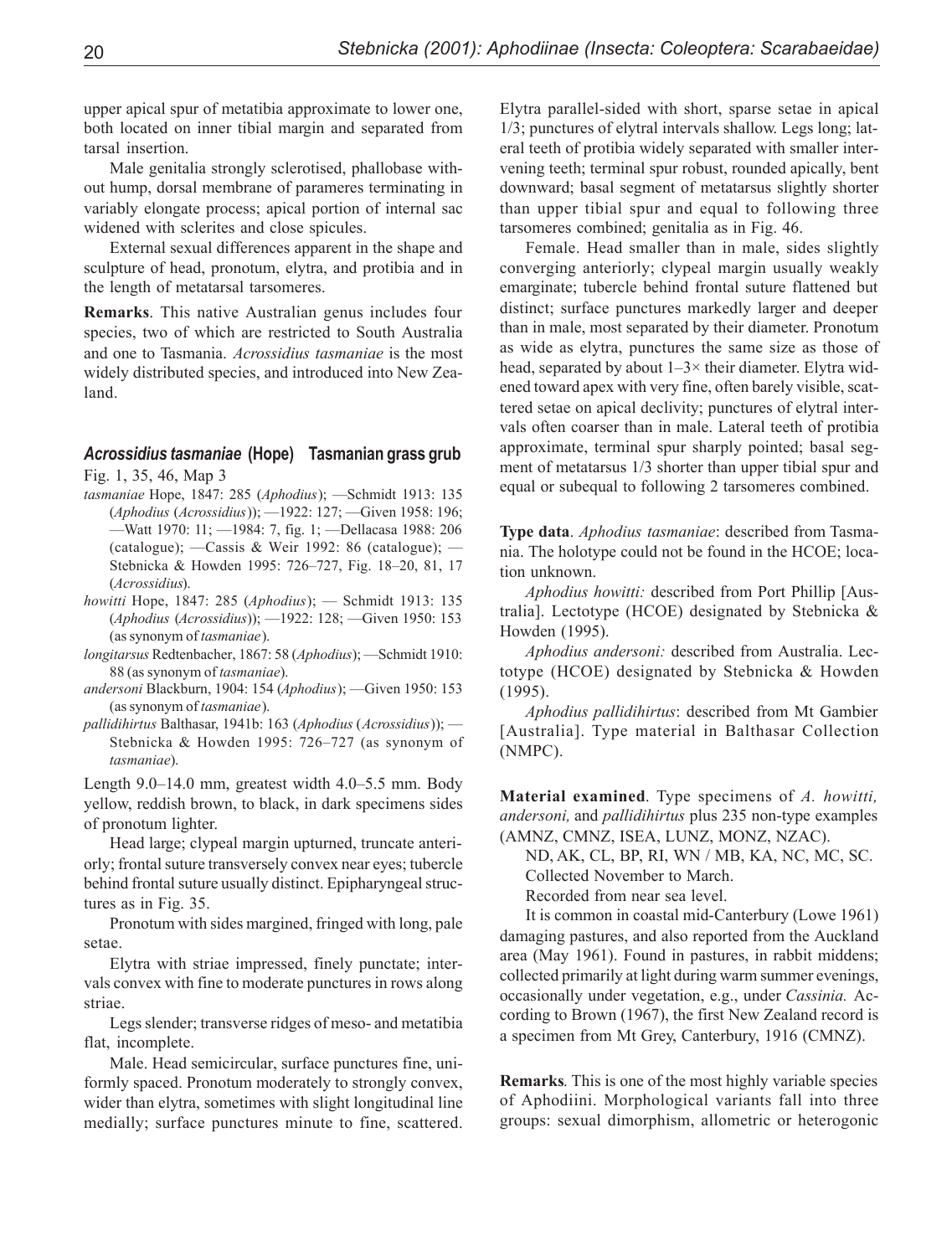growth, and geographic variation. The main sexual characters are included in the description. The second type of variation, related to nutrition and size, is expressed in both sexes. Generally stated, larger males have a wide, semicircular head with a pronounced tubercle and a robust, strongly convex pronotum that is wider than the elytra. As body size decreases so does the relative size of the head and pronotum. In larger females the median tubercle of the head is well developed, the punctures of the pronotum are moderately dense, and the elytra are widened toward apex and distinctly pubescent on the apical declivity. Geographic variation is expressed in colour and in the punctation of the body, e.g., specimens collected in mountainous areas are often melanistic or black, whereas specimens from lowland areas are lighter in colour, usually being various shades of brown. The series of New Zealand specimens (NZAC) found in rabbit middens at Hathaway, Clarence (KA) are yellow in colour.

*Acrossidius tasmaniae* occurs in New Zealand, Tasmania, and from the Eyre Peninsula through southeastern South Australia, Victoria to eastern New South Wales. It is most closely related to the sympatric *A. pseudotasmaniae* (Given) and known as the blackheaded pasture cockchafer, a common pasture pest. Larvae of *A. tasmaniae* are unusual among Aphodiini in feeding on grass and clover leaves. According to Wightman (1979), Watt (1984), and Emberson & Stephenson (1999), the leaves are dragged down into the tunnels in the soil and eaten there. Light, well-drained soils are favoured.

#### **Tribe Psammodiini**

#### **Genus** *Phycocus* **Broun**

*Phycocus* Broun, 1883: 299. Type species *Phycocus graniceps* Broun, by original monotypy.

*Phycochus*: Broun 1886: 770, subsequent misspelling.

Body globular, strongly convex, glabrous above.

Head convex medially, anterior part granulate, vertex smooth.

Pronotum short, strongly transversal, evenly convex, lateral fovea slightly indicated. Scutellum small, triangular.

Elytra nearly circular without basal bead; striae absent or inconspicuously indicated.

Mesosternum and metasternum very short; abdomen gibbose at middle.

Legs short; mesocoxae contiguous; posterior trochanters long; femora short; metatibia strongly enlarged, on outer side furnished with unevenly spaced denticles, apical spurs equal in length, spatulate; claws hairlike (Fig. 30).

**Remarks**. This native New Zealand genus includes only one blind and flightless species that has been probably introduced to Tasmania.

#### *Phycocus graniceps* **Broun**

Fig. 2, 36, 47, Map 4

- *graniceps* Broun, 1883: 300; —1886: 770; —Lea 1904: 90; Schmidt 1922: 522; —Landin 1960: 62, fig. 4 F–L; —Brown 1967: 44; —Harris 1970: 1, Fig. 7, 9–11, 14; —Rakovi… 1981: 32–33, 36, Fig. 12, 55–60; —Watt 1984: 13; —Dellacasa 1988: 307 (catalogue); —Cassis & Weir 1992: 103 (catalogue); —Stebnicka & Howden 1996: 109.
- *lobatus* Broun, 1893: 1114; —Schmidt 1922: 523; —Rakovi… 1981: 36; —Watt 1984: 13 (as synonym of *graniceps*).

Length 2.5–3.0 mm, greatest width 2.0–2.2 mm. Colour shiny black, brownish black or brown, legs and ventral surface usually lighter.

Head convex, clypeal margin obtuse or subangulate on each side of narrow, deep median emargination, sides slightly arcuate or straight, in some specimens slightly emarginate before small, feebly prominent gena; clypeal surface granulate, frontal suture weakly marked, vertex smooth, polished. Eye absent. Epipharyngeal structures as in Fig. 36.

Pronotum short, strongly transversal, sides rounded, lateral margin distinctly crenate, base with marginal line; surface evenly convex, impunctate, usually with lateral fovea more or less indicated. Scutellum triangular, very small.

Elytra ovoid, strongly convex, without basal bead; humeral umbone and humeral denticle absent; elytron smooth or with slight traces of striae. Metathoracic wings absent.

Ventral surface shining; mesosternum and metasternum extremely short; abdomen gibbose medially with six visible sternites; sternites coalesced, setigerous; pygidium with long setae.

Profemur parallel-sided, as wide as metafemur; metafemur broad,  $2 \times$  wider than mesofemur with few coarse punctures bearing pale setae; metatrochanter long; protibia with lateral teeth rounded apically, slightly transparent; metatibia  $2 \times$  wider than mesotibia, outer side of metatibia with irregularly spaced denticles bearing short seta; tarsus very short, tarsomeres triangular, claws hairlike.

No external sexual differences visible; male genitalia as in Fig. 47.

**Type data**. *Phycocus graniceps*: Lectotype (sex undetermined) labelled "N Whangarei Harbour", "*Phycochus graniceps*", "New Zeal. Broun Coll. Brit. Mus. 1922– 482" (BMNH) here designated.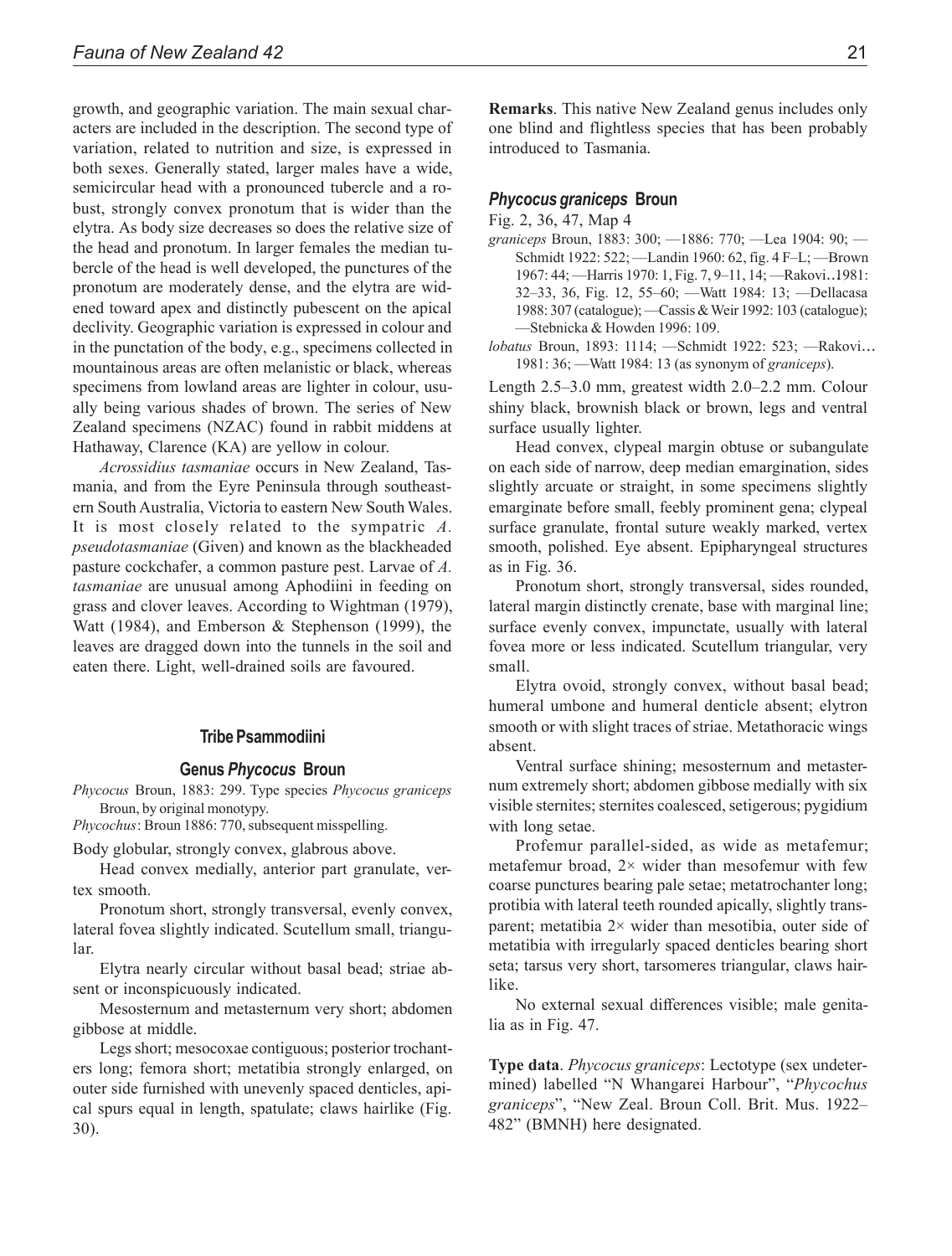*Phycocus lobatus*: Lectotype male, labelled "Taranaki", "*Phycochuslobatus*", "New Zeal. Broun Coll. Brit. Mus. 1922–482" (BMNH) here designated.

**Material examined**. Type specimens plus 67 non-type examples (AMNZ, ANIC, ISEA, LUNZ, MONZ, NZAC, OMNZ).

ND, AK, WI, WN / NN, BR, MC, DN, OL, FD / CH. Collected January–April and August–November.

Recorded at or near sea level.

Strongly associated with coastal sand dunes on beaches, nocturnally active, commonly found beneath debris and under logs on the beach or in sand dune areas (Harris 1970, Watt 1984).

**Remarks**. This is the sole representative of the genus, indigenous to New Zealand and widely distributed, and is introduced to Tasmania (Hobart). It shares some character states with *Tesarius sulcipennis* and *Leiopsammodius newcastleensis* Stebnicka & Howden (1996) described from sand dunes in New South Wales. Unusual generic characters that distinguish *P*. *graniceps* from the other two genera are: pronotum extremely short and transverse, evenly convex without furrows or their vestiges; elytra non striate, without basal bead; posterior trochanters elongate.

#### **Genus** *Tesarius* **Rakovi**…

*Tesarius* Rakovi…, 1981: 27–29. Type species *Phycocus sulcipennis* Lea, by monotypy.

Body globular, strongly convex, glabrous above.

Head convex medially, anterior part granulate, vertex smooth.

Pronotum rectangular, surface slightly swollen with rows of moderate punctures along transverse impressions. Scutellum small, triangular.

Elytra ovoid, strongly convex with basal bead and with 10 punctate striae.

Mesosternum and metasternum very short; abdomen convex at middle.

Legs short; mesocoxae contiguous; posterior trochanters moderate in length; femora short; metatibia broad with strong transverse carina on outer side, apical spurs spatulate, nearly equal in length; claws hairlike (Fig. 31).

**Remarks**. Rakovi… (1984) transferred four Nearctic, Pacific Coast species of *Psammodius* Fallén to the genus *Tesarius* on the basis of one character only, in this case the presence of transverse carina on the metatibia. The adaptive and mostly convergent characters of the legs are

obvious and complicate the question of monophyletic derivation of the Australian and Nearctic species. However, the phylogeny of Psammodiini in a general context is beyond the scope of this monograph.

#### *Tesarius sulcipennis* **(Lea)**

Fig. 8, 48, Map 5

*sulcipennis* Lea, 1904: 89 (*Phycocus*); —Schmidt, 1922: 523; — Landin 1960: 65 (*Phycocus* (*Brindalus*)); —Rakovi… 1981: 27–29, Fig.. 52–54 (*Tesarius*); —1984: 450; —Dellacasa 1988: 307 (catalogue); —Cassis & Weir 1992: 103 (catalogue); —Stebnicka & Howden 1996: 109.

Length 2.8–3.2 mm, greatest width 2.1–2.2 mm. Body strongly convex, shiny; colour reddish brown to brownish black, legs and ventral surface usually lighter.

Head convex, clypeal margin obtuse to subangulate on each side of narrow, deep median emargination, sides straight or slightly emarginate before feebly protruding, setaceous gena; clypeal surface granulate, frontal suture weakly marked, vertex smooth, impunctate. Eye vestigial. Epipharyngeal structures similar to those in *Phycocus graniceps* (Fig. 36).

Pronotum convex, distinctly wider than long, side margins fringed with pale hairs, basal edge crenate by punctures; pronotal surface slightly swollen with vestiges of transverse furrows marked by irregular rows of moderate to coarse punctures. Scutellum small, impunctate.

Elytra ovoid, strongly convex with basal bead and distinct humeral denticles, humeral umbone absent; elytron with 10 distinctly impressed striae, medium-sized punctures slightly crenating inner margins of intervals; intervals moderately convex, surface punctures minute, scattered, or lacking. Metathoracic wings absent.

Ventral surface shiny with scarce pale hairs; mesosternum and metasternum extremely short; abdomen convex medially with six visible sternites; sternites with single row of punctures bearing pale setae, pygidium with long setae.

Profemur rather narrow, equal to width of mesofemur; metafemur 2× as wide as mesofemur with few coarse punctures at apex; protibia with lateral teeth rounded apically, slightly transparent; metatibia nearly  $2 \times$  wider than mesotibia with strong transverse carina on outer side; tarsus very short, metatarsal tarsomeres triangular, claws very fine, hairlike.

External sexual differences slight, elytra in male usually more rounded laterally than in female. Male genitalia as in Fig. 48.

**Type data**. Described from Tasmania. Lectotype (SAMA) and four paralectotypes (SAMA) designated by Rakovi... (1981).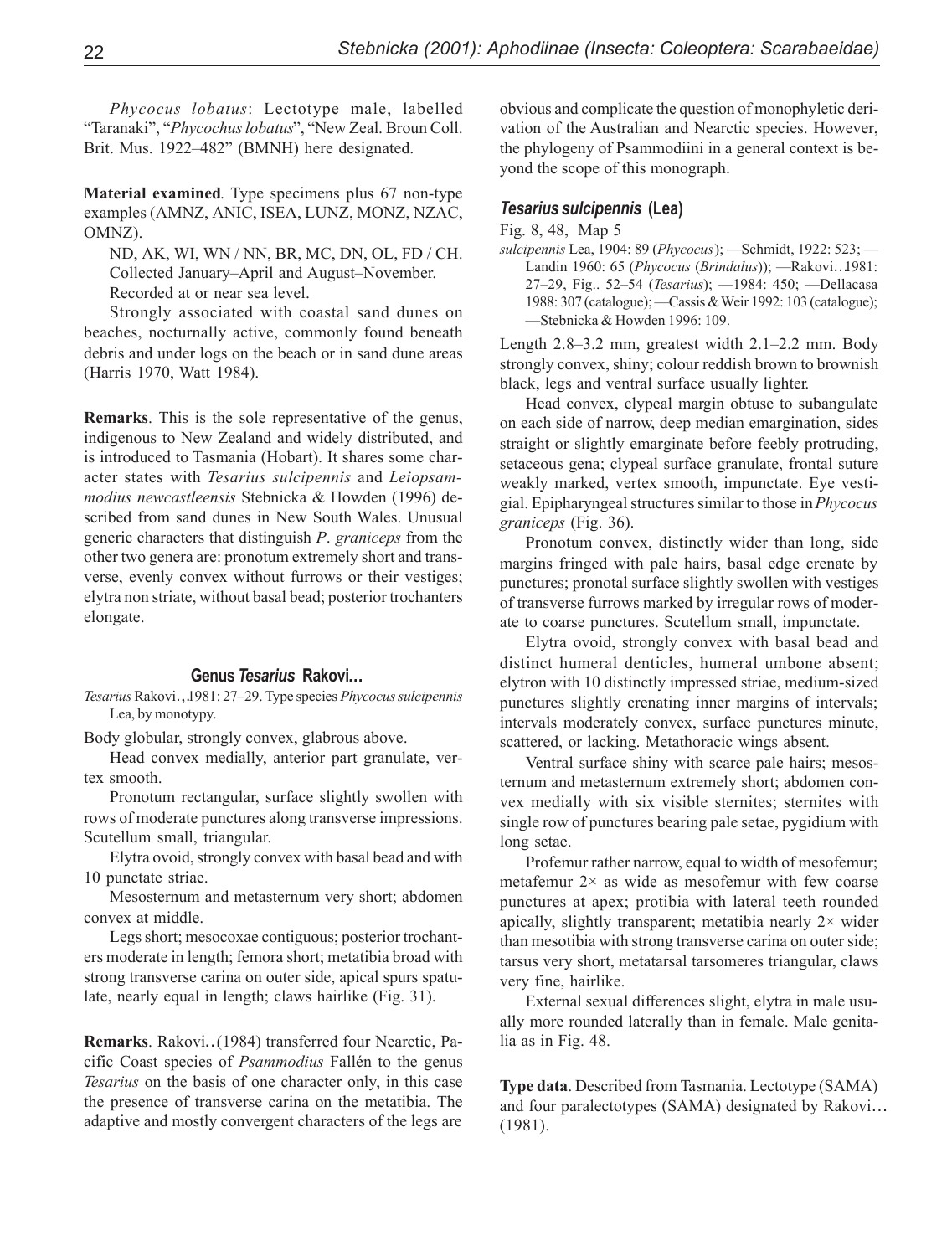**Material examined**. Type specimens plus 2 non-type examples (LUNZ).

 $-$  / – / CH.

Collected in January 1999 on Te One Beach.

Strongly associated with coastal sand dunes on beaches, found on sand dunes in late evening.

**Remarks**. *T. sulcipennis* is reported from New Zealand for the first time; it is distinct in its combination of globular body, slightly swollen pronotum and broad metatibia with transverse carina. This species shares many character states with *Leiopsammodius newcastleensis* (see Remarks under *Ph. graniceps*) and with other Australian species of the genus *Leiopsammodius* Rakovi.. The shared characters of *T. sulcipennis* and *L. newcastleensis* are: body globular, head granulate, vertex smooth, eye and wings reduced; pronotum swollen with vestiges of transverse furrows; metasternum short, posterior trochanters not elongate; metatarsus very short, tarsomeres triangular, claws hairlike.

#### **Tribe Proctophanini**

#### **Genus** *Proctophanes* **Harold**

*Proctophanes* Harold, 1861: 111. Type species *Aphodiussculptus* Hope, by monotypy.

Length 2.8–6.2 mm. Body short, oval, glabrous above; colour black to castaneous, sometimes head and pronotum black and elytra lighter.

Head usually slightly convex at middle, rarely carinate and tuberculate; clypeus emarginate and often slightly concave medially.

Pronotum subquadrate with tumosity laterally, base without marginal line, disc frequently with partial or complete median longitudinal impression. Scutellum triangular, acute apically.

Elytron with 10 striae including marginal one; intervals not alternately differentiated, epipleura very narrow.

Abdomen with sternites frequently fluted along sutures, penultimate sternite arcuate ventrally, pygidium exposed in apical 2/3 or in apical 1/2, finely grooved at base, usually with median longitudinal carina and/or lateral concavities.

Legs short; mesocoxae moderately separated with flattened or elevated carina between; protibia tridentate; meso- and metatibia expanded toward apex, transverse ridges fully developed, apical setae short; apical spurs slender, slightly curved, placed close together below tarsal insertion; tarsus short, tarsomeres subtriangular, claws hornlike.

**Remarks**. Members of *Proctophanes* occur in Australia, in Tasmania, and the Moluccas. The genus includes eight described species (Stebnicka & Howden 1995), two of which have been introduced to New Zealand.

#### *Proctophanes sculptus* **(Hope)**

Fig. 3–6, 9, Map 6

*sculptus* Hope, 1846: 147 (*Aphodius*); —Harold 1861: 111 (*Proctophanes*); —Schmidt 1910: 95. 1922: 364; —Dellacasa 1988: 196 (catalogue); —Cassis & Weir 1992: 93 (catalogue); —Stebnicka & Howden 1995: 744–745, Fig. 51–52, 98, 121.

Length 5.0–5.8 mm, greatest width 2.6–2.8 mm. Body robust, shiny, piceous black.

Head with clypeal margin reflexed, broadly rounded on each side of deep median emargination, sides slightly excised before small, obtuse gena; surface of head slightly roughly punctate with arcuate, transverse carina anteriorly, and with more or less elevated, transverse frontal tubercles.

 Pronotum convex, sides finely margined, posterior angles rounded, base usually crenated by moderate punctures; median longitudinal furrow of pronotum more or less distinct, closely punctate, disc with mixed minute and moderate to large punctures, usually irregularly spaced. Scutellum triangular, larger than average, closely punctate at base.

Elytra widest at middle, humeri inconspicuously dentate or rounded; elytral striae deep, wide, alutaceous inside, on disc usually as wide as intervals, at apex wider than intervals and parallel; strial punctures transverse, close, distinctly crenating margins of intervals; intervals elevated on disc, subcarinate apically, surface shiny, minutely punctate.

Mesocoxae separate; metasternum convex, midline impressed, surface punctures fine, dense; abdominal sternites finely, closely punctate with short setae; pygidium exposed in apical 2/3, in both sexes with narrow, longitudinal, smooth carina at middle, surface alutaceous, subgranulate, apical lip narrowly shining.

Legs short; all femora wide with fine punctures and each with a row of setae; meso- and metatibia enlarged at apex; tarsus as long as tibia or a little shorter; basal segment of metatarsus slightly shorter than upper tibial spur and subequal to following 3 tarsomeres combined.

Male. Clypeal transverse carina and frontal tubercles usually much more elevated than in female, pronotum more convex; disc of metasternum slightly concave medially; genitalia as in Fig. 5.

Female. Body usually larger than in male, punctures of pronotum denser.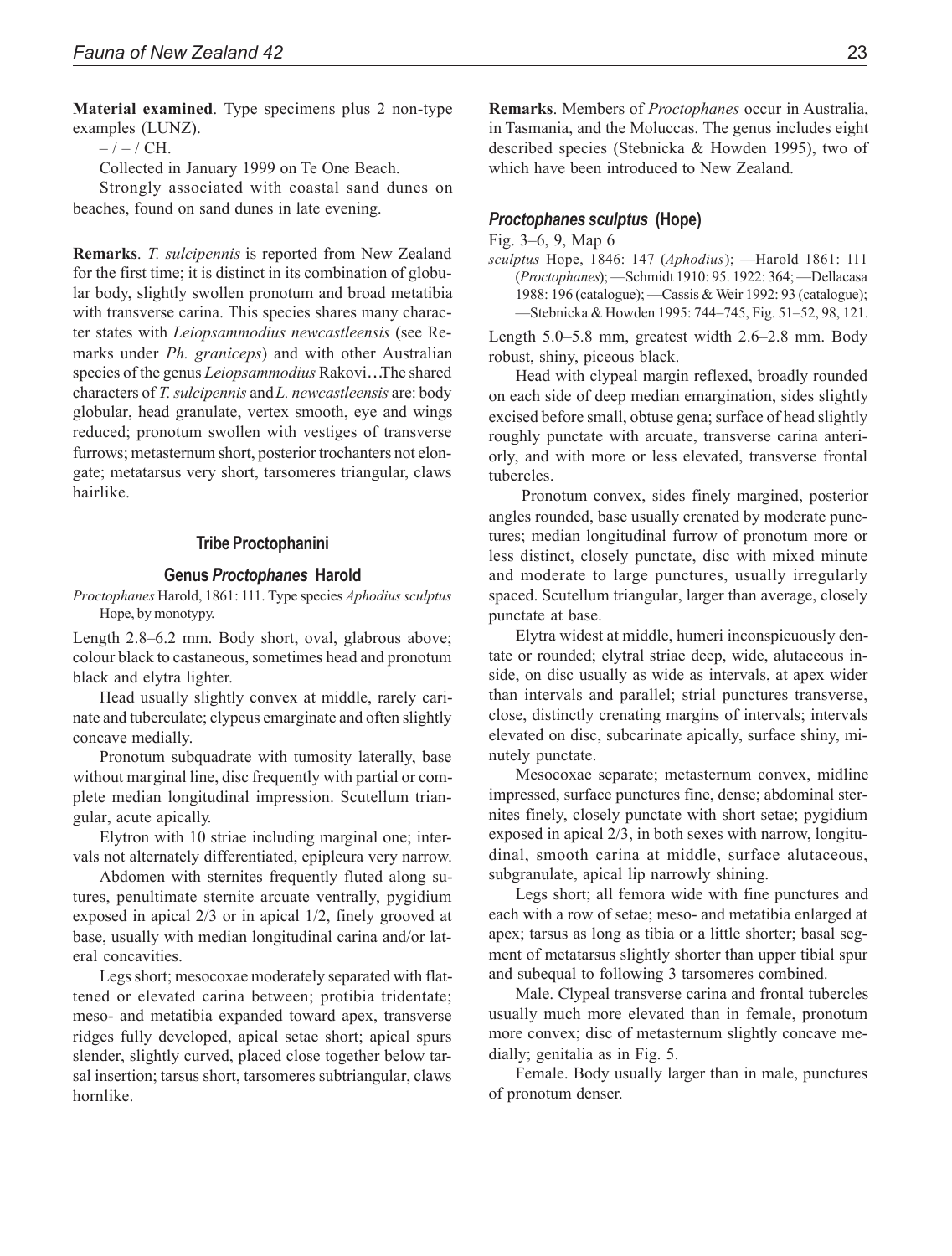**Type data**. Described from southeastern Australia (Port Phillip); lectotype and paralectotype (HCOE) designated by Stebnicka & Howden (1995).

**Material examined**. Type specimens and 41 non-type examples (AMNZ, MONZ, NZAC).

ND, AK, BP, GB, TK, HB, WN / –.

Collected January–March, May–June, August–December.

Recorded from near sea level.

Most commonly found in cattle and horse dung and in marsupial droppings.

**Remarks**. *P. sculptus* is recognisable by its short, robust body and large, transverse punctures in the elytral striae. There are no significant differences between Australian and New Zealand specimens. The earliest New Zealand record in NZAC is an undated specimen labelled "Clevedon" by Broun (Watt 1984). The species occurs occasionally in the North Island from Northland to Wellington. Common in southeast Australia and Tasmania.

#### *Proctophanes minor* **(Blackburn)**

Fig. 10, 37, 49, Map 7

*minor* Blackburn, 1897: 89 (*Proctammodes*); —Schmidt 1922: 364 (*Proctophanes*); —Dellacasa 1988: 162 (catalogue); —Cassis & Weir 1992: 93 (catalogue); —Stebnicka & Howden 1995: 745–746, Fig. 54, 55, 100, 123.

Length 3.2–3.8 mm, greatest width 1.5–1.8 mm. Body short oval, moderately shiny, colour piceous black, sometimes elytra lighter than fore body.

Head trapezoid with moderate median gibbosity; clypeus rounded on each side of rather deep median emargination, sides straight towards small, obtuse gena; frontal suture not visible; surface punctures fine but distinct, uniformly spaced, separated by about 1 diameter. Epipharyngeal structures as in Fig. 37.

Pronotum convex,  $2 \times$  as wide as long, sides narrowly margined, basal marginal line frequently very fine, slightly crenated by punctures; median longitudinal pronotal furrow more or less distinct, closely punctate; disc with intermixed minute and large punctures, the latter separated by 1 diameter or more. Scutellum narrowly triangular, impunctate.

 Elytra convex, widest at middle, humerus minutely dentate; striae deep with moderate punctures strongly crenating margins of intervals; intervals convex on disc, parallel and nearly carinate at apex, surface with minute to fine punctures.

Ventral surface shiny; metasternum more or less concave, surface punctures distinct; abdominal sternites minutely fluted along sutures, each with row of very short, pale setae; pygidium exposed, in both sexes roughly punctate, with fine longitudinal costa in basal 1/2; apical lip convex, polished.

Meso- and metafemur short with few setigerous punctures, metacoxae with 2–3 erect setae; meso- and metatibia short, apical spurs slightly curved; metatarsus as long as tibia, basal segment 1/4 shorter than upper tibial spur and shorter than following 3 tarsomeres combined.

Male. Punctures of pronotum finer and less close than in female; metasternum posteriorly with small clump of short, close setae on each side of median concavity; genitalia as in Fig. 49.

Female. Metasternum posteriorly without clump of setae; last abdominal sternite usually longer than in male.

**Type data**. Described from southeast Australia (Victoria); lectotype (BMNH) designated by Stebnicka & Howden (1995).

**Material examined**. Type specimen and 2 non-type examples; the latter placed on the same card with one specimen of *Ataenius brouni* and labelled "Plant parts - Australia, 1 Nov. 1950, Hort. Insp. Hamilton" (NZAC).

 $WO$  / –. Nothing is known of its habits.

**Remarks**. *Proctophanes minor* has not been recorded from New Zealand before. The species is similar in a size and colour to *Ataenius brouni*, but the presence of a median longitudinal impression on the pronotum and the large pronotal punctures readily separate it from *A*. *brouni*. The species is most closely related to *P. sculptus* and is recorded so far from Victoria and Tasmania. It is highly probable that this is an interception record, and accidental dispersal on a ship has been important in the initial spread of *P. minor* to New Zealand. There is no evidence that *P. minor* is established in New Zealand.

#### **Genus** *Australaphodius* **Balthasar**

*Aphodius* (*Australaphodius*) Balthasar, 1942: 203. Type species *Aphodius melbournicus* Balthasar, by original monotypy (= *Aphodius frenchi* Blackburn).

Length 3.2–4.5 mm. Body elongate oval, glabrous above, colour black or reddish black.

Head moderately convex with slight transverse carina, clypeus emarginate medially, gena produced.

Pronotum subquadrate, base with marginal line.

Elytron with 10 striae including marginal one.

Abdomen with sternites finely fluted along sutures.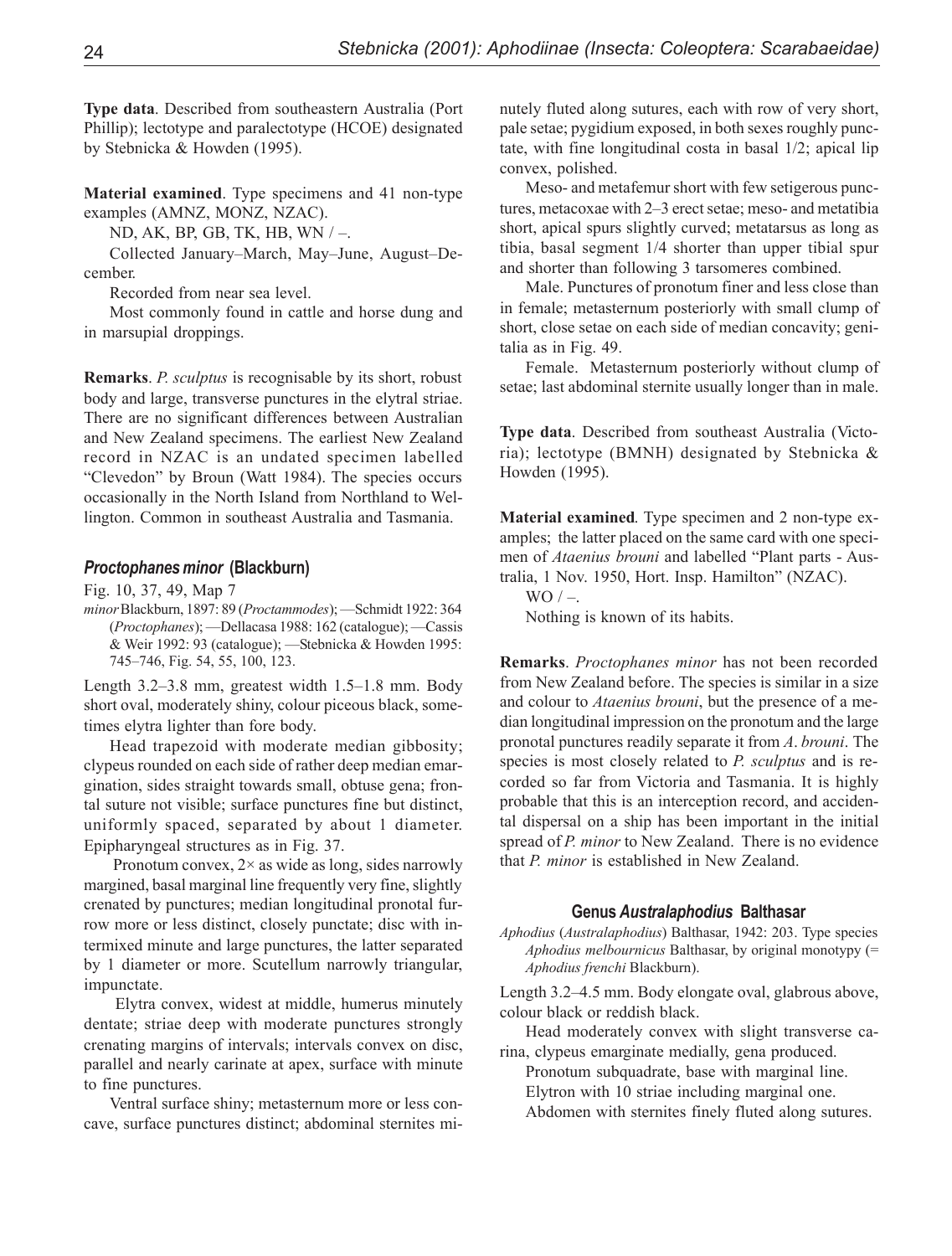Legs moderate in length; mesocoxae slightly separate; meso- and metatibia expanded toward apex, transverse ridges developed; apical spurs of metatibia located close together below tarsal insertion.

**Remarks**. *Australaphodius* includes two African species, one of which is widely distributed. The genus is most closely related to the African genus *Harmogaster* Harold.

#### *Australaphodius frenchi* **(Blackburn)**

Fig. 13, 38, 50, Map 8

- *frenchi* Blackburn, 1892: 35 (*Aphodius*); —Schmidt 1922: 211 (*Aphodius* (*Phaeaphodius*)); —Watt 1984: 11; —Dellacasa 1988: 131 (catalogue); —Bordat 1990: 314 (*Australaphodius*); —Cassis & Weir 1992: 90 (catalogue) (*Aphodius*); —Stebnicka & Howden 1995: 763, Fig. 65, 66, 106, 125 (*Australaphodius*).
- *ambiguus* Boheman, 1858: 51 (*Aphodius*) [Not *Aphodius ambiguus* Mulsant 1842: 202]; —Schmidt 1922: 211 (as a junior secondary homonym in *Aphodius*).

*melbournicus* Balthasar, 1942: 203 (*Aphodius* (*Australaphodius*)); —Bordat 1990: 314 (as synonym of *frenchi*).

Length 3.2–4.5 mm, greatest width 1.4–1.9 mm. Body shiny, reddish black to black, elytra usually lighter than head and pronotum.

Head wide, convex at middle with slight transverse carina above clypeal median emargination, surface finely punctate. Epipharyngeal structures as in Fig. 38.

Pronotum with sides and base margined, surface with punctures uniform in size, evenly spaced, usually separated by 1 diameter.

Scutellum small, triangular.

Elytra about  $2.3 \times$  as long as pronotum, humeri very finely denticulate or not; striae moderately impressed and punctate; discal intervals slightly convex or flat, more convex apically. Ventral surface shiny, glabrous; mesosternum with impressed midline; abdominal sternites finely fluted along sutures and punctate on sides, penultimate sternite and pygidium with a single row of erect setae.

Legs moderate in length; mesocoxae slightly separate; transverse ridges of meso- and metatibia distinctly indicated, apical setae unequal in length; basal segment of metatarsus shorter than upper tibial spur and shorter than following three tarsomeres combined.

Male. Teminal spur of protibia bent downward, basal segment of metatarsus with apical tooth on inner side; penultimate abdominal sternite shorter than in female; genitalia as in Fig. 50.

Female. Punctures of pronotum usually closer than in male; terminal spur of protibia straight, basal segment of metatarsus without apical tooth.

**Type data**. *Aphodius frenchi*: described from South Australia, Adelaide. Lectotype and paralectotypes (SAMA) designated by Stebnicka & Howden (1995).

*Aphodius ambiguus*: described from Cape of Good Hope. Type material in NRSS.

*Aphodius melbournicus*: described from South Australia. Type material in Balthasar Collection (NMPC).

**Material examined**. Type specimens plus 10 non-type examples (NZAC).

AK, WO, HB, WI  $/-$ . Collected April-November.

Recorded from near sea level.

Collected primarily in pitfall traps in pastures and at light in coastal forests; occasionally found under lupin bushes, at Te Maika collected under the creeping plant *Muehlenbeckia complexa* (Watt 1984).

**Remarks**. The characters of *A. frenchi*, originally described from the Cape of Good Hope under the junior homonym of *Aphodius ambiguus* seem to indicate, by their resemblance to other African species, that it is native to Africa. Currectly it is widespread from Western and South Australia to Victoria, in Tasmania, and in South Africa, and is introduced in Chile (new record). Reported from New Zealand and Tasmania by Watt (1984).

#### **Tribe Eupariini Genus** *Parataenius* **Balthasar**

*Parataenius* Balthasar, 1961: 121. Type species *Parataenius mirabilis* Balthasar, by original monotypy [= *Ataenius derbesis* (Solier, 1851)].

Length 3.5–6.0 mm. Body mostly convex, robust, glabrous above; colour rusty brown, dark brown to black.

Head moderate in size, gibbose at middle, clypeal margin obtuse or finely denticulate on each side of median emargination, surface usually transversely granulate.

Pronotum convex, sides and base margined, lateral edge finely crenate, fringed with pale setae.

Scutellum triangular.

Elytra convex, arcuate or subparallel-sided, striae impressed, punctate.

Ventral surface usually with pale setae; mesosternum and metasternum nearly equal in length; abdominal sternites coalesced, with fluting along sutures.

Legs moderate in length; meso- and metatibia relatively robust, expanded apically; apex of metatibia with fringe of short setae and more or less distinct accessory spine; apical spurs nearly equal in length, thick or slightly flattened, sinuate.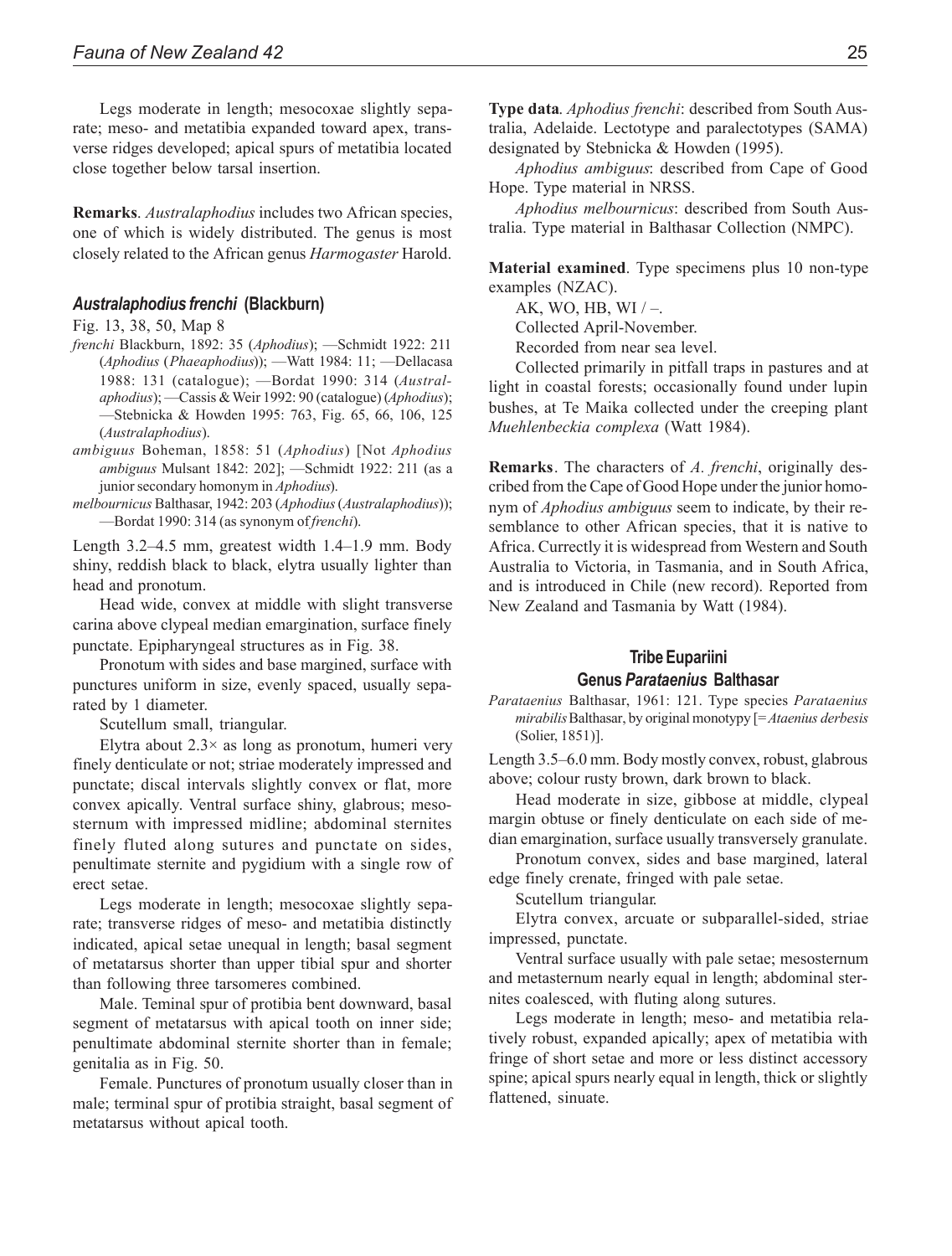**Remarks**. The Neotropical genus *Parataenius* presently includes five species (unpublished data) distributed from the southern United States to Argentina. *Parataenius* is close to the Australian genus *Australammoecius* Petrovitz (Stebnicka & Howden 1996) and seems to occupy an intermediate position between the *Australammoecius– Ataenius* complex and the tribe Psammodiini.

#### *Parataenius simulator* **(Harold)**

#### Fig. 11, 23, Map 9

- *simulator* Harold, 1868: 85 (*Ataenius*); —Schmidt 1922: 439; Woodruff 1973: 130, fig. 226; —Cartwright 1974: 74; — Dellacasa 1988: 281 (catalogue) (*Parataenius*); —Chalumeau 1992: 193; —Stebnicka & Howden 1996: 140–141, Fig. 85, 113.
- *schwarzi* Linell, 1896: 721 *(Psammodius)*; —Cartwright 1964: 103 (as synonym of *simulator*).
- *granuliceps* Petrovitz, 1971: 102 (*Parataenius*); —Cassis & Weir 1992: 100 (catalogue); —Chalumeau 1992: 193 (as synonym of *simulator*).

Length 3.8–5.9 mm, greatest width 1.8–2.0 mm. Body (Fig. 11, 23) convex, shiny, colour reddish brown to black.

Head moderate in size, gibbose at middle, clypeal margin obtusely rounded or slightly angulate on each side of rather deep median emargination, then straight towards slightly protruding gena; gena noticeably fringed with setae; clypeal surface transversely wrinkled, wrinkles usually broken into tubercles; vertex punctate.

Pronotum convex, side and base margined, lateral edge finely crenate, fringed with pale setae; surface with mixed punctures, everywhere with fine, evenly distributed punctures separated by 1 diameter or more, and coarse punctures unevenly spaced, mostly in anterior and posterior angles of pronotum with some scattered across base. Scutellum triangular, impunctate.

Elytra convex, sides slightly arcuate, humeri finely denticulate; striae strongly impressed, deep strial punctures slightly crenating inner margins of intervals; intervals moderately convex with minute, scattered punctures or impunctate.

Ventral surface shiny, partially covered with pale setae; mesosternum convex, shagreened; metasternum shining, midline fine, lateral metasternal triangle elongate and deepest along anterior margin; abdominal sternites shining, finely fluted along sutures, fluting longer on successive sternites, fine to moderate punctures concentrated on sides; pygidium apically with smooth, wide lip, disc scabrously eroded with scattered long hairs.

Legs moderate in length; mesocoxae approximate; meso- and metafemur smooth, shiny, finely punctate, 3–4 coarse punctures at apex, posterior femoral lines absent; protibia broader than usual; meso- and metatibia rather short, expanded apically; apex of metatibia with fringe of short setae, triangular accessory spine and slightly flattened spurs; basal segment of metatarsus shorter than upper tibial spur, longer than following 3 tarsal segments combined.

External sexual differences slight; usually penultimate abdominal sternite in male shorter than in female

**Type data**. *Ataenius simulator*: described from Argentina, Mendoza. Lectotype (MNHN) designated by Cartwright (1973).

*Psammodius schwarzi*: described from Florida, Jacksonville. Type material in USNM.

*Parataenius granuliceps*: described from Australia, Sydney. Type material in MHNG.

**Material examined**. Type specimens of *A.simulator* and *granuliceps* and 5 non-type examples (NZAC).

 $HB / -$ .

Collected in January at Hawkes Bay.

Occasionally found in logs and leaf litter, commonly taken at light. The New Zealand specimens are labelled as "taken in house".

**Remarks**. *Parataenius simulator* is recognisable by its clypeal surface with transverse granules and large scattered punctures on the pronotum. It is widely distributed in the Americas, introduced in Europe (Portugal), Africa, and Australia. In America it is commonly attracted to light and seems to be rarely, if ever, a dung feeder. In Australia it has been collected in berlesates from logs and leaf litter. Jerath (1960) described the larva under the name *Ataenius schwarzi* (Linell).

#### **Genus** *Ataenius* **Harold**

*Ataenius* Harold, 1867: 82, et auctt. Type species *Ataenius scutellaris* Harold, by original monotypy.

Length 2.0–6.0 mm. Body variously shaped and sculptured; dorsum usually unicolorous reddish brown to black, frequently covered with setae, rarely spotted, occasionally elytra lighter than head and pronotum.

Head moderately to strongly gibbose medially, frontal suture usually marked by fine line lacking tubercles, surface variously sculptured, punctate, scabrous, transversely wrinkled, or longitudinally strigose; clypeus with anterior margin rounded, angulate, or denticulate on each side of median emargination. Eye usually well developed, not visible from directly above.

Pronotum transverse or subquadrate, usually evenly convex or with fovea and/or tumosity laterally, or with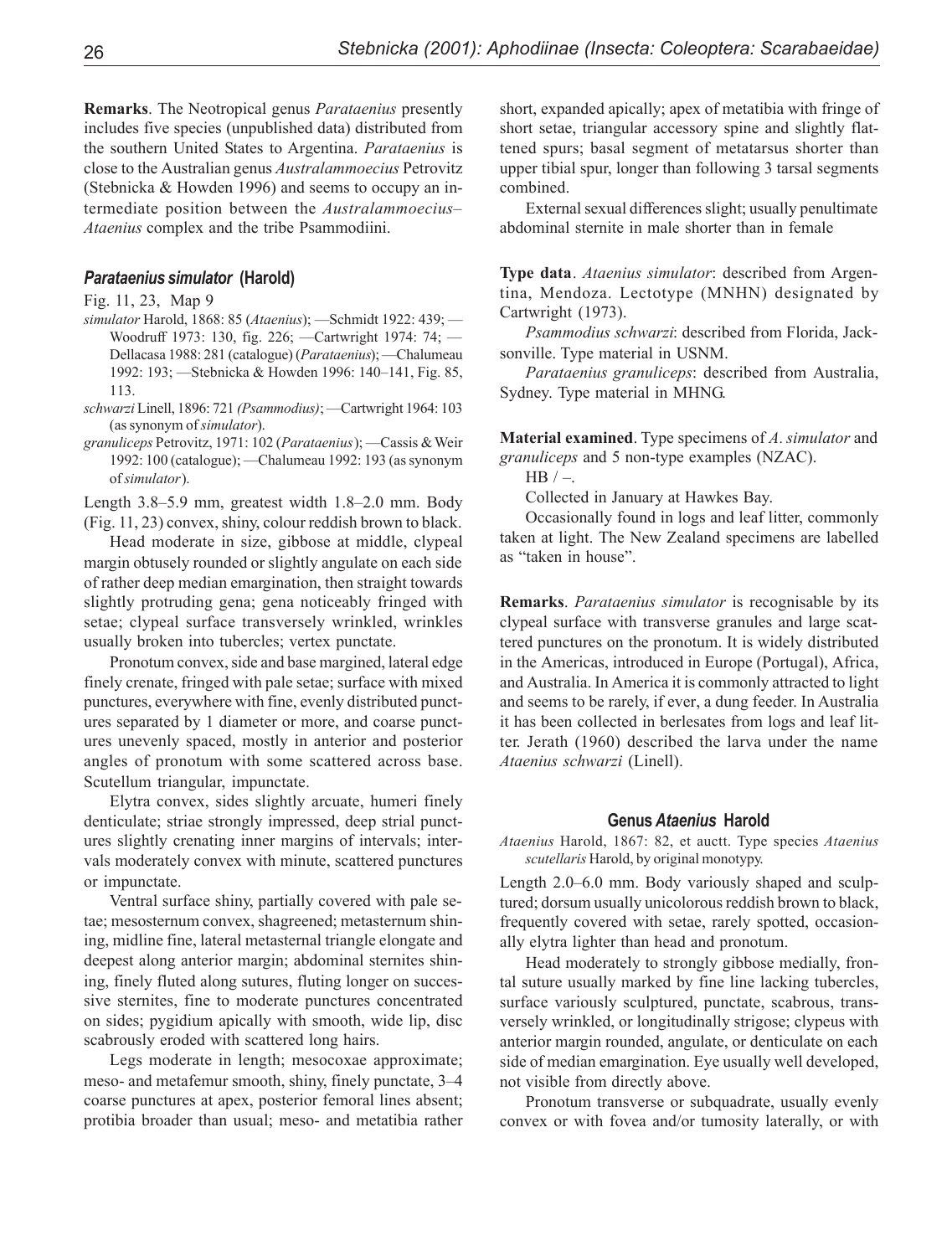longitudinal depression medially; sides and base margined or not, margins smooth or crenate-fimbriate, posterior angles obtuse, rounded or truncate, frequently slightly excised. Scutellum triangular, relatively small.

Elytra with basal bead, single or double humeral denticles and 10 striae and intervals including marginal one; striae variously sculptured, in some species or specimens alternate elytral intervals differing in height. Wings functional.

Ventral thoracic sclerites usually uniformly shaped; mesosternum less elevated than metasternum with fine intercoxal carina; lateral metasternal triangle distinct, rarely vague; mesocoxae contiguous or slightly separated; abdomen with 5–6 visible, coalesced sternites, sternites fluted (longitudinally strigose) along sutures or not fluted; pygidium with median transverse carina (Fig. 27), scabrous basally.

Legs moderate in length; profemur anteriorly with perimarginal groove; protibia usually with 3 teeth on outer side, rarely teeth placed otherwise; mesotibia and metatibia slightly widened toward apex, sometimes with traces of transverse ridges; apex of metatibia with or without accessory spines and with or without fringe of few setae; apical spurs thin, both located close together below tarsal insertion; tarsus short to moderate in length.

External sexual differences usually slight, apparent mostly on ventral sclerites in the length and sculpture of visible sternites, in length of tarsal segments, and (in some species) in shape of pronotum, and, rarely, in shape of terminal spur of the protibia.

Male genitalia generally homogenous in shape, moderately to strongly sclerotised; phallobase mostly without hump, equal to length of parameres or shorter; phallobase and parameres usually fused; apical portion of internal sac usually membranous, frequently furnished with sclerites and/or spicules.

**Remarks**. The above characterisation of *Ataenius* covers almost the entire world fauna. The genus now contains about 250 known species (data revised recently by the author), but by far the largest numbers of species are found in the Western Hemisphere (Neotropical and Nearctic regions) and in Australia. The New Zealand fauna includes two introduced species.

As a general rule, members of *Ataenius* are not dung feeders in either the larval and adult stages. Adults of most species are saprophagous, mostly attracted to light. Occasionally specimens can be netted flying at vegetation remnants, dung, or flowers.

#### *Ataenius brouni* **(Sharp) Broun's scarab**

Fig. 12, 39, 51, Map 10

- *brouni* Sharp, 1876: 71 (*Aphodius*); —Harold 1877: 92 (*Saprosites*); —Schmidt 1922: 404 ; —Richards 1959: 36 fig. 1; —Watt 1984: 12 fig. 13 (*Ataenius*); —Dellacasa 1988: 102 (catalogue) (*Saprosites*).
- *macilentus* Blackburn, 1904: 160, 167 (*Ataenius*); —Schmidt 1922: 437 ; —Cassis & Weir 1992: 96 (catalogue); —Stebnicka & Howden 1997: 740, 751–753, Fig. 6, 26, 27, 97. **New synonymy.**

Length 3.0–4.0 mm, greatest width 1.3–1.9 mm. Body elongate oval, subparallel-sided, moderately shiny, usually slightly alutaceous; colour reddish black to black, anterior clypeal and pronotal margins and legs reddish, elytra frequently reddish.

Head rather wide, moderately gibbose medially; clypeal margin narrowly reflexed, rounded on each side of moderate median emargination, side arcuate or inconspicuously emarginate before obtuse, depressed gena; clypeal surface anterior to frons smooth, slightly microreticulate, impunctate, in some specimens minute punctures visible along anterior margin; frontal suture frequently indicated by weakly marked line and small convexities at eyes, vertex with band of very fine punctures separated by 1 diameter or more. Epipharyngeal structures as in Fig. 39.

Pronotum rectangular, convex; anterior angle obtusely rounded and slightly reflexed, side arcuate towards rounded posterior angle; sides and base margined by smooth, hairless line; surface more or less distinctly flattened at anterior angles with round tumosity laterally; punctures very variable in size and distribution, usually moderate, on disc separated by 1–3 diameters, closer and more uniformly spaced towards lateral margin, strongly concentrated at anterior angles, usually lacking in median anterior 1/4 of pronotum.

Elytra less convex than pronotal disc, sides slightly converging posteriorly, humeral denticle small, acute; elytral striae moderately impressed, strial punctures shallowly crenating inner margins of intervals; discal intervals usually convex, impunctate, in some specimens alutaceous.

Mesosternum finely granular, very finely pilose with well-defined carina between mesocoxae; metasternum convex, disc moderately shiny with impressed midline and few moderate punctures scattered in anterior half, lateral area and deep metasternal triangle scabrous, punctate; abdominal sternites finely fluted along anterior margins, fluting of sternite 5 longer and deeper, surface glabrous, punctures moderate in size, shallow, extending from side to side or vanishing at middle of each sternite; pygidium scabrous in apical half.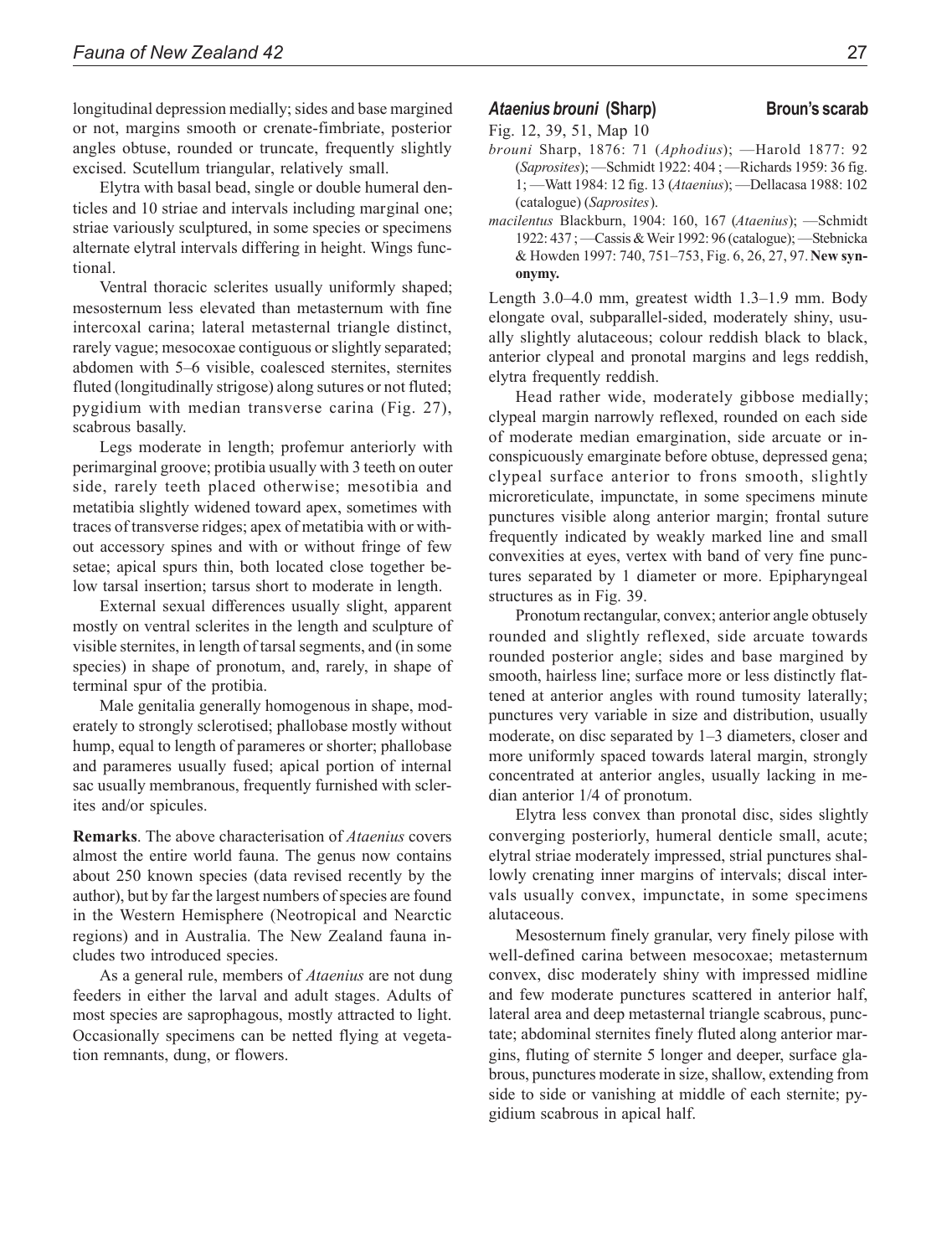Profemur with perimarginal groove, surface narrowly shiny along groove, posterior area finely scabrous; mesoand metafemora shiny, each with 1–3 fine punctures at apex; posterior femoral lines fine, complete; meso- and metatibiae with vestiges of transverse ridges; metatibial fringe of 8–9 setae, one external seta longest; basal tarsomere of metatarsus subequal to upper tibial spur and to following three tarsomeres combined, but the latter character occurs variably in both sexes.

Male. Penultimate abdominal sternite slightly shorter than in female; genitalia as in Fig. 51.

Female. Pronotum usually narrower than in male, surface punctures denser.

**Type data.** *Ataenius brouni*: Lectotype female, labelled "*Aphodius brouni* Type D.S. N. Zeald." on card, "Ex Musaeo D. Sharp 1890" (MNHN), here designated.

*Ataenius macilentus*: described from southeastern Australia (New South Wales). Lectotype (BMNH) and paralectotypes (SAMA) designated by Stebnicka & Howden (1997).

**Material examined**. Type specimens plus 273 non-type examples (AMNZ, CMNO, ISEA, LUNZ, MONZ, NZAC, OMNZ, SMTD).

ND, AK, CL, WO, TK, TO, GB, HB, WI / SD, NN, MB, KA, BR, MC, MK, SL.

Collected throughout the year.

Recorded from near sea level to about 1100 m.

The species occurs in diverse habitats; long series have been found in mixed mosses, under moss of manuka, under stones, in pastures, in pitfall traps, in a lawn, and in a house.

**Remarks.** The specimens from New Zealand differ slightly from those of Australia being relatively smaller and lighter in colour. There is some variation in the proportion of the pronotum and elytra and in the punctation of the pronotum as mentioned in the description. The species is most closely related to *Ataenius nudus* Blackburn restricted to West Australia. Both species have a similar habitus and belong to the *A. australasiae* group of species (Stebnicka & Howden 1997).

#### *Ataenius picinus* **Harold pitchy scarab**

Fig. 40, 52, Map 11

*picinus* Harold, 1867: 281 (*Ataenius*); —Schmidt 1922: 422–433; —Watt 1984: 11–12 ; —Dellacasa 1988: 279 (catalogue); — Cassis & Weir 1992: 97 (catalogue); —Stebnicka & Howden 1997: 740, 746–748, Fig. 4, 5, 22, 99.

*duplopunctatus* Lea, 1923: 6 (*Ataenius*); —Cartwright 1964: 103 (as synonym of *picinus*).

*boucomonti* Paulian, 1937: 41 (*Ataenius*); —Cartwright 1964: 103 (as synonym of *picinus*).

*rugosus* Richards, 1959: 41 fig. 3 (*Saprosites*); —Watt 1984: 11– 12 (as synonym of *picinus*).

Length 4.8–6.0 mm, greatest width 1.8–2.5 mm. Body elongate, moderately convex, shiny; colour black, or reddish in freshly emerged specimens.

Head moderately gibbose medially, clypeal margin finely reflexed, broadly rounded on each side of moderate median emargination, sides slightly arcuate towards nearly right-angled gena; surface very finely and transversely wrinkled over anterior two-thirds, vertex with band of fine punctures. Epipharyngeal structures as in Fig. 40.

Pronotum convex, side and base strongly margined, edge finely crenate, fimbriate, crenations noticeable at anterior angle; surface with mixed punctures throughout, very fine punctures evenly spaced, separated by about twice their diameters, larger punctures slightly irregularly spaced, gradually finer and less numerous over median anterior third of disc.

Elytron with very small humeral denticle, striae deep, strial punctures crenating inner margins of moderately convex intervals; intervals with minute punctures, 9th interval finely, densely punctate.

Mesosternum shagreened, alutaceous with fine, appressed hairs, carinate between coxae; metasternum smooth, shiny, midline long and deep, surface with close, minute punctures; lateral metasternal triangle deep, smooth; abdominal sternites strongly and closely punctate from side to side, first visible sternite with posterior marginal line, following sternites fluted along anterior margin; pygidium with strong, shiny apical lip and roughly eroded disc.

Legs moderate in length; profemur with perimarginal groove, surface shiny with fine, scattered punctures and occasional coarse, crescent-shaped punctures apically; meso- and metafemora similarly punctate with strong posterior marginal line over outer half; posterior apical fringe of metatibia invariably with group of four setae and strong accessory spine; basal tarsomere of metatarsus equal in length to upper tibial spur and to following three tarsomeres combined.

Male. Penultimate abdominal sternite shorter than in female, pygidium longer with wider apex; genitalia as in Fig. 52.

Female. Pronotum slightly narrower than in male.

**Type data**. *Ataenius picinus*: described from Chile. Lectotype (MNHN) designated by Cartwright (1964).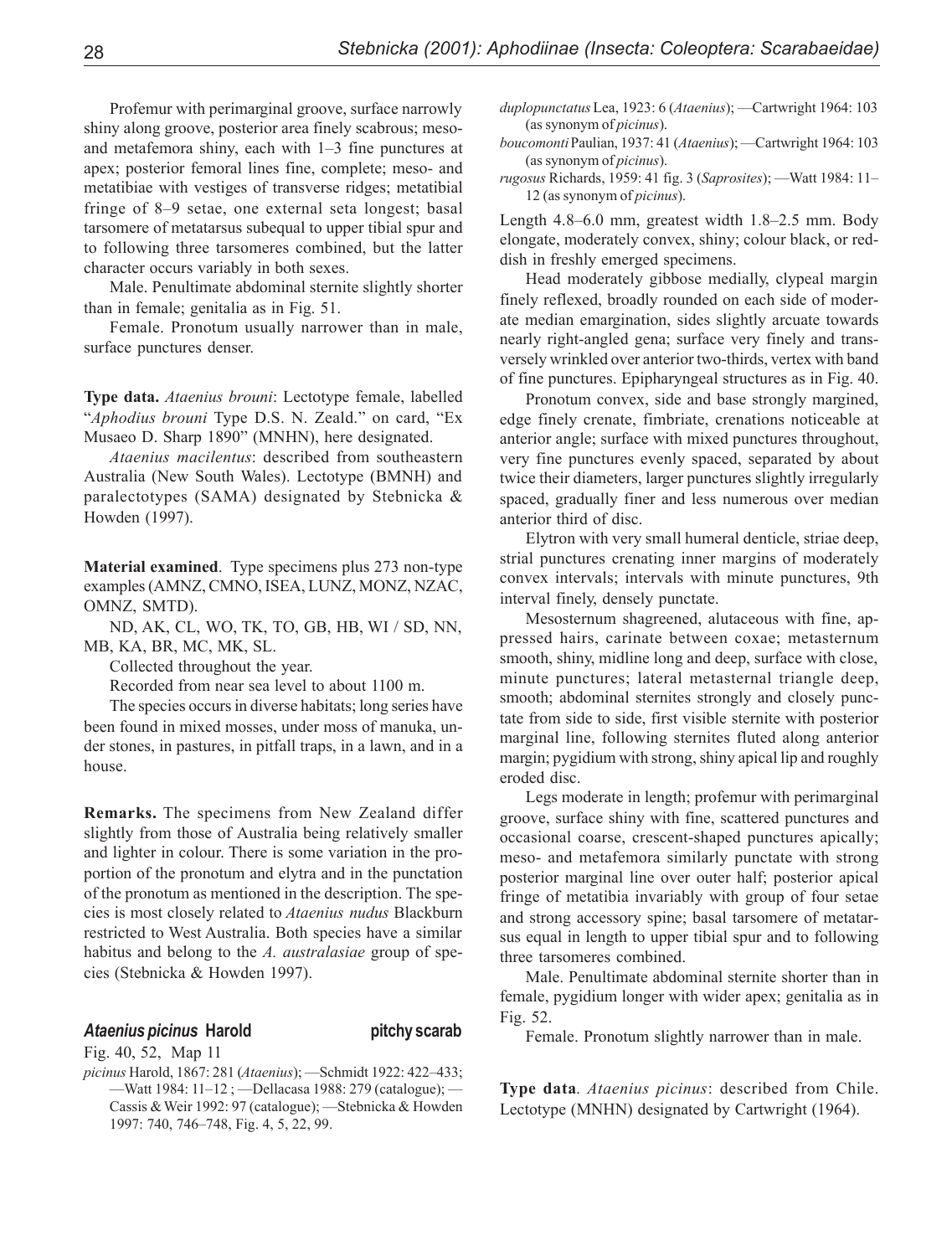*Ataenius duplopunctatus*: described from Australia, Parkerville. Lectotype and paralectotypes (SAMA) designated by Stebnicka & Howden (1997).

*Ataenius boucomonti*: described from Australia, Sydney. Type material in DEIE.

*Saprosites rugosus*: described from New Zealand. Holotype (sex undetermined) labelled "Holotype *Saprosites rugosus* 6/10/58 det. A.M. Richards", "Mt Roskill Auckland", "at light", "Coll. A.E. Brookes Jan. 1946" (NZAC). Paratypes (2), labelled "Auckland Museum, in house Auckland 10.Nov.1954 H. Botting", "Paratype *Saprosites rugosus* 6.x.1958 det. A.M. Richards" (AMNZ).

**Material examined.** Type specimens of *A. duplopunctatus* and *rugosus* plus 297 non-type examples (AMNZ, ANIC, ISEA, LUNZ, MONZ, NZAC).

KE / ND, AK, CL, WO, BP, GB, WI / –.

Collected throughout the year.

Recorded from near sea level.

This species is commonly collected at light, found in pitfall traps, in cow and sheep dung, leaf litter samples, soil, compost heaps, under dead marsupials and beneath stones, occasionally found in decaying banana squash, and on *Cucurbita pepo* gourds.

**Remarks.** The combination of size, the clypeal surface with transverse wrinkles and the pronotal margin broken by fringed setae identifies the common species, *A. picinus*. Ecologically very diverse, it has some potential as a minor pest; larvae were noted damaging seedlings, adults damaging strawberries, potatoes, and beans. The species is widely distributed throughout the Southern United States, Central and South America, West Indies, Fiji, New Caledonia, and Vanuatu to Australia. It was introduced to New Zealand from Australia; according to Watt (1984) Auckland was the original port of entry.

#### **Genus** *Saprosites* **Redtenbacher**

*Saprosites* Redtenbacher, 1858: 436, et auctt. Type species *Saprosites peregrinus* Redtenbacher, by original monotypy.

Length 1.0–7.0 mm. Body elongate, subparallel-sided, glabrous, shiny; dorsum always unicolorous rusty brown to black, occasionally elytra lighter than head and pronotum.

 Head large, unarmed, moderately to strongly gibbose medially, rarely frontal suture marked by fine line; clypeus with anterior margin always rounded on each side of median emargination, surface simply punctate or impunctate, rarely subgranulate or granulate. Eyes usually well developed, invisible from directly above. Antenna short, usually hidden under clypeal margin.

Pronotum subquadrate, posterior angle rounded, truncate or emarginate, angulate basally or not so; base margined or without marginal line; surface with tumosity and/ or fovea laterally, or with longitudinal line medially, punctures round, simple. Scutellum small, narrowly triangular.

Elytra usually flattened on disc with or without basal bead and humeral denticles; 10 striae including marginal one distinctly impressed with moderate to coarse punctures; intervals convex to flat on disc, usually convex apically. Metathoracic wings functional.

Ventral surface glabrous; prosternum usually with triangular or trapezoid process; mesosternum variously sculptured, usually convex medially with or without transverse depression in front of intercoxal carina; mesocoxae subcontiguous or separated in various degree by convex or flattened carina; metasternum convex or slightly flattened, punctate or not punctate, midline distinct; lateral metasternal triangle distinct, vague or absent; abdomen with 4–6 visible, coalesced sternites, sternites usually fluted (longitudinally strigose) along sutures; pygidium eroded basally with median longitudinal groove, exposed apical portion variously sculptured.

 Legs short; profemur anteriorly often with perimarginal groove; protibia 3–dentate, frequently with minute intervening denticles and/or with two apical teeth close together; meso- and metatibiae more or less widened toward apex, sometimes with traces of transverse ridges, apices usually with accessory spines, apical spurs located close together below tarsal insertion; tarsus short to moderate in length, claws hornlike.

External sexual differences apparent mostly on ventral sclerites, in number of visible sternites and in their length, in sculpture of pygidium, in number of tibial accessory spines (in some species), in length of tarsal segments, and in shape of posterior angles of pronotum.

Male genitalia generally homogeneous in shape, moderately sclerotised (Fig. 53–59). Phallobase without dorsal hump, equal to length of parameres or shorter; phallobase and parameres usually fused; apical portion of internal sac membranous, usually large, baggy, furnished with sclerites and/or spicules.

**Remarks.** The above diagnosis covers almost the entire world fauna of *Saprosites sensu stricto*. The genus includes approximately 130 species distributed mostly in Indomalaya, Indonesia, Australia, Madagascar, South Africa, and Central and South America. The species are attracted to light, live in moss, leaf litter, and in the dead,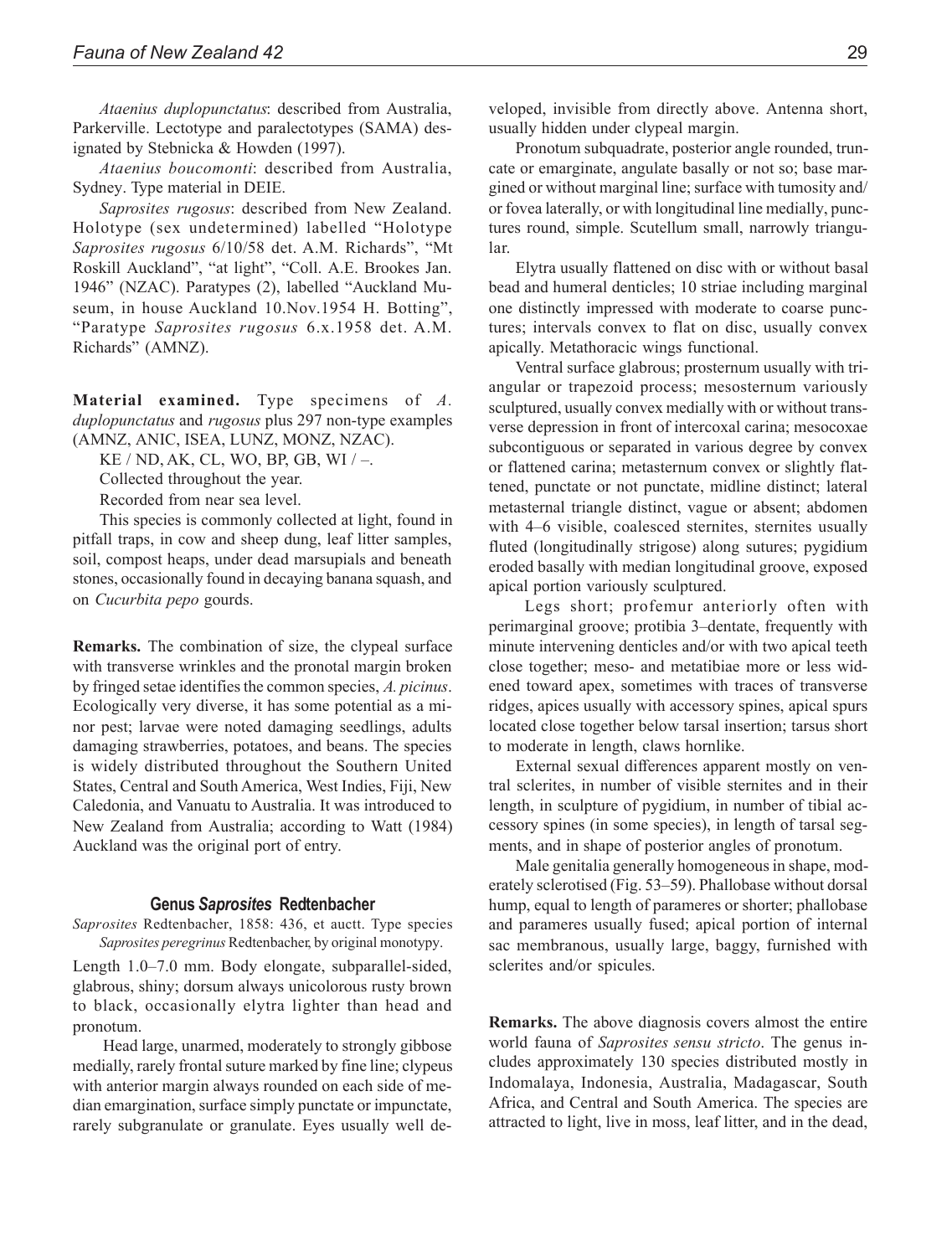rotten trunks of many tree species. The genus is in need of a careful revision on a worldwide basis. Most of the specific descriptions hitherto given relate to the superficial, secondary characters which are often sex dependent or too plastic to be useful.

Eight of the nine species of *Saprosites* occurring in New Zealand are restricted to New Zealand. Three species, *Saprosites exsculptus* (White), *S. distans* (Sharp), and *S. raoulensis* (Broun), share similar combinations of the character states with neotropical species, such as *S. dentipes* Harold, *S. sulcatus* Harold, and *S. meditans* Harold (Stebnicka 2001, in press). The remaining four species are apparently closely related to the Australian species such as *S. nitidicollis* (Macleay) and *S. sternalis* (Blackburn) (Stebnicka & Howden 1996).

#### *Saprosites mendax* **(Blackburn)**

Fig. 14, 32, Map 12

*mendax* Blackburn, 1892: 36 (*Ataenius*); —Blackburn 1904: 176 (*Saprosites*); —Schmidt 1922: 412 ; —Watt 1984: 12, fig. 12; —Dellacasa 1988: 161 (catalogue); —Cassis & Weir 1992: 100 (catalogue); —Stebnicka & Howden 1996: 163, 165–166.

*punctatus* Richards, 1959: 45, fig. 6: 1–5; —Watt 1984: 12 (as synonym of *mendax*).

Length 3.2–3.5 mm, greatest width 1.0–1.2 mm. Colour black; castaneous or rusty brown in freshly emerged specimens.

Head large, convex, clypeal margin widely rounded on each side of moderate median emargination, gena more or less protruding; surface alutaceous anteriorly with fine but deep, evenly spaced punctures separated by 1 diameter. Epipharyngeal structures similar to *communis–watti* (Fig. 42–43).

Pronotum moderately convex, side margins visible from directly above; anterior angle reflexed, posterior angle more or less excised before prominent basal angulation; sides and base strongly margined, marginal line grooved and crenate; surface punctures mixed, fine and large, fine punctures concentrated at anterior margin and laterally to posterior angles of pronotum, large punctures variable in size and density, usually separated by 1–2 times their diameter on disc, strongly concentrated within fovea.

Elytra parallel-sided or slightly arcuate, humerus strongly and sharply denticulate; striae impressed with moderate to coarse punctures crenating margins of intervals; discal intervals convex, more convex apically, minutely punctate or not so.

Ventral surface glabrous; mesosternum (Fig. 32) flattened longitudinally at middle or slightly convex, more or less distinctly longitudinally punctate, rarely with very slight transverse depression in front of intercoxal carina; intercoxal space nearly equal to width of mesofemur; metasternum convex, midline strongly impressed; surface finely punctate on disc and part way to metacoxae; lateral metasternal triangle absent or indicated by group of fine punctures; abdomen with six visible sternites; each sternite coarsely fluted in anterior 1/3 and irregularly concave on sides, pygidium finely punctate.

Legs short; profemur without perimarginal groove, slightly wider than mesofemur, all femora shiny; mesoand metatibiae as long as femora; apex of metatibia with 2 accessory spines and arcuate spurs; tarsus as long as tibia.

Male. Penultimate abdominal sternite nearly as long as preceding one; exposed portion of pygidium longer than eroded base; upper tibial spur equal in length to first two tarsomeres combined; genitalia similar to *kingsensis– watti–communis* (Fig. 55, 56, 58).

Female. Penultimate abdominal sternite 1/3 longer than preceding one; exposed portion of pygidium shorter than eroded base; upper tibial spur longer than first two tarsomeres combined.

**Type data.** *Saprosites mendax*: Type not seen, probably in BMNH. Syntypes (5). 1, with handwritten 'H.245' on card, labelled 'Victoria', '*Ataenius mendax* Cotype'; 4, labelled 'For.R.' on card, 'N. S. Wales', '*mendax* Blackb.'(SAMA).

*Saprosites punctatus*: Holotype male, labelled "Holotype *Saprosites punctatus* 6/10/58 det. A.M. Richards", "ex decaying apple tree Remuera Auckland 20 Aug. 1950 K.P. Lamb", "C.I.E. Coll. No 58/9" (NZAC). Paratypes (5), same data as holotype (NZAC).

**Material examined**. Type specimens plus 52 non-type examples (AMNZ, CMNO, LUNZ, NZAC).

 $AK / -$ .

Collected throughout the year.

Recorded primarily from near sea level.

Found in variety of habits in urban areas, such as soil, decayed wood, lawn compost, garden leaf litter, carrion, under bark, and in pitfall traps. Common at Lynfield (AK), and occasionally found in *Acacia* paddock, under bark of apple trees, and *Eucalyptus* ("bluegum").

**Remarks**. *Saprosites mendax* is distinguished by the combination of its size, and the pronotal posterior angles excised before the basal angulation. There are no significant differences between New Zealand and Australian specimens. The species is limited in distribution to the southeastern area of Australia including Tasmania and to the Auckland urban area of New Zealand. Introduced to England (new record). In Australia this species is found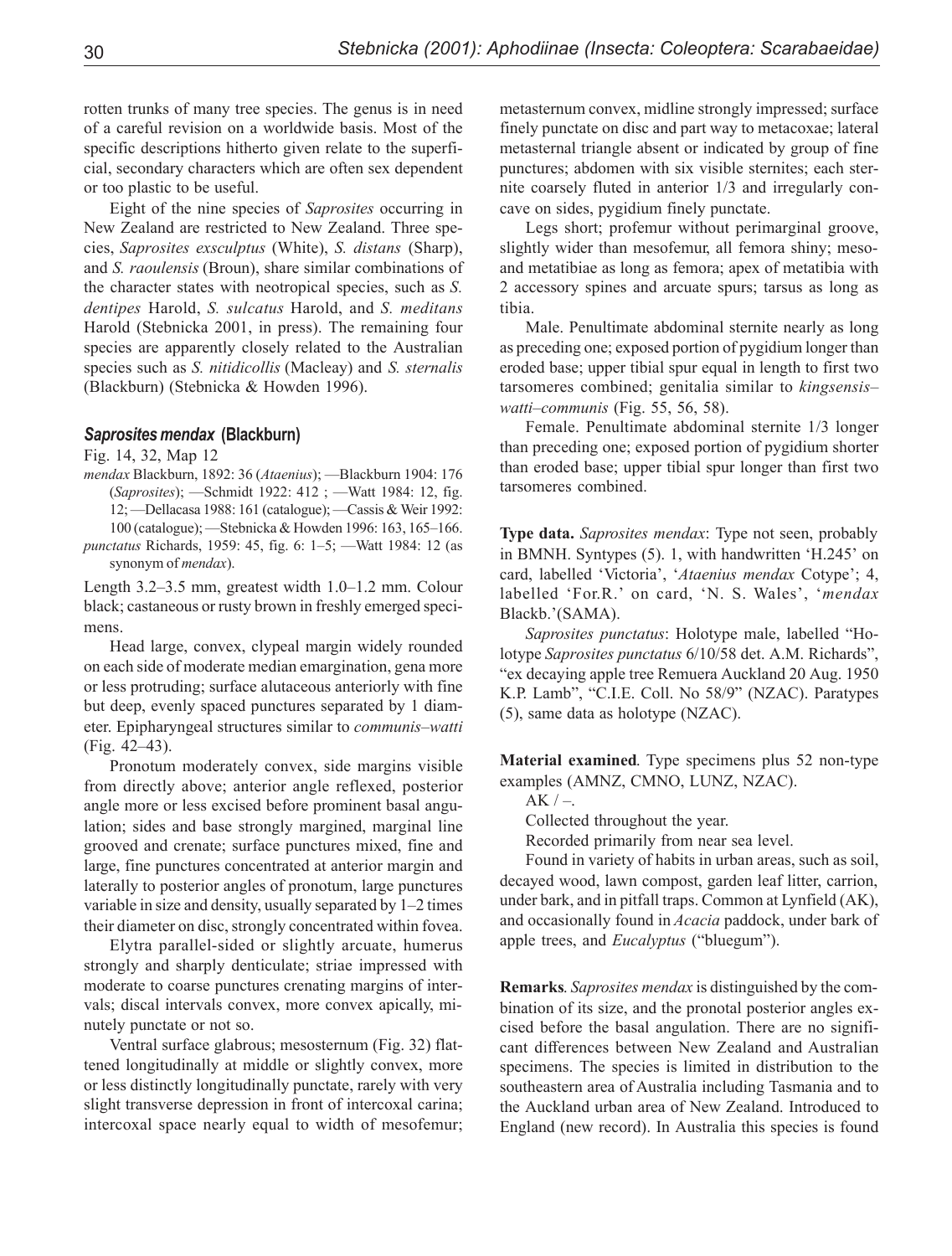under bark of *Eucalyptus regnans, Nothofagus cunninghami,* and *Acacia* sp., in log litter, and fungi in *Eugenia* temperate rainforest, on sandy beaches, in soil, and at light.

#### *Saprosites exsculptus* **(White)**

Fig. 15, 53, Map 13

- *exsculptus* White, 1846: 9 (*Oxyomus*); —Harold 1861: 111 (*Proctophanes*); —Harold 1877: 92 (*Saprosites*); —Broun 1880: 258 (*Aphodius*) (misidentification); —Schmidt 1922: 407–408 (*Saprosites*); —Richards 1959: 38–40, fig. 2: 1–5; —Dellacasa 1988: 136 (catalogue).
- *Pascoei* Sharp, 1876: 71 (*Aphodius*); —Schmidt 1908: 119 (*Saprosites*); —1922: 413; —Richards 1959: 38 (as synonym of *exsculptus*); —Dellacasa 1988: 292 (catalogue) [as synonym of *communis* (*sic*!)].
- *suspectus* Sharp, 1876: 70 (*Aphodius*); —Harold 1877: 92 (*Saprosites*); —Schmidt 1922: 413; —Richards 1959: 38 (as synonym of *exsculptus*); —Dellacasa 1988: 293 (catalogue)(as synonym of *exsculptus*).

Length 5.2–5.5 mm, greatest width 1.9–2.0 mm. Body robust, elongate, shiny black or rusty brown in freshly emerged specimens; clypeal and pronotal margins usually reddish.

Head large, gibbose at middle; clypeal margin narrowly upturned, rounded on each side of moderate median emargination, side slightly arcuate or straight towards right-angled, very prominent gena; clypeal surface transversely concave just above median emargination, punctures fine, evenly spaced, gradually increasing in size from median area to vertex, separated by 1 diameter. Epipharyngeal structures similar to those in *S. distans* (Fig. 41).

Pronotum subquadrate, convex, widest at middle; anterior angle rounded, side arcuate towards sharp, prominent angulation of posterior angle; lateral margin grooved, slightly upturned and crenate in posterior half, base with row of coarse, close punctures, sometimes with trace of marginal line; pronotal surface flattened at anterior angles, lateral tumosity distinct, punctures mixed, minute and large, the latter irregularly spaced, variable in density, on disc separated by about 1–3 diameters, largest strongly concentrated at anterior angle, vanishing along anterior margin. Scutellum narrow, triangular, impunctate.

Elytra parallel-sided, elongate, humerus with large, obtuse epipleural denticle; striae deep with coarse punctures strongly crenating inner margins of intervals; intervals convex, shiny, impunctate or with few minute, scattered punctures; 9th intervals shorter than remaining ones.

Ventral surface slightly alutaceous; prosternal process triangular with clump of long yellow hairs; mesosternum with impunctate area medially, fine punctures on sides,

meso-metasternal carina flattened; space between metacoxae significantly smaller than width of mesofemur; metasternum convex, longer than mesosternum, midline impressed, punctures very fine, variable in density, lateral metasternal triangle absent; abdominal sternites coalesced, grooved and fluted along sutures, surface of sternite 2 slightly longitudinally strigose; exposed portion of pygidium smooth.

Legs relatively short; all femora smooth, impunctate or with minute scattered punctures; protibia 3–dentate without intervening denticles; meso- and metatibiae as long as femora, expanded apically; apex of metatibia with two strong accessory spines including external one, apical spurs slender, unequal in length, bottom spur short; metatarsus shorter than tibia, basal tarsomere shorter than upper tibial spur and shorter than following three tarsomeres combined.

Male. Penultimate abdominal sternite less arcuate ventrally and shorter than in female, fluting along sternites coarser, especially on sides; genitalia as in Fig. 53.

Female. Punctures of pronotum usually slightly larger than in male; exposed portion of pygidium shorter than eroded base.

**Type data***. Oxyomus exsculptus*: Lectotype (sex undetermined) labelled "Type", "Port Nicholson", "*Oxyomus exsculptus* White" (BMNH), here designated.

*Aphodius Pascoei*: Lectotype male, labelled "*Aphodius Pascoei* Type D.S. N. Zeald. on card, "Ex Musaeo D. Sharp 1890" (MNHN), here designated.

*Aphodius suspectus:* Lectotype female, labelled "*Aphodius suspectus* Type D.S. N. Zeald." on card, "Ex Musaeo D. Sharp 1890" (MNHN), here designated.

**Material examined**. Type specimens plus 104 non-type examples (AMNZ, CMNO, CMNZ, ISEA, LUNZ, MONZ, NZAC, OMNZ, SMTD).

ND, AK, CL, WN, WA / –.

Collected January–April and August–November. Recorded from sea level to 700 m.

Found beneath stones, under bark, and in rotten wood. At Te Henga (AK) collected under dead *Corynocarpus laevigatus*, at Kakatarahoe (CL) beaten from flowering shrubs. Most probably diurnally active.

**Remarks**. This species is most closely related to *S*. *distans* (see Remarks under that species) and is often misidentified in collections. It is readily distinguished from *S*. *distans* in having a more robust body, the head with distinct punctures, the metatibia furnished with a strong accessory spines, the elytra with larger, obtuse humeral denticles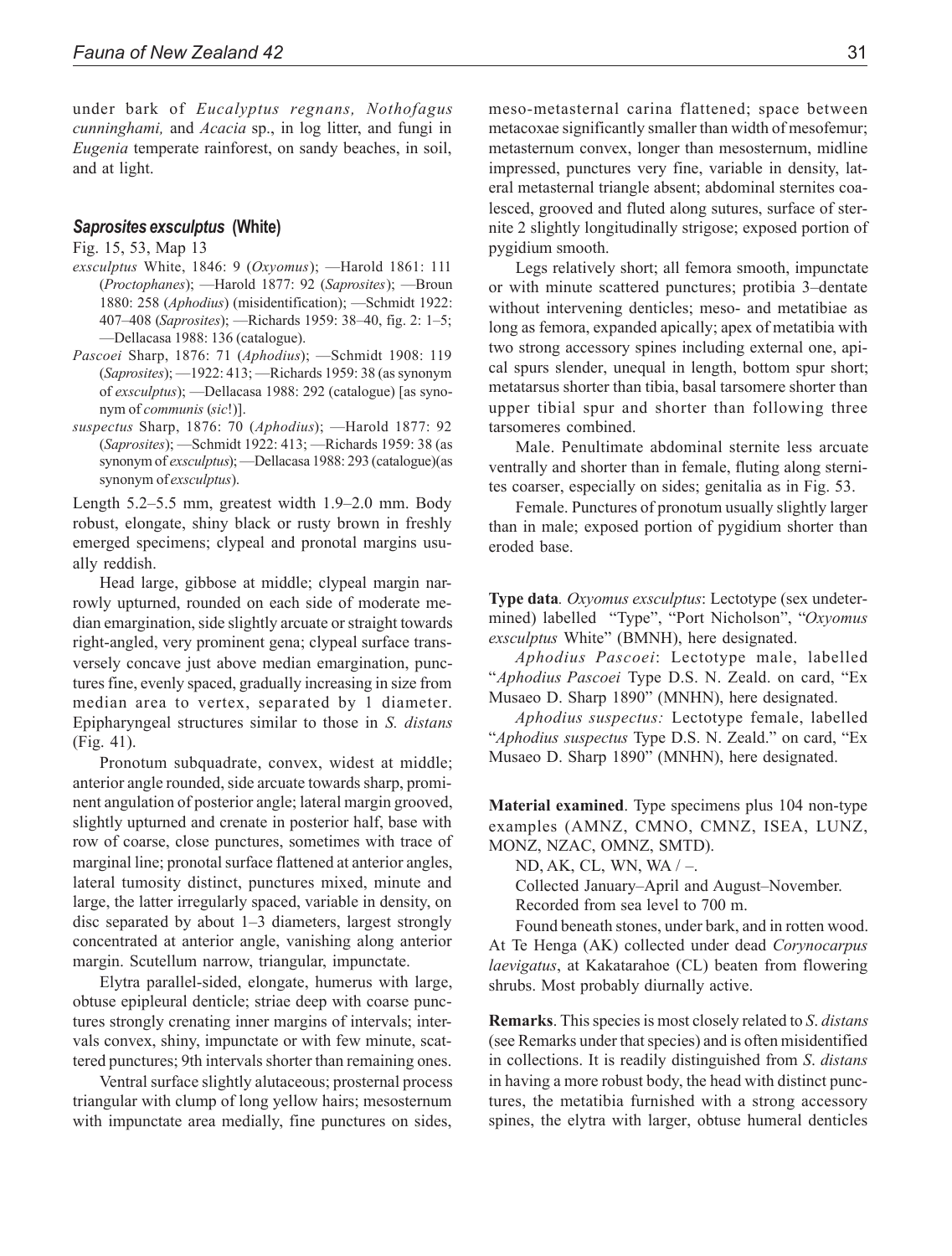and larger punctures in the striae. In general body shape it is close to the South American species of the genus, mostly to *S. dentipes* Harold. Indigenous to New Zealand, found, up to now, exclusively in the North Island.

#### *Saprosites distans* **(Sharp)**

Fig. 16, 41, 54, Map 14

- *distans* Sharp, 1876: 70 (*Aphodius*); —Harold 1877: 92 (*Saprosites*); —Broun 1880: 258 (*Aphodius*) (as synonym of *exsculptus*); —Schmidt 1922: 407–408 (*Saprosites)* (as synonym of *exsculptus*); —Richards 1959: 40 ; —Dellacasa 1988: 288 (catalogue).
- *candens* Broun, 1880: 258–259 (*Aphodius*); —Schmidt 1908: 117 (*Saprosites*); —1922: 409 ; —Richards 1959: 40–41 ; — Dellacasa 1988: 104 catalogue). **New synonymy.**

Length 4.7–5.1 mm, greatest width 1.5–1.8 mm. Body elongate, slender, moderately shiny, black or reddish black; clypeal and pronotal margins and legs reddish.

Head large, gibbose at middle, clypeal margin narrowly upturned, rounded on each side of moderate median emargination, side straight or inconspicuously emarginate before right-angled, distinctly prominent gena; surface alutaceous, transversely concave just above median emargination, vertex with minute to very fine punctures separated by more than 1 diameter. Epipharyngeal structures as in Fig. 41.

Pronotum rectangular, moderately convex, widest in anterior half; anterior angle obtusely rounded, side rounded towards sharp angulation of posterior angle; lateral margin weakly grooved and upturned, smooth, sometimes with very slight crenations near posterior angulation; base with distinct marginal line, in some specimens line narrowly broken at middle of base; surface flattened at anterior angles, lateral tumosity weak, punctures mixed, minute and large, the latter slightly increasing in size from anterior half to base of pronotum, irregularly spaced, variable in density, on disc separated by 1–3 diameters, strongly concentrated at anterior angles. Scutellum narrow, triangular, impunctate.

Elytra elongate, slightly widened in apical third; humerus with conical, sharply pointed epipleural denticle; striae deep with moderate punctures crenating inner margins of intervals; discal intervals usually flat, becoming moderately convex toward apices, surface impunctate, sometimes slightly alutaceous; 9th interval shorter than the remaining ones.

Ventral surface slightly alutaceous; prosternal process tuberculate, not prominent, without hairs; mesosternum punctate on each side of flattened meso-metasternal carina; space between mesocoxae nearly equal to width of mesofemur; metasternum convex, longer than mesosternum, midline impressed, punctures fine, variable in density, metasternal triangle absent; abdominal sternites coalesced, grooved and finely fluted along sutures, surface impunctate; exposed portion of pygidium smooth.

Legs relatively long; all femora smooth or with minute scattered punctures; protibia 3–dentate without intervening denticles; meso- and metatibiae as long as femora, weakly expanded apically; apex of metatibia with two small accessory spines including external one, apical spurs slender, unequal in length; metatarsus as long as tibia, basal tarsomere equal in length to upper tibial spur and subequal to following three tarsomeres combined.

Male. Pronotum usually shorter than in female, penultimate abdominal sternite less arcuate, and shorter at middle; genitalia as in Fig. 54.

Female. Punctures of pronotum usually closer and somewhat larger than in male; exposed portion of pygidium shorter than eroded base.

**Type data**. *Aphodius distans*: Lectotype male, labelled "*Aphodius distans* Type D.S. N. Zeald." on card, "Ex Musaeo D. Sharp 1890" (MNHN), here designated.

Paralectotype, labelled "Typus", "Greymouth New Zealand", "*Aphodius distans* mihi D.S.", "coll. R. Petrovitz" (MHNG).

*Aphodius candens:* Lectotype (sex undetermined) labelled "Type" , "*Aphodius candens*" "New Zealand Broun Coll. Brit. Mus. 1922–482" (BMNH), here designated.

**Material examined**. Type specimens plus 26 non-type examples (CMNZ, ISEA, LUNZ, NZAC, OMNZ, SMTD).

CL, BP, TK, GB, RI, HB / NN, BR.

Collected January to April, in July and November. Recorded from sea level to near 1800 m.

Found primarily at night near water, in rotten logs on sand and beneath stones. At Raetihi (RI) collected on *Nothofagus*. Most probably nocturnally active.

**Remarks.** *Saprosites distans* is quite distinct in having the shape of the hind legs similar to that of *Ataenius* rather than of *Saprosites*. The latter character shows evidence of homoplasy. The species is undoubtedly most closely related to *S*. *exsculptus* (see Remarks under that species) in the form of the head, pronotum, and elytra, and the male genitalia (Fig. 53, 54). The species is indigenous to New Zealand, and in the North Island is partially sympatric with *S. exsculptus*.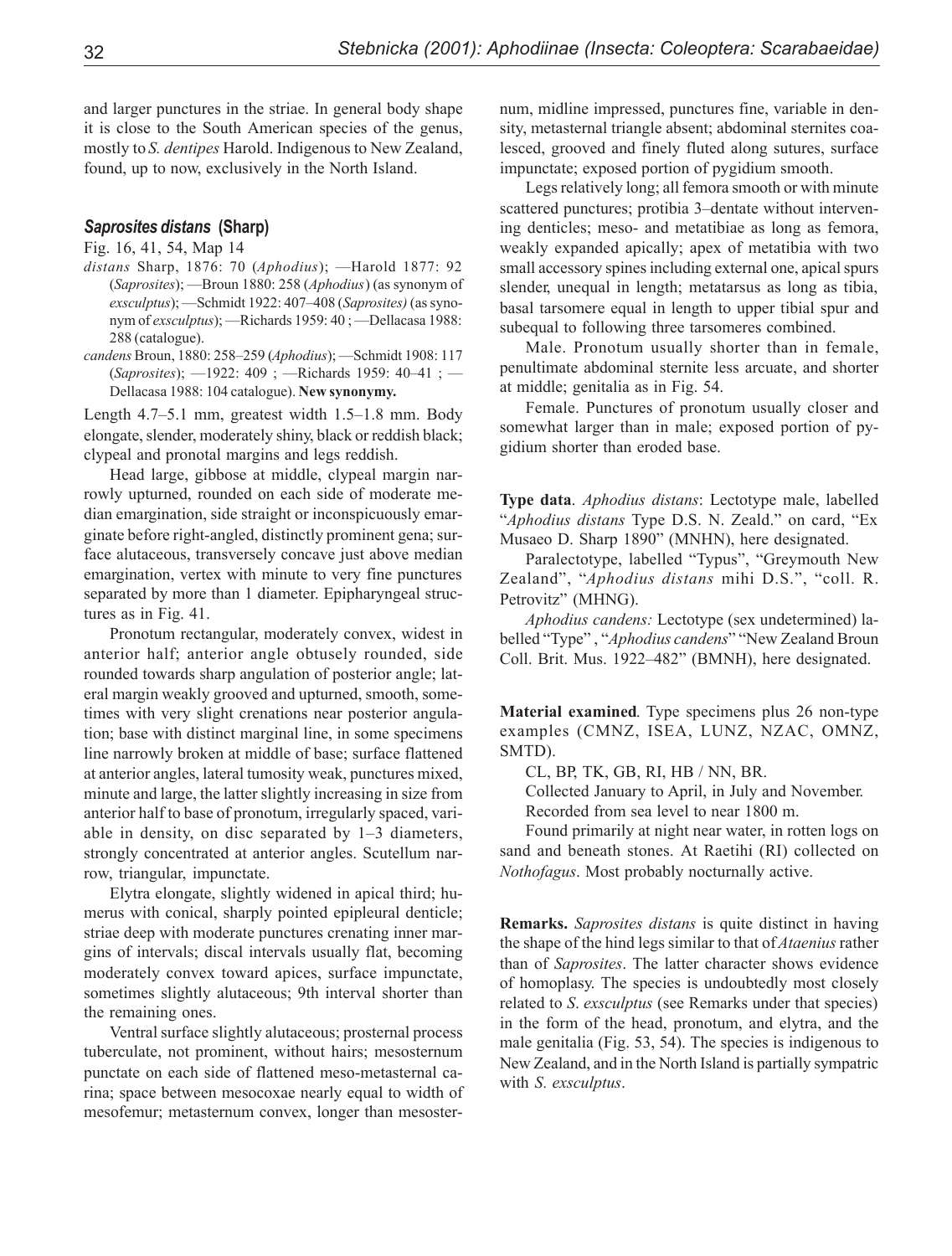#### *Saprosites raoulensis* **(Broun)**

Fig. 17, Map 15

*raoulensis* Broun, 1910: 295 (*Aphodius*); —Schmidt 1922: 329 (*Saprosites*); —Richards 1959: 48–49, fig. 8: 1–5 ; — Dellacasa 1988 : 292 (catalogue).

Length 4.7–4.8 mm, greatest width 1.6–1.8 mm. Body robust, elongate, shiny black, clypeal and pronotal margins reddish.

Head large, gibbose at middle; clypeal margin narrowly reflexed, rounded on each side of moderate median emargination, side straight towards right-angled, prominent gena; clypeal surface transversely concave just above median emargination, punctures fine, evenly spaced, gradually increasing in size from median area to vertex, separated by 1 diameter.

Pronotum subquadrate, convex, widest at middle; anterior angle rounded, side arcuate towards sharply angulate posterior angle; lateral margin weakly grooved, slightly upturned and crenate in posterior half, base with row of coarse, close punctures, without marginal line; pronotal surface flattened at anterior angles, lateral tumosity feebly marked, punctures mixed, minute and large, latter irregularly spaced, on disc separated by about 1–3 diameters, largest concentrated at anterior angles, vanishing along anterior margin. Scutellum narrow, triangular, impunctate.

Elytra parallel-sided, elongate, humerus with moderate sized, obtuse epipleural denticle; striae deep with coarse punctures strongly crenating inner margins of intervals; intervals convex about 1.5 times as wide as striae, shiny impunctate or with few minute, scattered punctures.

Ventral surface slightly alutaceous; prosternal process triangular with clump of long yellow hairs; mesosternum with impunctate area medially, fine punctures on sides, meso-metasternal carina flattened; space between metacoxae smaller than width of mesofemur; metasternum convex, longer than mesosternum, midline impressed, punctures very fine, variable in density, lateral metasternal triangle absent; abdominal sternites coalesced, grooved, and fluted along sutures; exposed portion of pygidium smooth.

Legs relatively short; all femora smooth, impunctate or with minute scattered punctures; protibia 3–dentate without intervening denticles; meso- and metatibiae as long as femora, expanded apically; apex of metatibia with two accessory spines including external one, apical spurs slender, unequal in length, bottom spur short; metatarsus shorter than tibia, basal tarsomere shorter than upper tibial spur and shorter than following three tarsomeres combined.

Male. Penultimate abdominal sternite less arcuate ventrally and shorter than in female, fluting along sternites coarser, especially on sides; genitalia similar to those in *S. exsculptus* (Fig. 53).

Female. Punctures of pronotum slightly larger than in male.

**Type data.** Holotype (sex undetermined), labelled "Raoul (Sunday) Island. coll. Mr. Wallace" (AMNZ).

Paratypes (2) labelled "Sunday Is. Kermadec Is. Exped. 1908", "*Aphodius raoulensis* Broun", "Ent. Div. D.S.I.R. New Zealand", "*Saprosites raoulensis* (Broun) det. Cartw. 74" (NZAC).

**Material examined**. Paratypes and 2 non-type examples (MHNG).

 $KE / - / -$ .

Nothing seems to be recorded of its habits.

**Remarks.** *Saprosites raoulensis* is generally similar in appearance to *S. exsculptus* but is smaller, the humeral denticles of the elytra are smaller, the legs are more slender and the accessory spines of the metatibia are significantly smaller. Endemic to Kermadec Islands.

#### *Saprosites communis* **(Broun)**

Fig. 18, 42, 55, Map 16

*communis* Broun, 1880: 260 (*Aphodius*); —Schmidt 1922: 404 (*Saprosites*); —Richards 1959: 42–43, fig. 4: 1–5 ; — Dellacasa 1988: 112 (catalogue).

Length 3.0–3.5 mm, greatest width 1.0–1.1 mm. Body parallel-sided, shiny, colour reddish black to black; proportions of body variable.

Head nearly as wide as pronotum, median gibbosity moderate; clypeal margin rounded on each side of shallow median emargination, side straight towards rightangled, prominent gena; clypeal surface slightly transversely concave just above median emargination, punctures fine, usually distinct, evenly spaced from anterior margin over median convexity, slightly larger on vertex, separated by about 1 diameter. Epipharyngeal structures as in Fig. 42.

Pronotum subquadrate, moderately convex, widest at middle; anterior angle obtuse, posterior angle broadly rounded to base and distinctly crenate-serrate, base with fine but distinct marginal line; surface flattened at anterior angles, lateral tumosity indicated, punctures mixed, fine and coarse, fine punctures same size as those on vertex, evenly distributed, more or less clearly visible along anterior margin, separated by 1 diameter; large punctures uneven, variable in density, on disc usually forming me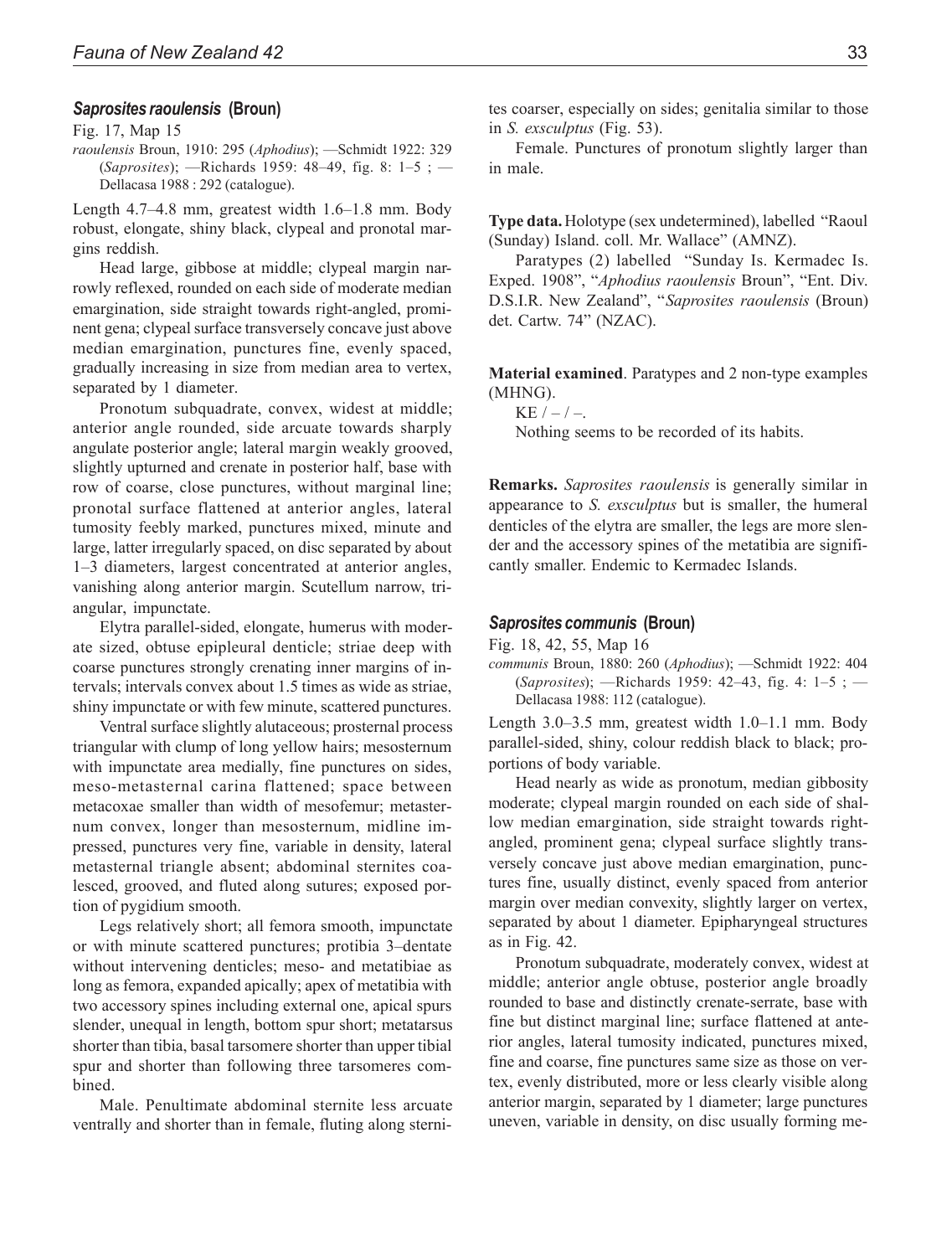dian longitudinal line, strongly concentrated on sides and at anterior angles, scattered along base and absent on lateral tumosity and along anterior margin of pronotum. Scutellum small, triangular, impunctate.

Elytron usually about 2.5 times as long as pronotum; humeral denticle conical, sharply pointed and protruding laterally; striae deep with nearly contiguous punctures crenating inner margins of intervals; intervals convex, impunctate, 7th and 9th intervals united at apical 2/3 of elytra, 8th interval shorter than the remaining ones.

Ventral surface slightly alutaceous; mesosternum strongly convex in anterior half, impunctate, with slight transverse depression in front of intercoxal, flattened carina; intercoxal space significantly smaller than width of mesofemur; metasternum convex, midline strongly impressed, surface finely punctate, lateral metasternal triangle absent; abdominal sternites coarsely fluted along sutures, especially on sides; exposed portion of pygidium shiny, finely punctate.

Femora smooth, impunctate or with few minute scattered punctures; meso- and metatibiae as long as femora; apex of metatibia with only external, fine spine, spurs thin; tarsus nearly as long as tibia, basal tarsomere shorter than upper tibial spur and shorter than three following tarsomeres combined.

Male. Penultimate abdominal sternite shorter and less arcuate ventrally than in female; genitalia as in Fig. 55.

Female. Pronotal punctures usually larger than in male, marginal crenation finer; fluting of abdominal sternites less coarse, exposed portion of pygidium shorter.

**Type data**. Lectotype (sex undetermined) labelled "Type", "Mt Arth[ur]", "*Aphodius communis*", "New Zealand Broun Coll. Brit. Mus. 1922–482" (BMNH), here designated.

Paralectotype, labelled "458", "T. Broun Collection", "A.E. Brookes Collection", "Syntype *Aphodius communis* Broun 1880" (NZAC).

**Material examined**. Type specimens plus 280 non-type examples (AMNZ, CMNO, CMNZ, ISEA, LUNZ, MONZ, NZAC, SMNS, SMTD).

ND, AK, CL, WO, BP, TK, TO, GB, RI, WN, WA / SD, NN, MB, KA, BR, WD, MC, SC, OL, FD, SL, SI.

Collected throughout the year.

Recorded from sea level to near 1800 m.

Found in a great variety of habitats such as leaf litter, decaying wood and ferns, under bark, stones and rocks, on fungi, and in moss. Occasionally found in moss under manuka, in litter of *Melicytus, Olearia, Fuchsia* and in beech forests, in rotten logs of *Pinus radiata, Hebe* *elliptica, Sophora microphylla,* and *Nothofagus*. One fossil specimen (NZAC) was found at Waiotahi V., Ohiwa Harb. (BP) Feb. 1982, in carbonised archaeological site N 78/346.

**Remarks.** As might be expected, demes of this widespread species vary considerably. Some specimens have the pronotal median line distinctly indicated and the punctures more pronounced, in some specimens these characters are not clearly visible. *Saprosites communis* is closest to *S*. *kingsensis* sp.n. (see Remarks under that species) but may be distinguished by the characters given in the key. Indigenous to New Zealand, it is the commonest and most widely distributed species of *Saprosites*.

#### *Saprosites kingsensis* **new species**

#### Fig. 19, 56, Map 17

Length 3.0–3.4 mm, greatest width 1.0–1.1 mm. Body parallel-sided, shiny, colour reddish black to black.

Head nearly as wide as pronotum, median gibbosity moderate; clypeal margin rounded on each side of shallow median emargination, sides straight towards rightangled, prominent gena; clypeal surface slightly transversely concave just above median emargination, punctures of anterior median area minute and indistinct, slightly larger on vertex, scattered. Epipharyngeal structures similar to *communis* (Fig. 42).

Pronotum subquadrate, moderately convex, widest at middle; anterior angle obtuse, posterior angle broadly rounded to base, minutely crenate or crenations not visible, base with fine marginal line; surface flattened at anterior angles, lateral tumosity indicated, median longitudinal line lacking; punctures mixed fine and large, fine punctures same size as those on vertex, evenly distributed, visible along anterior margin, separated by 1 diameter, large punctures unevenly spaced, strongly concentrated on sides and at anterior angles, scattered along base and absent on lateral tumosity and along anterior margin of pronotum. Scutellum small, triangular, impunctate.

Elytron relatively short, usually about 2 times as long as pronotum; humeral denticle conical, sharply pointed and protruding laterally; striae deep with nearly contiguous punctures crenating inner margins of intervals; intervals convex, impunctate, 7th and 9th intervals united at apical 2/3 of elytra, 8th intervals shorter than the remaining ones.

Ventral surface slightly alutaceous; mesosternum strongly convex in anterior half, impunctate, with slight transverse depression in front of intercoxal, flattened ca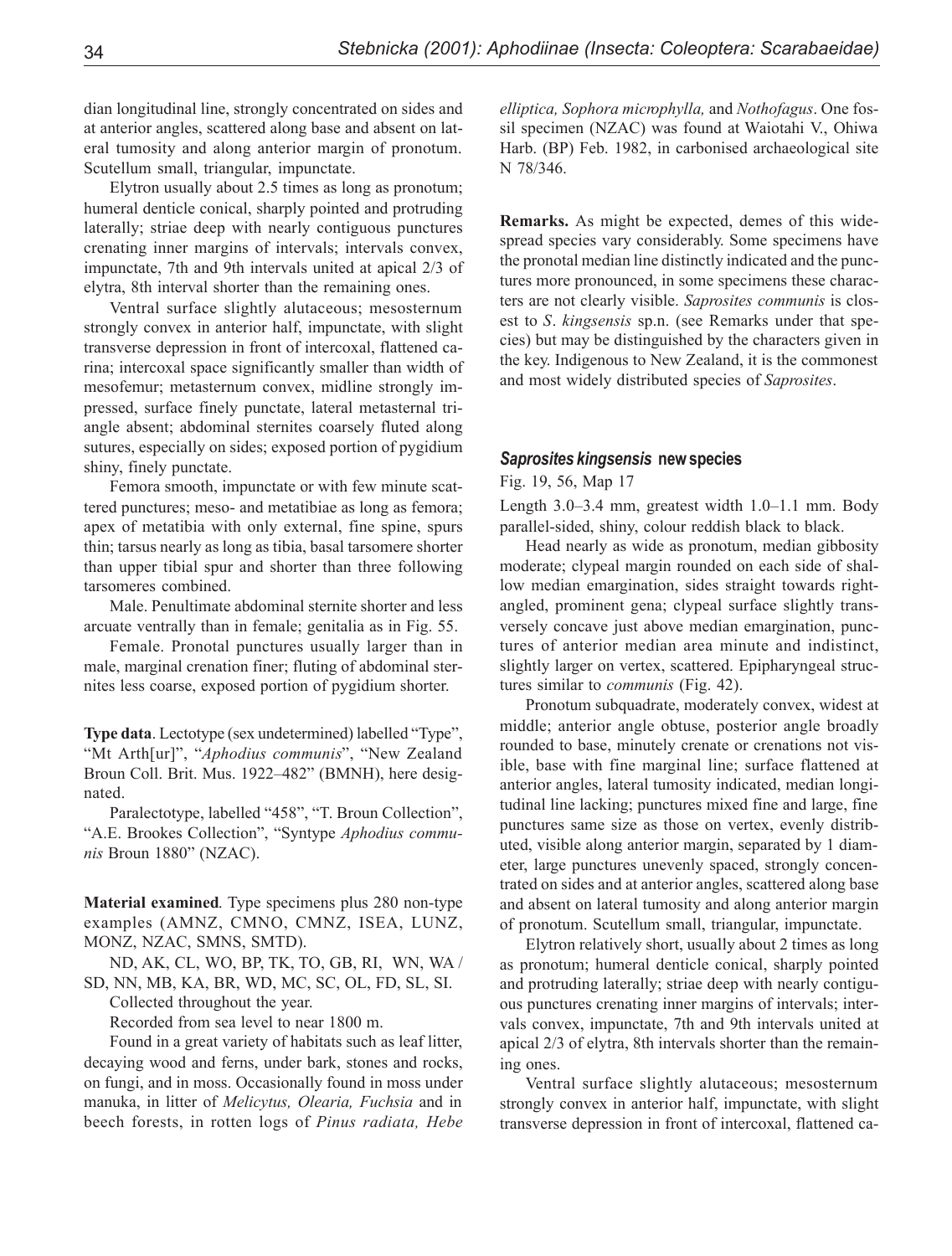rina; intercoxal space significantly smaller than width of mesofemur; metasternum convex, midline strongly impressed, surface finely punctate, lateral metasternal triangle absent; abdominal sternites with fine to moderate fluting along sutures; exposed portion of pygidium shiny, finely punctate.

Femora smooth, impunctate or with few minute, scattered punctures; meso- and metatibiae as long as femora; apex of metatibia with only external, fine spine, spurs thin; tarsus nearly as long as tibia, basal tarsomere shorter than upper tibial spur and shorter than three following tarsomeres combined.

Male. Penultimate abdominal sternite shorter and less arcuate than in female; genitalia Fig. 56.

**Type data.** Holotype: male, Three Kings Islands, Great I., Castaway Camp, Nov. 1970, NZ Ent. Div. Exp. G. Kuschel (NZAC).

Paratypes: (17; ISEA, NZAC). Three Kings Is. Great I., Castaway Camp, NZ Ent. Div. Exp. Nov. 1970, Kuschel (12); Tasman Valley, Watt (2); 6 Oct. 1948, Turbott (3).

**Material examined**. Type series only (ISEA, NZAC).

TH  $/ - / -$ . Collected October, November. Recorded from sea level. Found in leaf mould, in litter, and under moss.

**Remarks**. *Saprosites kingsensis* is closest to *S*. *communis* in its large elytral denticles and in the similar form of the head and pronotum. It is distinguished by the lack of median line and marginal crenation on the pronotum, by smaller pronotal punctures and shorter elytra. It seems to be restricted to the Three Kings Islands.

#### *Saprosites fortipes* **(Broun)**

Fig. 20, 24, 57, Map 18

*fortipes* Broun, 1881: 954–955 (*Aphodius*); —Schmidt 1922: 329 (*Saprosites*); —Richards 1959: 44–45, fig. 5: 1–5; —Dellacasa 1988: 131 (catalogue).

Length 2.5–3.3 mm, greatest width 1.1–1.2 mm. Body elongate oval, shiny, reddish black to black, or rusty brown in freshly emerged specimens.

Head as wide as pronotum, gibbose medially; clypeal margin broadly rounded on each side of narrow median emargination, sides slightly arcuate towards right-angled and slightly prominent gena; clypeal surface feebly concave just above median emargination, anterior median area with minute, scarcely visible punctures becoming more

clearly visible on vertex, separated by 1–3 diameters. Epipharyngeal structures similar to those of *S. kingsensis* (Fig. 43).

Pronotum convex; anterior angles obtuse, side rounded toward base, basal margin with row of punctures, lacking marginal line; pronotal surface flattened at anterior angles with distinct tumosity laterally, punctures mixed, very minute to fine and moderate, in some specimens minute punctures scarcely visible or visible only along anterior margin; larger punctures unevely spaced, variable in size and density, usually scattered on disc, separated by 1–4 diameters, becoming closer on sides to anterior angles but not strongly concentrated, absent along anterior margin and on lateral tumosity. Scutellum small, triangular, impunctate.

Elytron about 2.3 times as long as pronotum, slightly arcuate toward apex or not arcuate; humeral denticle moderate in size, acute; striae deep with round, more or less close punctures slightly crenating inner margins of intervals; intervals gradually widened toward apex, convex, impunctate; 7th and 9th intervals united at half of elytral length, 8th interval very short, markedly shorter than the remaining ones.

Ventral surface shiny; mesosternum convex, smooth at middle, finely punctate laterally without visible depression in front of intercoxal carina; space between mesocoxae a little smaller than width of mesofemur, intercoxal carina narrow, convex; metasternum convex, midline weakly indicated, sometimes shallowly foveate posteriorly, surface impunctate, lateral metasternal triangle absent; abdominal sternites grooved and very finely fluted along sutures, surface smooth; exposed portion of pygidium shiny, minutely punctate.

Legs relatively short; all femora smooth, impunctate; meso- and metatibiae as long as femora; mesotibia usually wider at apex than metatibia; apex of metatibia without accessory spines, spurs slender, unequal in length; tarsus shorter than tibia, basal tarsomere shorter than upper tibial spur and shorter than following three tarsomeres combined.

Male. Penultimate abdominal sternite shorter and less arcuate ventrally than in female; genitalia as in Fig. 57.

Female. Punctures of pronotum usually closer than in male; exposed portion of pygidium shorter than eroded base.

**Type data**. Lectotype (sex undetermined), the anterior specimen of two on card, and paralectotype the posterior specimen, labelled "Type", "*Aphodius fortipes*", "New Zeal. Broun Coll. Brit. Mus. 1922–482" (BMNH), here designated.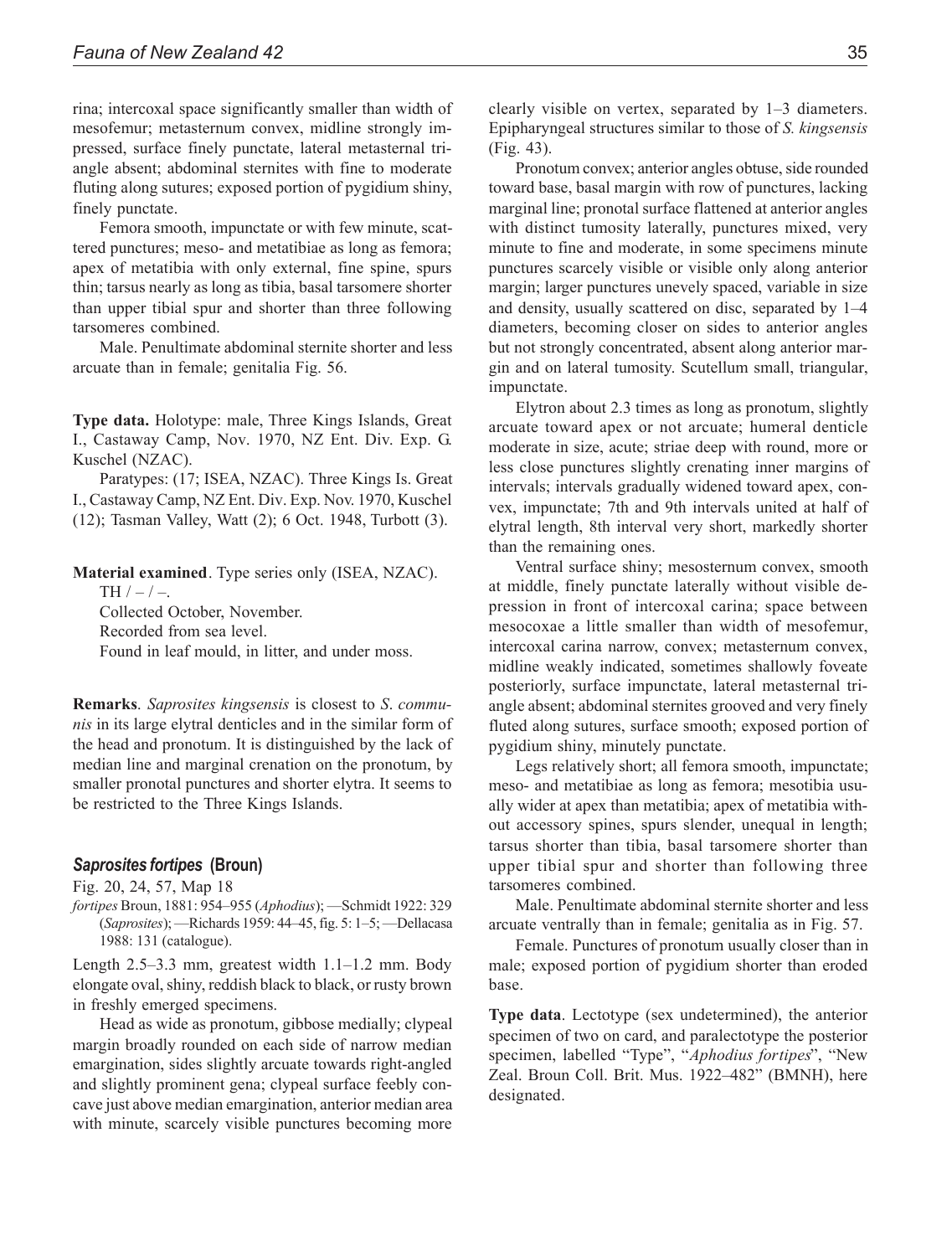**Material examined**. Type specimens plus 43 non type examples (AMNZ, ISEA, LUNZ, MONZ, NZAC).

ND, AK, CL / NN, MB, BR, DN, SL.

Recorded from coastal areas.

Found under logs, in leaf litter of coastal forests, and in pitfall traps.

**Remarks**. *Saprosites fortipes* is readily recognised by having a characteristic, very short 8th elytral interval, and intervals 7 and 9 united at the midpoint of the elytral length. Uncommon in collections, it was unrecognised by Richards (1959) and labelled as *S*. *communis*.

#### *Saprosites watti* **new species**

Fig. 21, 43, 58, Map 19

Length 2.5–3.2 mm, greatest width 1.1–1.2 mm. Body elongate oval, shiny, reddish black or black, elytra usually lighter than head and pronotum.

Head subquadrate, strongly gibbose medially; clypeal margin broadly rounded on each side of narrow median emargination, sides slightly arcuate towards very small, weakly prominent gena; clypeal surface feebly concave just above median emargination, anterior median area slightly alutaceous with minute punctures becoming more clearly visible on sides and on vertex, separated by 1–3 diameters. Epipharyngeal structures as in Fig. 43

Pronotum convex; anterior angle obtuse, side arcuately rounded toward base, lateral edge and base with distinct marginal line, margins smooth, sometimes basal line finely crenated by punctures; pronotal surface flattened at anterior angles with distinct tumosity laterally, punctures mixed, very minute and moderate to large; minute punctures same size as those of head, in some specimens vanishing or visible only along anterior margin; larger punctures unevely spaced, variable in size and density, usually scattered on disc, becoming nearly contiguous toward sides and at anterior angles, absent along anterior margin. Scutellum small, triangular, impunctate.

Elytron about 2.3 times as long as pronotum, slightly arcuate toward apex, humeral denticle very small, acute; striae deep with large punctures nearly same size as those of pronotum, punctures round, not quite contiguous, deepest at base of elytra, distinctly crenating inner margins of intervals; intervals convex, shining, impunctate; 7th and 9th intervals united in apical 2/3 of elytra, intervals 5, 6, 8, 9 equal in length, shorter than the remaining ones.

Ventral surface shiny; mesosternum convex, smooth at middle, finely punctate laterally with distinct transverse depression in front of intercoxal carina; space between mesocoxae equal to width of mesofemur, intercoxal carina narrow, convex; metasternum convex, midline weakly indicated, sometimes shallowly foveate posteriorly, surface impunctate, lateral metasternal triangle absent; abdominal sternites grooved and very finely fluted along sutures, surface smooth; exposed portion of pygidium shiny, minutely punctate.

Legs relatively short; all femora smooth, impunctate; meso- and metatibiae as long as femora; apex of metatibia without accessory spines, spurs slender, unequal in length; tarsus shorter than tibia, basal tarsomere subequal in length to upper tibial spur and shorter than following three tarsomeres combined.

Male. Penultimate abdominal sternite shorter and less arcuate ventrally than in female; genitalia as in Fig. 58.

Female. Elytra usually slightly longer than in male; exposed portion of pygidium shorter than eroded base.

**Type data**. Holotype: male, **[WD]** Pleasant Flat Bridge, Haast River, 75 m, 25 May 1965, D.J. Kershaw (NZAC).

Paratypes: (118); AMNZ, CMNO, ISEA, LUNZ, NZAC). **South Island. NN.** Farewell Spit, 10 May 1967 and 27 Oct 1965, Alack & Simpson (14). **MB.** Schroders Ck, 2600 ft, [790 m] Upper Wairau Valley, 5,9 Sep 1966, L.P. Marchant & J.I. Townsend (6). **BR.** Lake Rotoiti, 23 Feb 1963, G. Kuschel (1). Inangahua, 23 Jan 1957, E.S. Gourlay (14). Cannibal Gorge, Upper Maruia River, 17 Feb 1962, Sinclair (1). Little Totara R., Charleston, 18 Jan 1969, J.I. Townsend (1). **WD.** Pleasant Flat Bridge, Haast River, 75 m, 25 May 1965, D.J. Kershaw (30). Hokitika, Glow Worm Dell, 28 Jan 1978, S. Peck (7). Waitaha River, W coast, 27 Oct 1966, J.I. Townsend (1). Greenstone Ck, Haast Pass Rd, 7 Dec 1966, A.K. Walker (1). Okuru, Jacksons Bay, 6 Dec. 1966, Walker (1). Upper Callery Gor. Tr. Westland, 2 Dec 1965, J.I. Townsend (3). Paddy's Lookout, State Highway 73, Feb–Jul 1971 and 19 Sep 1976, R.M. Emberson (11). **MC.** Mt Algidus (no other data) (1). **FD.** Lake Manapouri, W Arm, 22 Feb 1965, A.K. Walker (14). Lake Manapouri, W Arm, Mouth of Spey River, 22 Feb 1965, A.K. Walker (3). Lake Manapouri, Hope Arm, 7 Jan 1923, A.E. Brooks (7). Lake Manapouri (no other data) (2).

#### **Material examined.** Type series only.

 $-$  / NN, MB, BR, WD, SC, FD.

Collected January, February, May, September, October, December.

Recorded from near sea level to about 800 m.

Commonly found in moss and in leaf litter under beech trees, under *Nothofagus solandri* at Wairau Valley (MB, and in tree fern litter (*Cyathea medullaris*) in Westland.

**Remarks.** *Saprosites watti* is quite distinct by having a very small gena, the sides of the elytra slightly arcuate,

Collected October to June.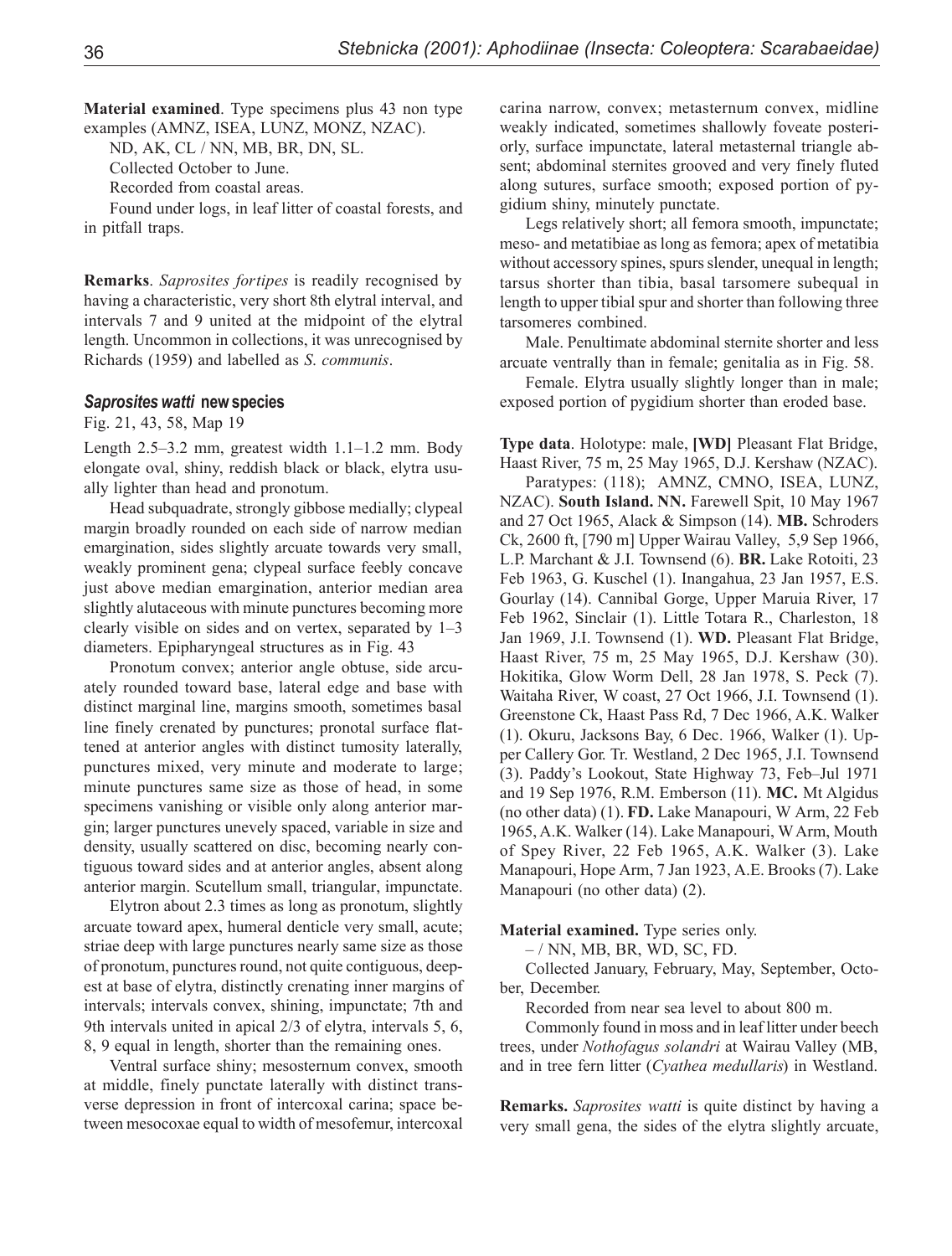the elytral striae with round punctures being slightly separate from each other. It is certainly close to *S*. *fortipes* in the form of the pronotum and elytra, and to *S. sulcatissimus* in the shape of the head. The species seems to be restricted to the South Island. Unrecognised by Richards (1959), some specimens have been labelled as *S. communis.*

**Etymology.** Named for J.C. Watt who first recognised this species as new.

#### *Saprosites sulcatissimus* **(Broun)**

Fig. 22, 25, 59, Map 20

*sulcatissimus* Broun, 1911: 101 (*Aphodius*); —Schmidt 1922: 329 (*Saprosites*); —Richards 1959: 46–48, fig. 7: 1–5; —Dellacasa 1988: 293 (catalogue).

Length 3.5–3.8 mm, greatest width 1.3–1.4 mm. Body elongate oval, shiny, colour carbon black to black, clypeal margin and legs reddish, in some specimens elytra slightly lighter than head and pronotum; proportions of body variable.

Head subquadrate, strongly gibbose medially; clypeal margin broadly rounded on each side of narrow median emargination, sides slightly arcuate towards small, slightly prominent gena; surface feebly concave just above median emargination, anterior median area with very fine, close punctures, sometimes with minute lines of 2–3 united punctures, median area with minute punctures becoming more clearly visible on vertex, separated by 1 diameter. Epipharyngeal structures similar to those in *S. kingsensis* (Fig. 43).

Pronotum convex; anterior angles obtuse, side arcuately rounded towards base, lateral edge with distinct, smooth, grooved marginal line, basal marginal line finer but distinct; pronotal surface flattened at anterior angles with tumosity laterally, punctures mixed, minute to fine and large, fine punctures evenly spaced, more or less clearly visible in anterior 1/3 of pronotum, larger punctures unevenly distributed, variable in density, usually strongly concentrated at middle of disc, separated by 1 diameter or less, in some specimens forming median longitudinal line, absent along anterior and lateral margins. Scutellum small, triangular, impunctate.

Elytra about 2.3 times as long as pronotum, parallelsided; humeral denticle conical, large and acute; striae very deep, wide, slightly elongate punctures located within striae and slightly crenate inner margins of intervals; intervals subcarinate, nearly as wide as striae, shining, impunctate; 7th and 9th intervals united at apical 2/3 of each elytron, 8th interval shorter than the remaining ones.

Ventral surface alutaceous; mesosternum convex, smooth at middle, finely punctate laterally with distinct transverse depression in front of intercoxal carina; space between mesocoxae smaller than width of mesofemur, intercoxal carina narrow, convex; metasternum convex, midline indicated, punctures minute to fine, scattered; lateral metasternal triangle absent; abdominal sternites with large fluting along sutures, in some specimens margins of sternites crenate, surface smooth or minutely punctate; exposed portion of pygidium shiny, minutely punctate.

Legs relatively short; all femora smooth, finely punctate or not punctate; meso- and metatibiae as long as femora; apex of metatibia with small external spine, spurs slender, unequal in length; tarsus shorter than tibia, basal tarsomere shorter than upper tibial spur and shorter than following three tarsomeres combined.

Male. Penultimate abdominal sternite shorter and less arcuate ventrally than in female; genitalia as in Fig. 59.

Female. Elytra usually slightly longer than in male; exposed portion of pygidium shorter than eroded base.

**Type data.** Neotype female, labelled "Neotype *Saprosites sulcatissimus* (Broun 1911) 6/10/58 det. A.M. Richards", "Pitt Island 16–26.I.44 E.S. Gourlay", "E.S. Gourlay Acc. 1970 Ent. Div." (NZAC).

Syntypes (2), same data as neotype (NZAC).

**Material examined**. Type specimens plus 49 non type examples (CMNO, ISEA, LUNZ, NZAC).

 $-$  /  $-$  / CH.

Collected November to April.

Recorded from nearly all islands of the Chathams.

Found primarily in leaf litter of forest sedges, under fog-grass and in sand. On South East Island the specimens were found in linings of eight nests of *Pachyptila vittata* and *Coenocorypha pucilla.*

**Remarks.** The dark colour, the very deep elytral striae and narrow, subcarinate intervals readily separate S. *sulcatissimus* from the other members of New Zealand *Saprosites*. The species seems to be most closely related to the *S*. *fortipes*-*watti* complex. Endemic to the Chatham Islands.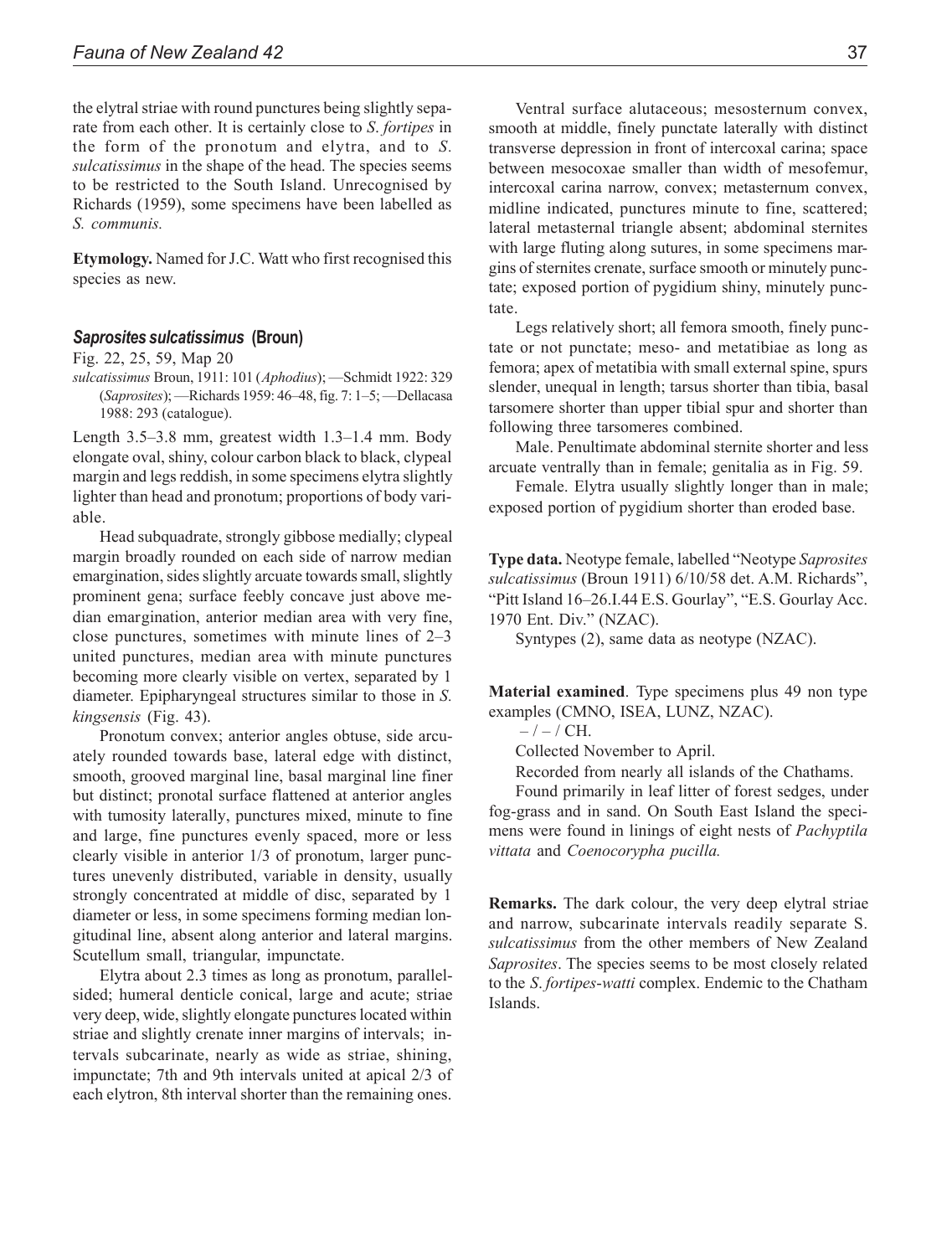#### **REFERENCES**

- Ahrens, D.; Stebnicka, Z. 1997: On the Aphodiini of the Nepal-Himalayas (Coleoptera: Scarabaeidae). *Stuttgarter Beitrage für Naturkunde (Ser. A) 552*: 1–17.
- Balthasar, V. 1941a: Gli Scarabeidi coprophagi e Trogini dell'Africa Orientale Italiana del Museo di Milano*. Atti della Societa Italiana di Scienze Naturali e del Museo Civico di Storia Naturale, Milano 80:* 103– 154.
	- ———1941b: Neue Arten der coprophagen Scarabaeiden aus dem Hamburger Zoologischen Museum. *Zoologischer Anzeiger 133:* 161–171.
	- -1942: Neue Arten und Gattungen der coprophagen Scarabeiden. *Sbornik entomologickeho Oddeleni narodniho Musea v Praze 20:* 188–206.
- ———1961: Eine neue Gattung und neue Arten der Unterfamilie Aphodiinae. (104 Beitrag zur Kenntnis der Scarabaeidae, Coleoptera*). Deutsche Entomologische Zeitschrift 8:* 121–130.
- ———1964: Monographie der Scarabaeidae und Aphodiidae der palaearktischen und orientalischen Region. Coleoptera Lamellicornia. Aphodiidae. *Verlag Tschechoslovakischen Akademie der Wissenschaften, Praha 3,* Pp 1–652.
- Blackburn, T. 1892: Further notes on Australian Coleoptera, with descriptions of new genera and species. XI. *Transactions of the Royal Society of South Australia 15:* 20–73.
	- -1897: Further notes on Australian Coleoptera, with descriptions of new genera and species. XXII. *Transactions of the Royal Society of South Australia 21:* 88–89.
	- ———1904: Revision of the Australian Aphodiides, and descriptions of three new species allied to them*. Proceedings of the Royal Society of Victoria 17:* 145– 181.
- Boheman, C.H. 1858: In 'Kongliga Svenska Fregatten Eugenies Resa omkring Jorden under Befäll af C.A. Virgin, Aren 1851–53'. Vetenskapliga Jakttagelser Pa H.M.K. Oscar den Forstes. Kongliga Svenska Vetenskaps-Akademie: Stockholm, Pp. 1–217.
- Bordat, P. 1990: Aphodiinae nouveaux ou peu connus d'Afrique du Sud (Coleoptera, Scarabaeoidea) (3e note*). Nouvelle Revue d'Entomologie (N.S.) 7:* 307– 316.
- Bordat, P.; Paulian, R.; Pittino, R. 1990: In 'Faune de Madagascar' Insectes Coléoptéres, Aphodiidae. Vol. 74, Pp. 1–255.
- Broun, T. 1880: Manual of the New Zealand Coleoptera. Wellington, Colonial Museum and Geological Survey Department. Pp.  $xix + 651$ .
- -1881: Manual of the New Zealand Coleoptera, part II. Wellington, Colonial Museum and Geological Survey Department. Pp. xxiii + 653–744.
- ———1883: The New Zealand Carabidae. *New Zealand Journal of Science 1*: 287–304.
- -1886: Manual of the New Zealand Coleoptera, part IV. Wellington, George Didsbury. Pp. 817–973.
- -1893: Manual of the New Zealand Coleoptera. Part V. Wellington, Samuel Costall. Pp.xvii + 975– 1320.
- -1910: On the Coleoptera of the Kermadec Islands. *Transactions and Proceedings of the N.Z. Institute 42:* 291–306.
- -1911: Additions to the Coleopterous Fauna of the Chatham Islands. *Transactions and Proceedings of the N.Z. Institute 43:* 92–115.
- Brown, J.G. 1967: Notes and records of New Zealand Scarabaeidae (Coleoptera). *New Zealand Entomologist 3:* 42–50.
- Cambefort, Y. 1991: From Saprophagy to Coprophagy. Pp. 22–35 in I. Hanski & Y. Cambefort (*ed*.) 'Dung Beetle Ecology', Pp. XIII + 481.
- Cartwright, O.L. 1964: Lectotype designations and new synonymy in the genus *Ataenius*. *Coleopterist's Bulletin 18:* 101–104.
- -1973: Additional lectotype designations in the Aphodiinae (Coleoptera: Scarabaeidae). *Coleopterist's Bulletin 27:* 41–43.
- ———1974: *Ataenius*, *Aphotaenius,* and *Pseudataenius* of the United States and Canada (Coleoptera: Scarabaeidae: Aphodiinae*). Smithsonian Contributions to Zoology 154:* 1–106.
- Cartwright, O.L.; Chalumeau, F. 1978: Bredin-Archbold-Smithsonian Biological Survey of Dominica: The Superfamily Scarabaeoidea (Coleoptera*). Smithsonian Contributions to Zoology 279:* 1–32.
- Cassis, G.; Weir, T.A. 1992: Aphodiinae. In 'Zoological Catalogue of Australia. 9. Coleoptera: Scarabaeoidea'. (Ed. W.W.K. Houston).(Australian Government Printing Service, Canberra). Pp. 81–105.
- Chalumeau, F. 1992: Eupariini du Nouveau monde: un mise au point (Coleoptera, Scarabaeidae). *Nouvelle Revue d'Entomologie (N.S.) 9:* 189–206.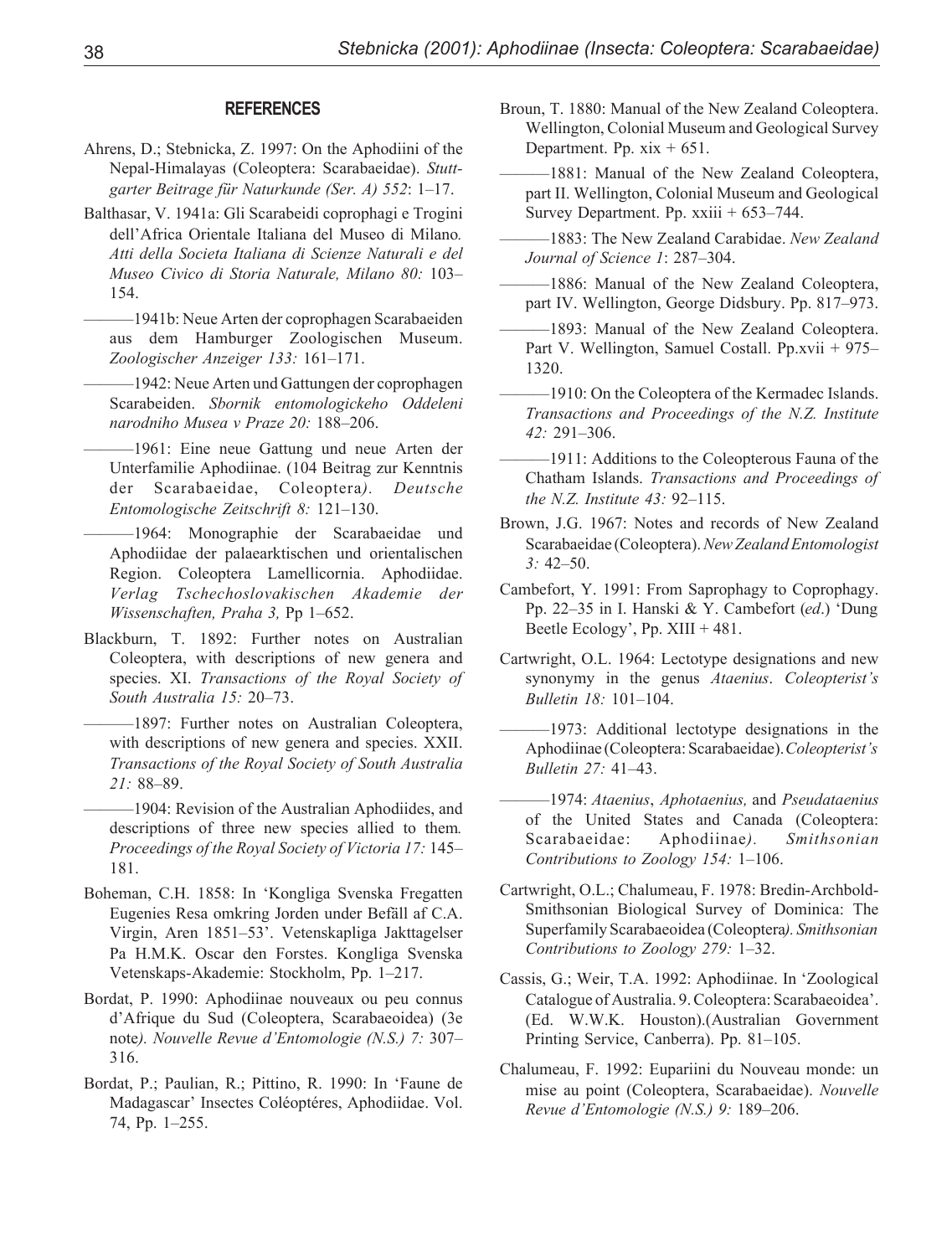Crosby, T.K.; Dugdale, J.S.; Watt, J.C. 1976: Recording specimen localities in New Zealand: an arbitrary system of areas and codes defined. *New Zealand Journal of Zoology 3:* 69 + map.

-1998: Area codes for recording specimen localities in the New Zealand subregion. *New Zealand Journal of Zoology 25:* 175–183.

- Crowson, R. 1981: The Biology of the Coleoptera. Academic Press, London. xii + 802 pp.
- Dellacasa, M. 1988: Contribution to a world-wide catalogue of Aegialiidae, Aphodiidae, Aulonocnemidae, Termitotrogidae (Coleoptera Scarabaeoidea). *Memorie della Societa Entomologica Italiana 66:* 3–455.
	- $-1989$ : Contribution to a world-wide catalogue of Aegialiidae, Aphodiidae, Aulonocnemidae, Termitotrogidae (Coleoptera Scarabaeoidea). Addenda et corrigenda. *Memorie della Societa Entomologica Italiana 67:* 291–316.
	- $-1991$ : Contribution to a world-wide catalogue of Aegialiidae, Aphodiidae, Aulonocnemidae, Termitotrogidae (Coleoptera Scarabaeoidea). Addenda et corrigenda. *Memorie della Societa Entomologica Italiana 70:* 3–57.
	- -1996: Contribution to a world-wide catalogue of Aegialiidae, Aphodiidae, Aulonocnemidae, Termitotrogidae (Coleoptera Scarabaeoidea). Addenda et corrigenda. *Memorie della Societa Entomologica Italiana 74:* 159–232.
- Emberson, R.M., Stephenson, B.P. 1999. The development, feeding behaviour and activity of larvae of the Tasmanian grass grub, *Acrossidius tasmaniae* (Hope) in Canterbury , New Zealand. pp. 27-34 *in* Mattheissen, J.N. (Ed.) *Proceedings of the 7th Australasian Conference on Grassland Invertebrate Ecology*, CSIRO, Perth.
- Endrödi, S.; Rakovi., M. 1981: Key to the species of South and South West African Aphodiinae. *Folia Entomologica Hungarica 41:* 31–77.
- Erichson, W.F. 1848: 'Naturgeschichte der Insecten Deutschlands. I. Coleoptera.' Vol. 3 (Nicolaisches Buchhandlung: Berlin). Pp. 1–968.
- Fleming, C.A. 1975: The geological history of New Zealand and its biota. Pp. 1–86 in G. Kuschel (*ed*.) 'Biogeography and ecology in New Zealand' vol. 27. *Monographiae Biologicae*, Pp. XVI + 689.
- Germar, E.F. 1848: Beiträge zur Insectenfauna von Adelaide. *Linnaea Entomologica 3:* 153–247.
- Given, B.B. 1950: Notes on the Aphodiinae of Australia (Coleoptera, Scarabaeidae). The *Aphodius tasmaniae*, *howitti, yorkensis, andersoni* complex. *Proceedings of the Linnean Society of New South Wales 75:* 153– 157.
- ———1958: A note on the status of *Aphodius tasmaniae* Hope. *Proceedings of the Linnean Society of New South Wales 83:* 196.
- Harold, E. von 1861: Beiträge zur Kenntniss einiger coprophagen Lamellicornien. (Zweites Stuck). *Berliner Entomologische Zeitschrift 5:* 92–115.
- ———1863: Beiträge zur Kenntniss einiger coprophagen Lamellicornien (Funftes Stuck). *Berliner Entomologische Zeitschrift 7:* 327–389.
- ———1867: Diagnosen Neuer Coprophagen. *Coleopterologische Hefte 1:* 76–83.
- $-1868$ : Diagnosen Neuer Coprophagen. *Coleopterologische Hefte 4:* 79–86.
- ———1871: Beiträge zur Kenntniss einiger coprophagen Lamellicornien. (Siebendes Stuck). *Berliner Entomologische Zeitschrift 15:* 249–287.
- -1877: Enumération des Lamellicornes Coprophages rapportés de l'Archipel Malais, de la Nouvelle Guinée et de l'Australie boréal par MM. J. Doria, O. Beccari et L.M. D'Albertis. *Annali del Museo Civico di Storia Naturale di Genova 10:* 38– 110.
- Harris, A.C. 1970: Coastal beetles of the Wanganui-Manawatu area. *Bulletin of Natural Sciences, Victoria University, Wellington 1:* 45–87.
- Hope, F.W. 1846: Descriptions of new Coleoptera, collected by Mr. Fortnum at Adelaide in South Australia*. Proceedings of the Entomological Society of London 4:* 146–147.
- -1847: Descriptions of various coleopterous insects from New Holland, collected chiefly by Mr. Fortnum, at Adelaide. *Transactions of the Entomological Society of London 4:* 280–285.
- Howden, H.F.; Storey, R.I. 1992: Phylogeny of the Rhyparini and the new tribe Stereomerini, with descriptions of new genera and species. *Canadian Journal of Zoology 70:* 1810–1823.
- Hudson, G.V. 1923: An index of New Zealand beetles*. Transactions of the New Zealand Institute 54:* 353– 399.
- Hutton, F.W. 1898: On a collection of insects from the Chatham Islands, with descriptions of three new species. *Transactions of the New Zealand Institute 30:* 155–160.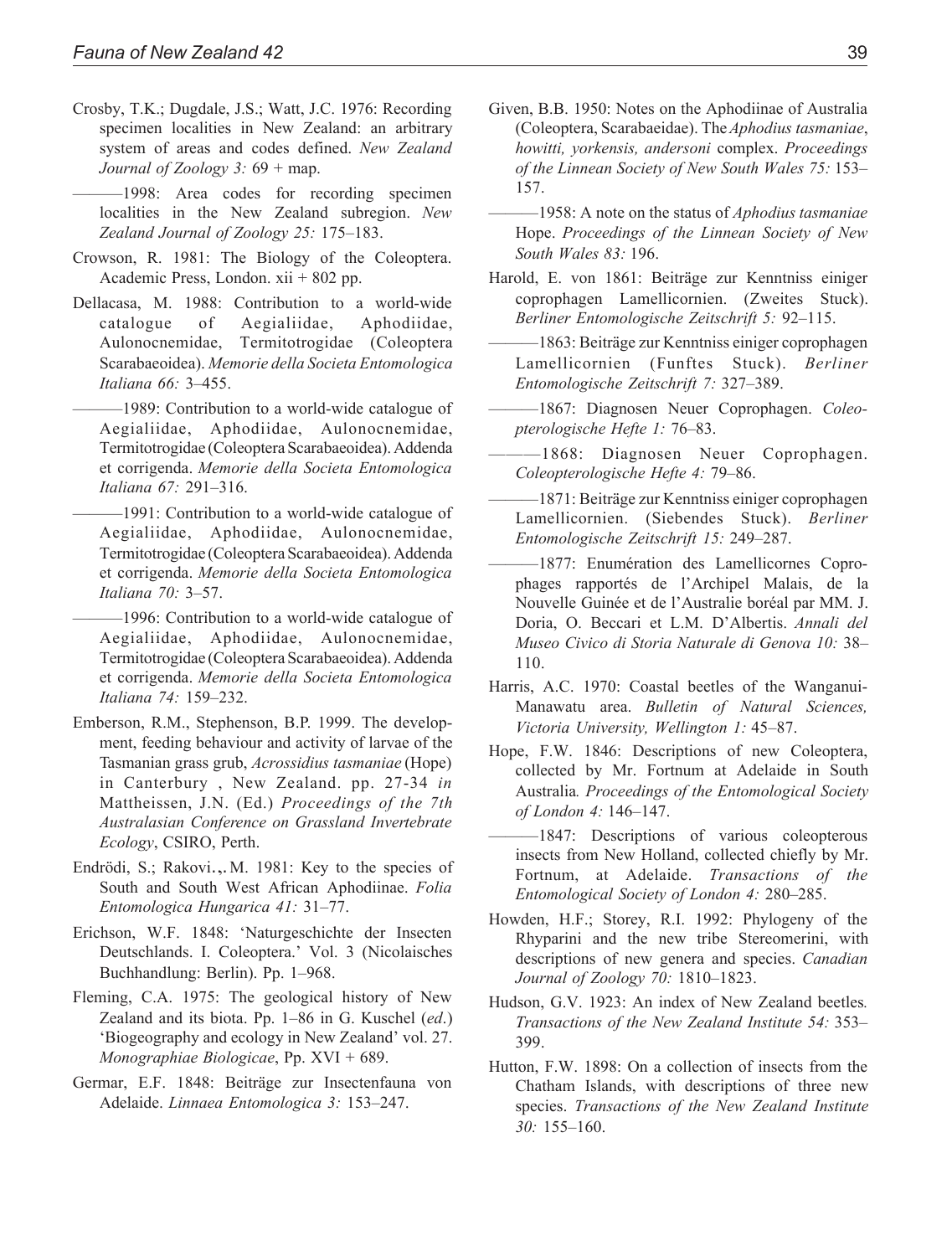- Illiger, J.K.W. 1798: 'Verzeichniss der Käfer Preussens. Entworten von Johan Gottlieb Kugelann Apotheker in Osterode. Mit einer Vorrede des Professors und Pagenhofmeisters...' (Gerbauer: Halle). Pp. 1–510.
- Jerath, M.L. 1960: Notes on larvae of nine genera of Aphodiinae in the United States. *Proceedings of the United States National Museum 3:* 43–94.
- Landin, B.O. 1960: The Lamellicorn Beetles of the Azores (Coleoptera). With some reflections on the classification of certain Aphodiini*. Boletim do Museu municipal do Funchal 13:* 49–84.
- Latreille, P.A. 1810: 'Considérations générales sur l'ordre naturel des animaux composant les classes des Crustacés, des Arachnides et des Insectes; avec un tableau méthodique de leurs genres disposés en familles.' (F. Schoell: Paris). Pp. 1–444.
- Lawrence, J.F.; Newton, A.F. Jr. 1995: Families and subfamilies of Coleoptera (with selected genera, notes, references and data on family-group names). *In* Slipi½ski, S.A. & Pakaluk, J. (editors)*.* Biology, phylogeny, and classification of Coleoptera: papers celebrating the  $80<sup>th</sup>$  birthday of Roy A. Crowson. Muzeum i Instytut Zoologii PAN, Warszawa. Vol. 1, 2:  $xi + 1092$  pp.
- Lea, A.M. 1904: Descriptions of new species of Australian Coleoptera. Pt. vii. *Proceedings of the Linnean Society of New South Wales 29:* 60–107.

———1923: On Australian Aphodiides. *Proceedings of the Royal Society of Victoria 36:* 1–20.

- Linell, M.L. 1896: New species of North American Coleoptera of the family Scarabaeidae. *Proceedings of the United States National Museum 18:* 721–731.
- Linnaeus, C. 1758: Systema Naturae per Regna tria Naturae, secundum Classes, Ordines, Genera, Species, cum Characteribus, Differentiis, Synonymis, Locis. Ed. X reformata. Laur. Salvii: Holmiae, I, Pp. 1–824.

-1767: Systema Naturae per Regna tria Naturae, Secundum Classes, Ordines, Genera, Species, cum Characteribus, Differentiis, Synonymis, Locis. Ed. XII reformata. Laur Salvii: Holmiae, I, Pp. 1–1327.

- Lowe, A.D. 1961: *Aphodius tasmaniae* Hope in Canterbury. *New Zealand Entomologist 2:* 1–2.
- May, B.M. 1961: The occurrence of the Tasmanian grass grub *Aphodius tasmaniae* Hope (Coleoptera: Aphodiinae) in Auckland. *New Zealand Entomologist 2:* 1–4.
- Mulsant, E. 1842: Histoire naturelle des Coléoptéres de France. Lamellicornes (Lyon et Paris: Maison Libraire.) Pt 2. Pp. 1–623.
- Olivier, A.G. 1789: 'Entomologie, ou Histoire naturelle des Insectes, avec leur caractéres génériques et spécifiques, leur description, leur synonymie, et leur figure enluminée, Coléoptéres.' Tome I. (Baudouin: Paris). Pp. 1–497.
- Paulian, R. 1937: Trois nouveaux *Ataenius* de la région australienne (Col. Lamellicornia). *Miscellanea entomologica 38:* 41–43.
- -1991: Les Coléoptéres Scarabaeoidea de Nouvelle-Calédonie. *Faune Tropicale 29:* 1–164.
- Petrovitz, R. 1961: Neue und verkannte Aphodiinae aus allen Erdteilen (Col. Scarab.). *Entomologische Arbeiten aus dem Museum Georg Frey 12:* 99–135.
- ———1971: Neue Aphodiinae der äthiopischen und australischen Region (Col.). *Entomologische Arbeiten aus dem Museum Georg Frey 22:* 199–204.
- Rakovi.,.M. 1981: Revision of species of the tribe Psammodiini from the Australian Region (Coleoptera, Scarabaeidae, Aphodiinae) I. Key to genera and revision of the genera *Aphodopsammobius* Endrödi, *Psammodius* Fallén, *Diastictus* Mulsant, *Phycocus* Broun, and *Tesarius* g.n. *Annotationes Zoologicae et Botanicae 139:* 1–37.
- ———1984: A review of the genus *Tesarius* Rakovi…. *Acta Entomologica Bohemoslovaca 81:* 448–452.
- Raven, P.H.; Axelrod, D.I. 1972: Plate Tectonics and Australasian Paleobiogeography. *Science 176:* 1379– 1386.
- Redtenbacher, L. 1858: 'Fauna austriaca. Die Käfer. Nach der analytischen Methode bearbeitet.' Zweiten Auflage, Wien, Pp. 1–1017.
- ———1867: Coleopteren. In 'Reise der Österreichischen Fregatte Novara um die Erde in den Jahren 1857–58– 59 unter den Befehlen des Commodore B. von Wüllerstorf-Urbair'. Vol. 2. (K. Gerold's Sohn: Wien). Pp. 1–249.
- Reitter, E. 1892: Bestimmungs-Tabelle der Lucaniden und coprophagen Lamellicornen des palaearktischen Faunengebietes. *Verhandlungen des Naturforschenden Vereins, Brünn 30:* 140–262.
- Richards, A.M. 1959: Revision of the Genus *Saprosites* Redtenbacher, 1858 (Coleoptera: Aphodiinae) in New Zealand*. Transactions of the Royal Society of New Zealand 87:* 35–50.
- Ritcher, P.O. 1966: White grubs and their allies. A study of North American scarabaeoid larvae. In 'Oregon State Monograph, Studies in Entomology', vol. 4, Pp. 1–219.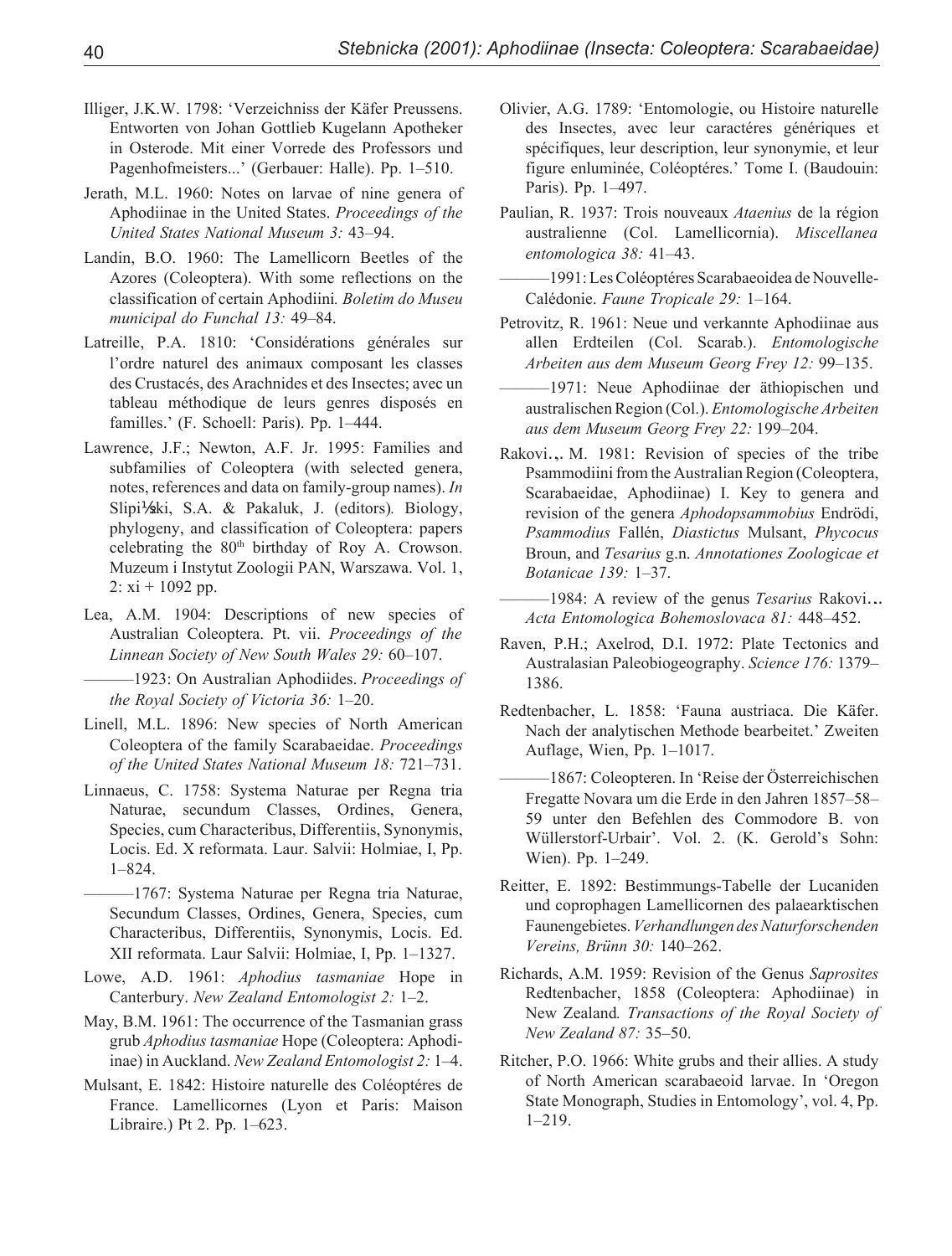- Schmidt, A. 1908: Zusammenstellung der bis 1906 beschriebenen Aphodiinen. *Deutsche Entomologische Zeitschrift, Beilage:* 33–141.
	- ———1910: Coleoptera Lamellicornia, fam. Aphodiidae. In 'Genera Insectorum'. Ed. P. Wystman. Vol. 110 (Tervuren). Pp. 1–155.
- ———1913: Erster Versuch einer Einteilung der exotischen Aphodien in Subgenera und als Anhang einige Neubeschreibungen. *Archiv für Naturgeschichte, Abt. A, 79:* 117–178.
	- ———1922: Coleoptera, Aphodiinae. In 'Das Tierreich'. (Berlin und Leipzig: Walter de Gruyter and Co.) 45, 614 pp.
- Sharp, D. 1876: Descriptions of some new genera and species of New Zealand Coleoptera. *Entomologist's Monthly Magazine 13:* 70–72.
- Solier, A.J.J. 1851: Zoologia: Coleopteros. In 'Historia fisica y politica de Chile segun documentos adquiridos en esta republica durante doce anos de residencia en ella..'. (Ed. C. Gay: Paris) 5: 72–73.
- Stebnicka, Z.T. 1977: A revision of the world species of the tribe Aegialiini (Coleoptera, Scarabaeidae. Aphodiinae). *Acta Zoologica Cracoviensia 22:* 397– 506.
	- $-1981$ : New and little known species of Aegialiini (Coleoptera Scarabaeidae). *Bulletin de l'Academie Polonaise de Sciences, Serie des Sciences Biologiques 28:* 539–542.
	- $-1985$ : A new genus and species of Aulonocneminae from India with notes on comparative morphology (Coleoptera: Scarabaeidae*). Revue Suisse Zoologie 92:* 649–658.
	- $-1986$ : Revision of the Aphodiinae of the Nepal-Himalayas (Coleoptera: Scarabaeidae). *Stuttgarter Beitrage für Naturkunde (Ser. A) 397:* 1–57.
	- ———1989: Revision of the Aphodiinae of the Western Himalayas (Coleoptera: Scarabaeidae). *Stuttgarter Beitrage für Naturkunde (Ser. A) 441:* 1–29.
	- ———1990: Further Aphodiinae from the Eastern Nepal Himalayas (Coleoptera: Scarabaeidae). *Stuttgarter Beitrage für Naturkunde (Ser. A) 449:* 1–14.
		- ———1997: A new genus and species of Eupariini from Argentina (Coleoptera: Scarabaeoidea: Aphodiinae). *Acta Zoologica Cracoviensia 40:* 71–73.
	- ———1998a: A second species of *Euparixoides* Hinton from Brasil (Coleoptera: Scarabaeoidea: Eupariini). *Acta Zoologica Cracoviensia 41:* 195–197.
- ———1998b: The Aphodiinae of New Guinea, the Bismarck Archipelago and the Solomon Islands (Coleoptera: Scarabaeoidea). *Invertebrate Taxonomy 12:* 833–895.
- ———1999a: Neotropical Eupariini: New and little known genera and species (Coleoptera: Scarabaeoidea). *Revue Suisse Zoologie 106:* 285– 300.
- ———1999b: *Lomanoxia* Martinez, 1951, and a new tribe Lomanoxiini with notes on comparative morphology. (Coleoptera: Scarabaeoidea: Aphodiinae). *Acta Zoologica Cracoviensia 42:* 279–286.
- ———1999c: A new genus and species of termitophilous Eupariini from Ecuador with checklist of the Neotropical genera (Coleoptera: Scarabaeoidea: Aphodiinae). *Acta Zoologica Cracoviensia 42:* 289– 295.
- ———2000a: The genus *Passaliolla* Balthasar, 1945, in Central and South America (Coleoptera: Scarabaeidae: Aphodiinae: Eupariini). *Acta Zoologica Cracoviensia 43:* 233–239.
- ——— 2000b: A new genus for Nearctic *Pleurophorus ventralis* Horn, 1887, with phylogenetic inferences (Coleoptera: Scarabaeidae: Aphodiinae: Aphodiini). *Acta Zoologica Cracoviensia 43:* 287–291.
- 2001: A revision of the Neotropical species of *Saprosites* Redtenbacher, 1858 (Insecta: Coleoptera: Scarabaeidae: Aphodiinae: Eupariini). *Entomologische Abhandlungen* (in press).
- Stebnicka, Z.T.; Howden, H.F. 1994: A revision of the Australian genus *Podotenus* A. Schmidt (Coleoptera: Scarabaeoidea: Aphodiini). *Invertebrate Taxonomy 8:* 17–62.
	- ———1995: Revision of Australian genera in the tribes Aphodiini, Aegialiini and Proctophanini (Coleoptera: Scarabaeidae: Aphodiinae). *Invertebrate Taxonomy 9:* 709–766.
- -1996: Australian genera and species in the tribes Odontolochini, Psammodiini, Rhyparini, Stereomerini and part of the Eupariini (Coleoptera: Scarabaeoidea: Aphodiinae). *Invertebrate Taxonomy 10:* 97–170.
- -1997: Revision of the Australian species of *Ataenius* Harold (Coleoptera: Scarabaeoidea: Aphodiinae: Eupariini). *Invertebrate Taxonomy 11:* 735–821.
- Stevens, G.R. 1980: New Zealand adrift. Wellington. A.H. & A.W. Reed (*ed.*) xxii + 442 pp.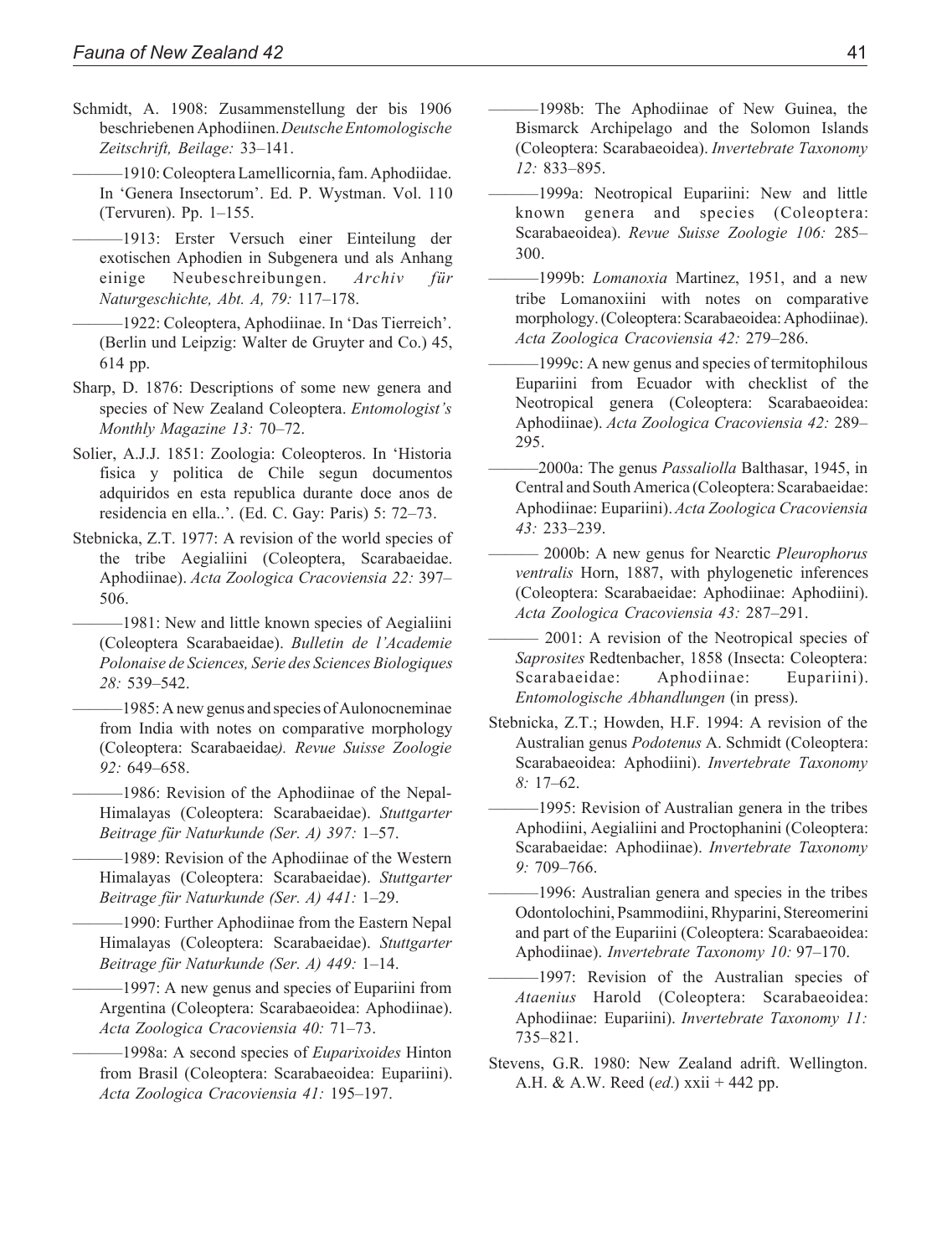- Tangelder, I.R.M.; Krikken, J. 1982: Termitophilous Scarabs of the Tribe Corythoderini: a taxonomic review. *Zoologische Verhandelingen 194:* 1–114.
- Watt, J.C. 1970: A note on the correct name for the Tasmanian grass grub*. New Zealand Entomologist 4:* 11.
	- ———1977: Conservation and type localities of New Zealand Coleoptera, and notes on collectors 1770– 1920. *Journal of the Royal Society of New Zealand 7:* 79–91.
- -1984: A review of some New Zealand Scarabaeidae (Coleoptera). *New Zealand Entomologist 8:* 4–24.
- White, A. 1846: Insects of New Zealand. In 'Richardson, J. & Gray, J.E.: Zoology of the Voyage of H.M.S. Erebus & Terror under Command of Captain Sir J.C. Ross'. (E.W. Janson: London) 2: 1–24, plates 1–6.
- Wightman, J.A. 1979: Tasmanian grass grub, *Aphodius tasmaniae* Hope, life cycle*. DSIR Information Series 105:* 25.
- Wojcik, D.P.; Banks, W.A.; Hicks, D.M.; Summerlin, J.W. 1977: Fire ant myrmecophiles: new hosts and distribution of *Myrmecaphodius excavaticollis* (Blanchard) and *Euparia castanea* Serville. *Coleopterist's Bulletin 31:* 329–334.
- Woodruff, R.E. 1973: The Scarab Beetles of Florida (Coleoptera: Scarabaeidae). I. The Laparosticti (Subfamilies: Scarabaeinae, Aphodiinae, Hybosorinae, Ochodaeinae, Geotrupinae, Acanthocerinae). In 'The Arthropods of Florida and Neighbouring Land Areas'. (Gainesville: Florida Department of Agriculture and Consumer Services, Bureau of Entomology) 8: 1–220.
- Woodruff, R.E.; Cartwright, O.L. 1967: A review of Genus *Euparixia.* With description of a New Species from nests of Leaf-Cutting Ants in Louisiana. *Proceedings of the United States National Museum 123:* 1–21.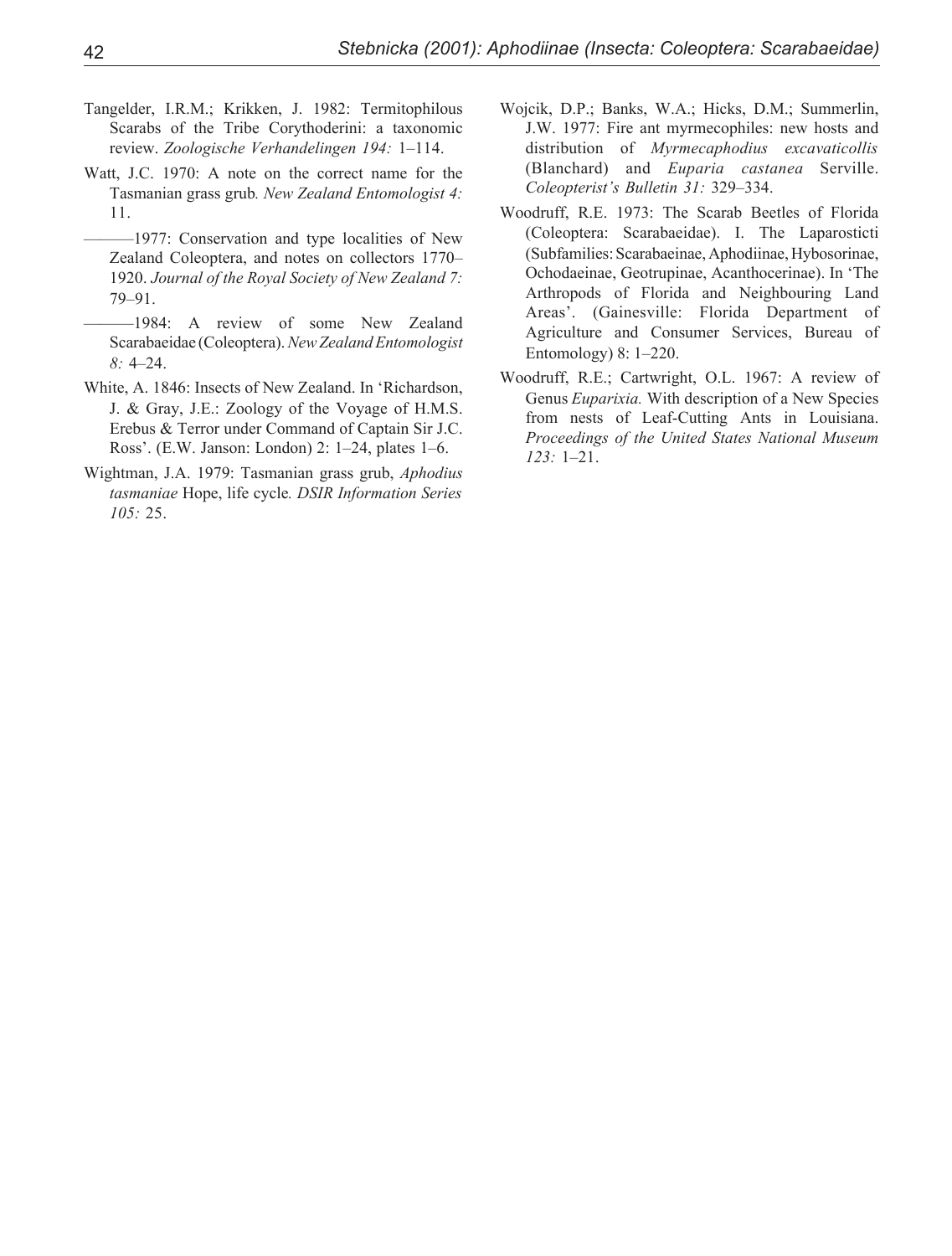

(2) Phycocus graniceps

**Fig. 1–2** Dorsal habitus: (1) *Acrossidius tasmaniae* (Hope, 1847), illustrator D. W. Helmore; (2) *Phycocus graniceps* Broun, 1886, illustrator A. C. Harris. Scale line = 1 mm.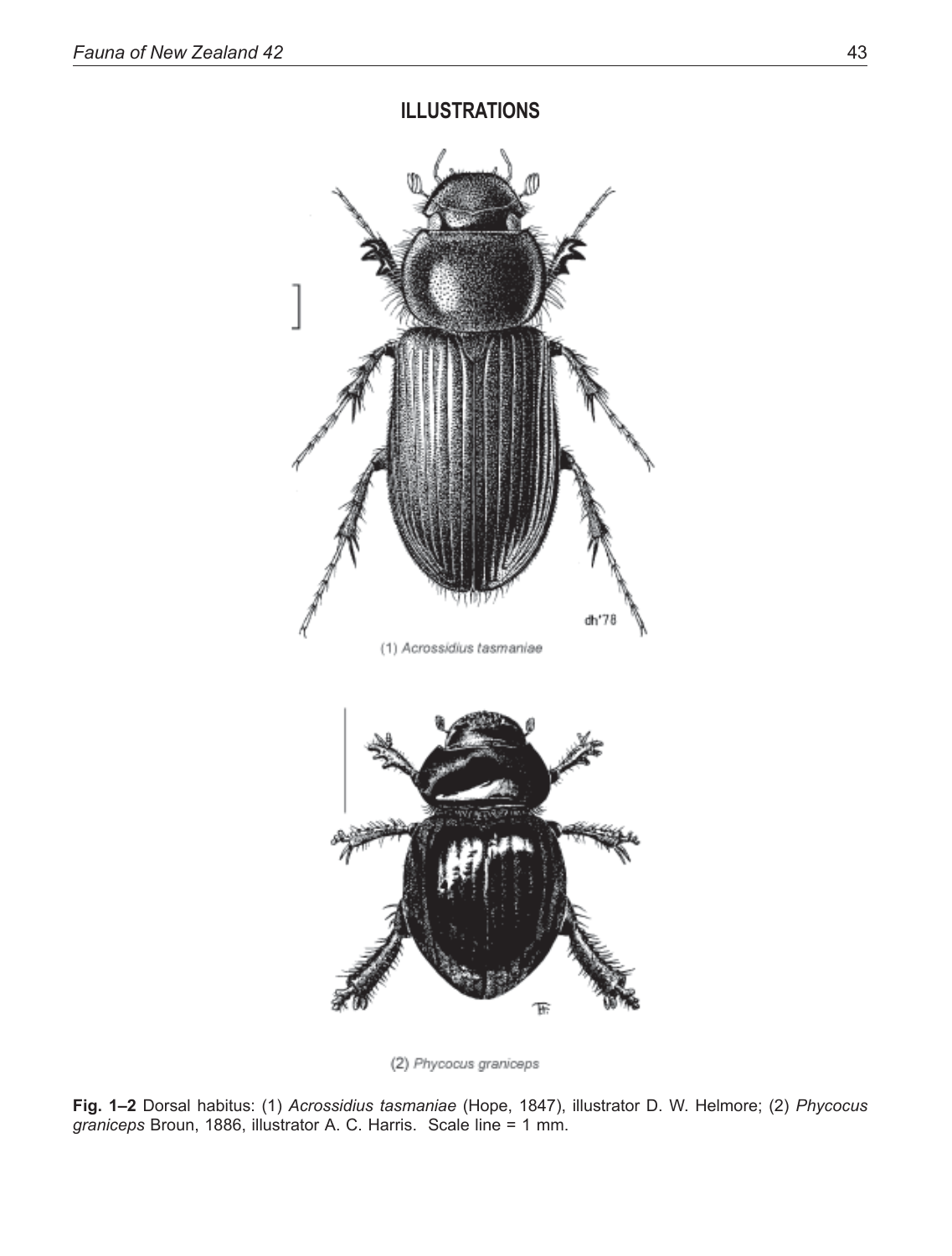

**Fig. 3–6** *Proctophanes sculptus,* illustrating morphological features of Aphodiinae: (3) Body, dorsal aspect; (4) Body, ventral aspect; (5) Male genitalia, ventral aspect; (6) Hind leg, ventral aspect.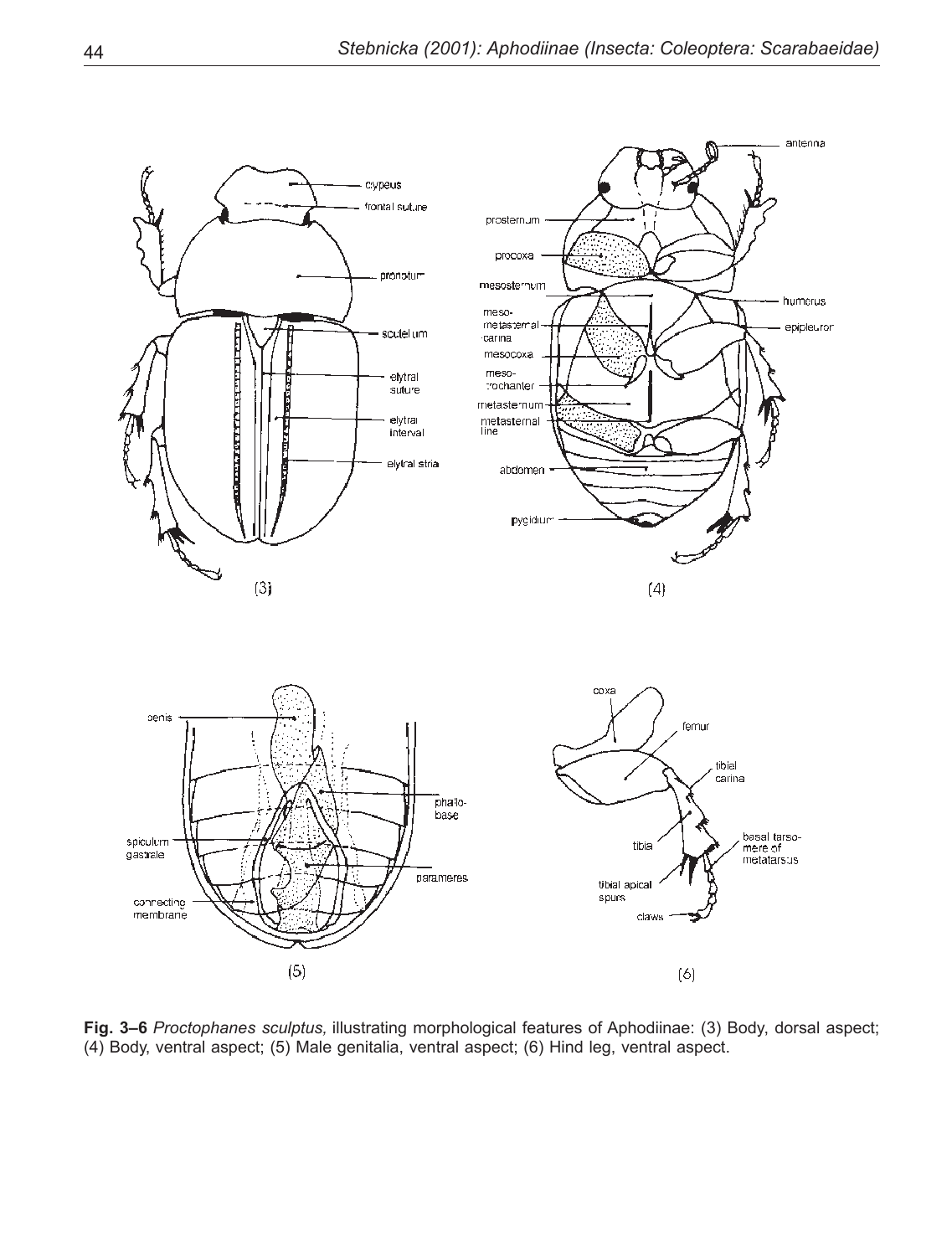

(7) Aphodius granarius



(9) Proctophanes sculptus



(11) Parataenius simulator

**Fig. 7–12** Body, dorsal habitus. Scale line = 1 mm.



(8) Tesarius sulcipennis



(10) Proctophanes minor



(12) Ataenius brouni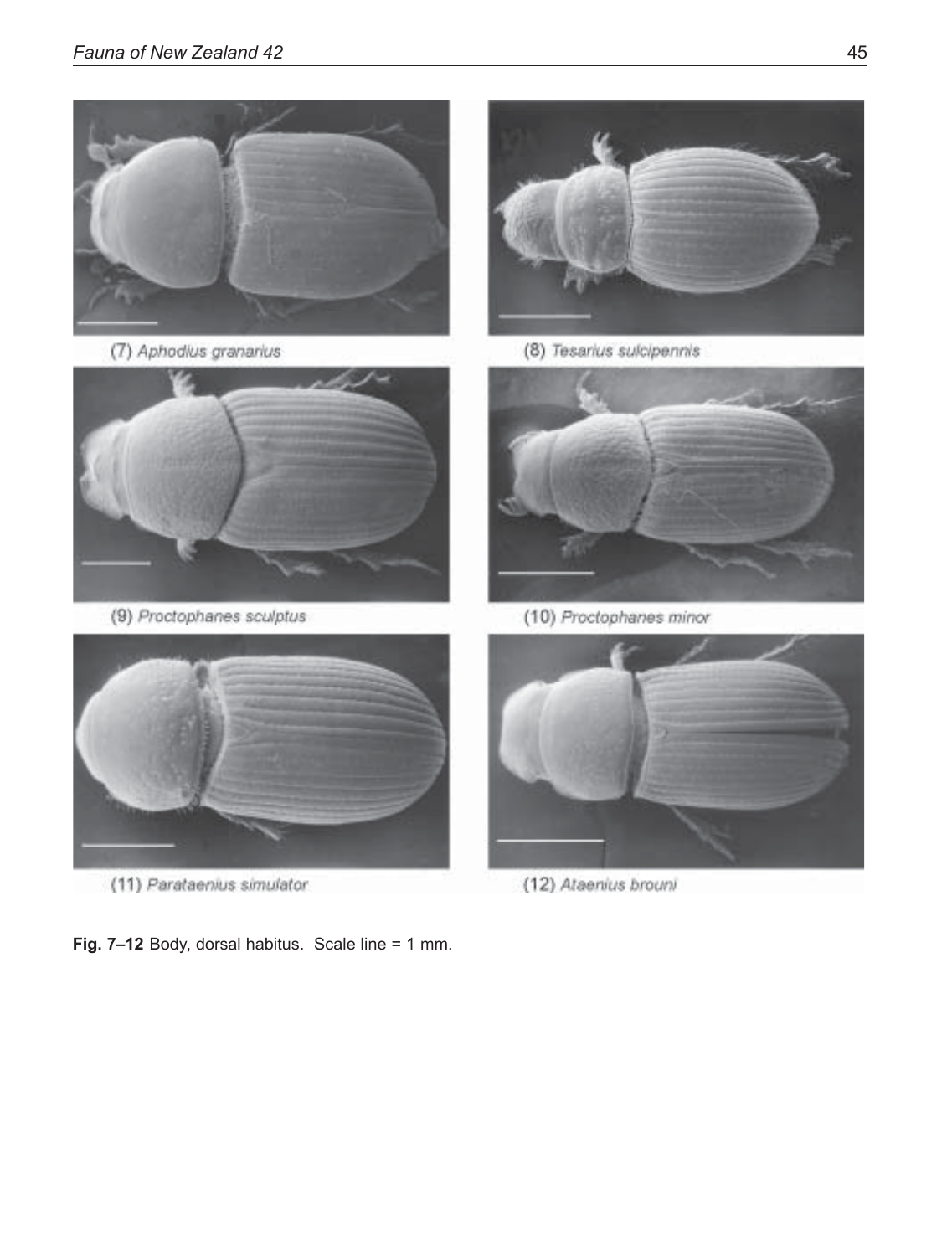

(13) Australaphodius frenchi



(14) Saprosites mendax



(15) Saprosites exsculptus



(16) Saprosites distans



(17) Saprosites reoulensis



(18) Saprosites communis

**Fig. 13–18** (13) Dorsal habitus, *Australaphodius frenchi*; (14–18) Lateral view of head, pronotum, and elytron of *Saprosites* species. Scale line = 1 mm.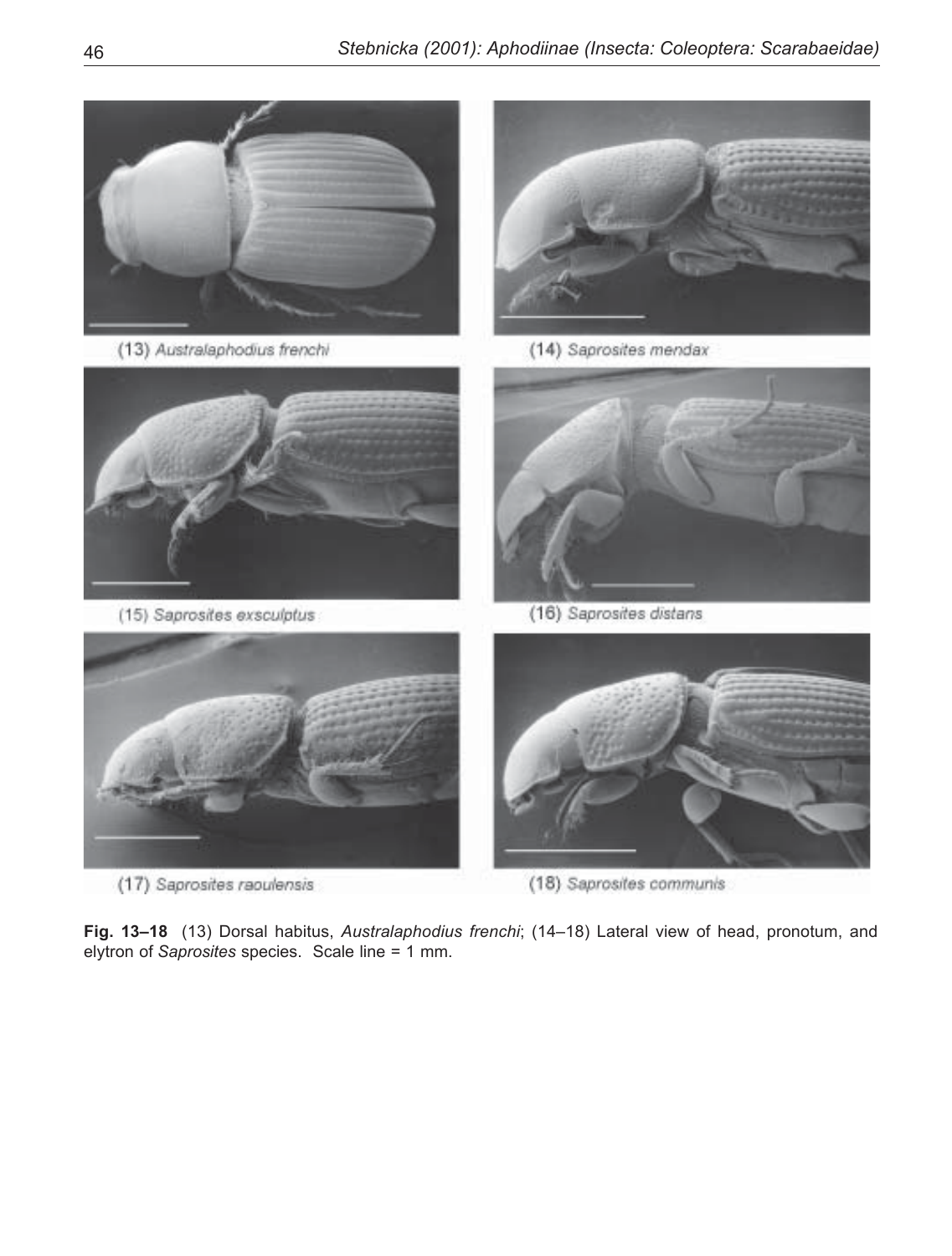

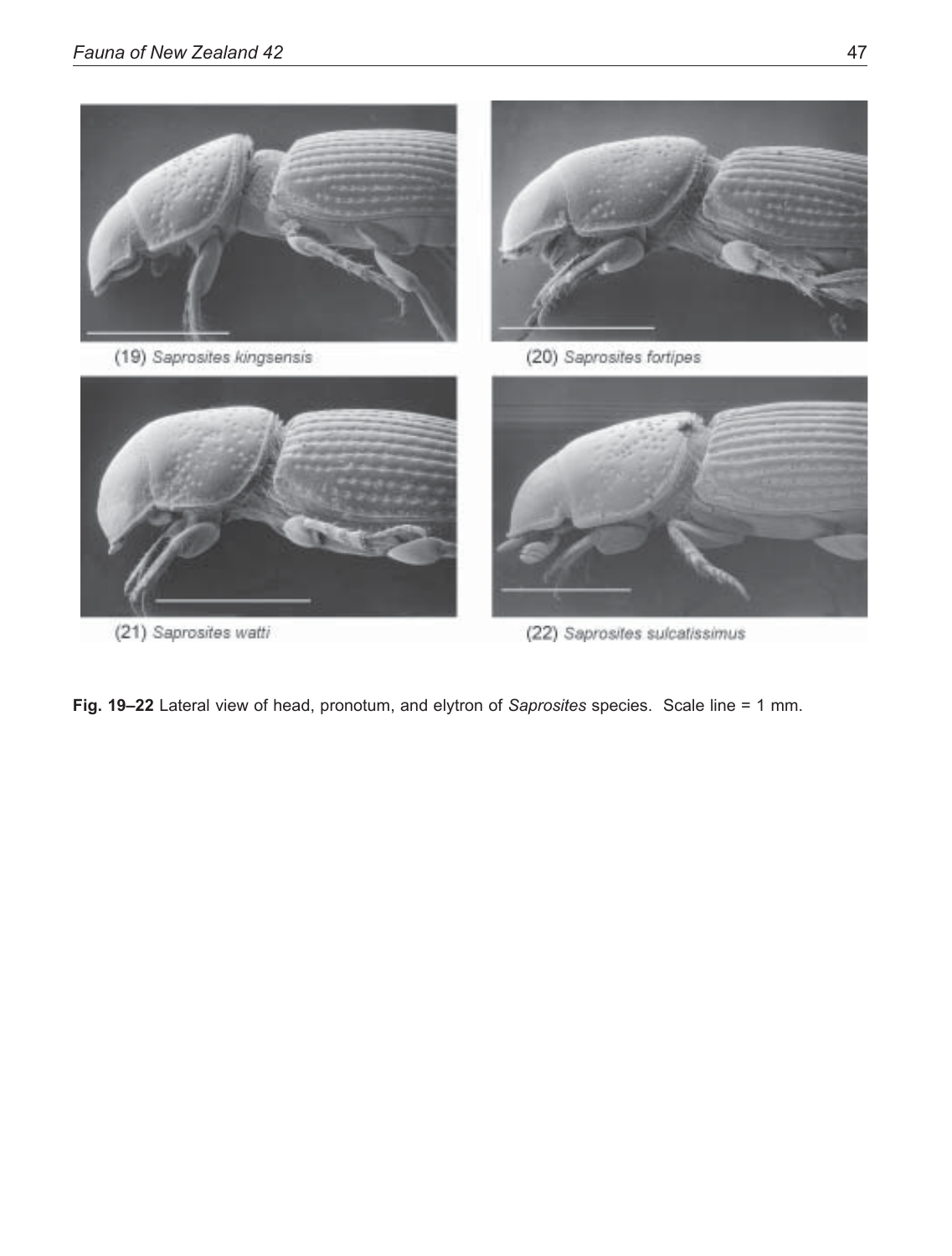

**Fig. 23–32** (23–25) Head, pronotum, and elytron, lateral view (note elytral intervals); (26–27) Pygidium, dorsal view; (28–31) Metatibia and tarsal segments (note tibial spurs); (32) Mesosternum, *Saprosites mendax*.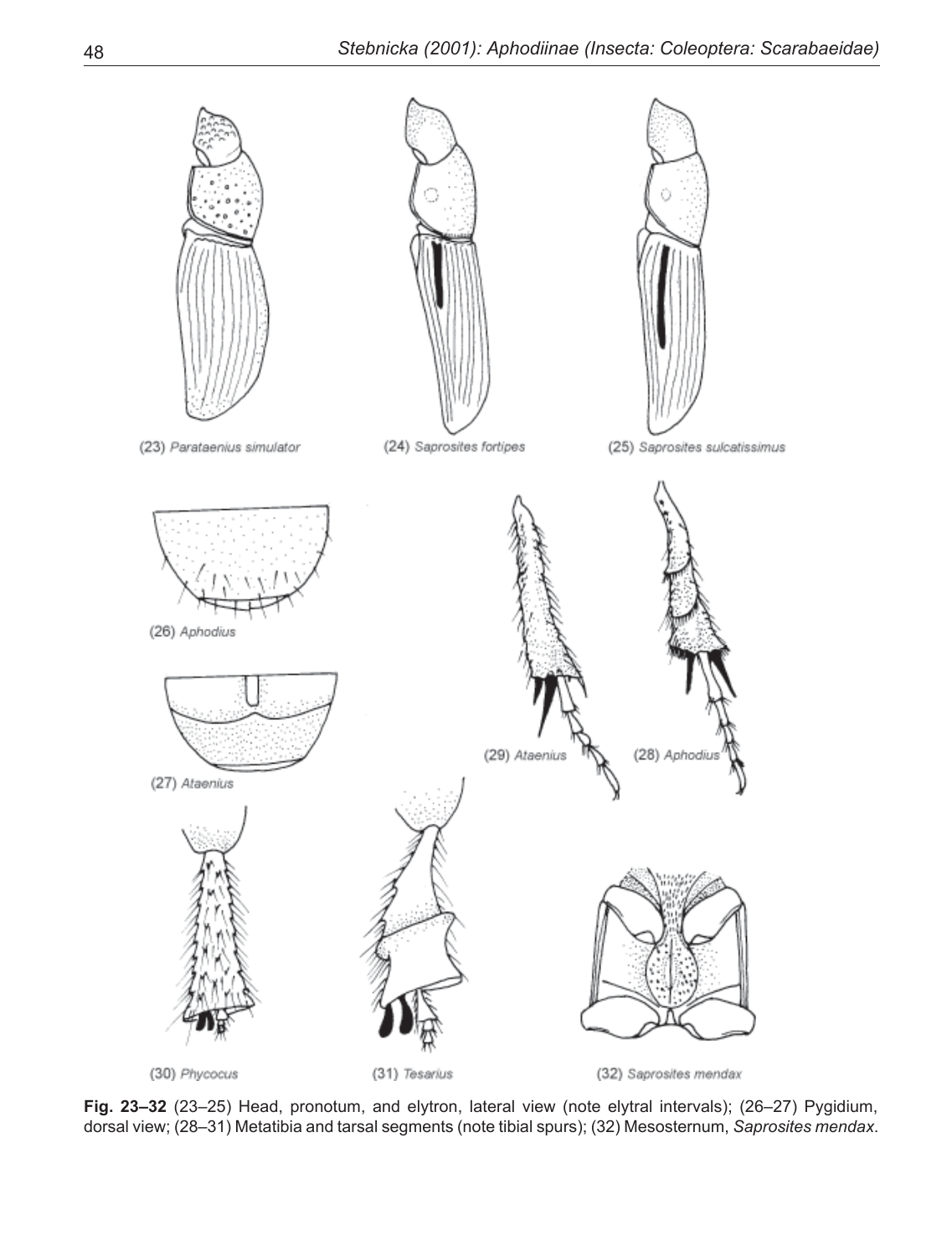



(33) Aphodius granarius

(35) Acrossidius tasmaniae



(37) Proctophanes minor

(36) Phycocus graniceps





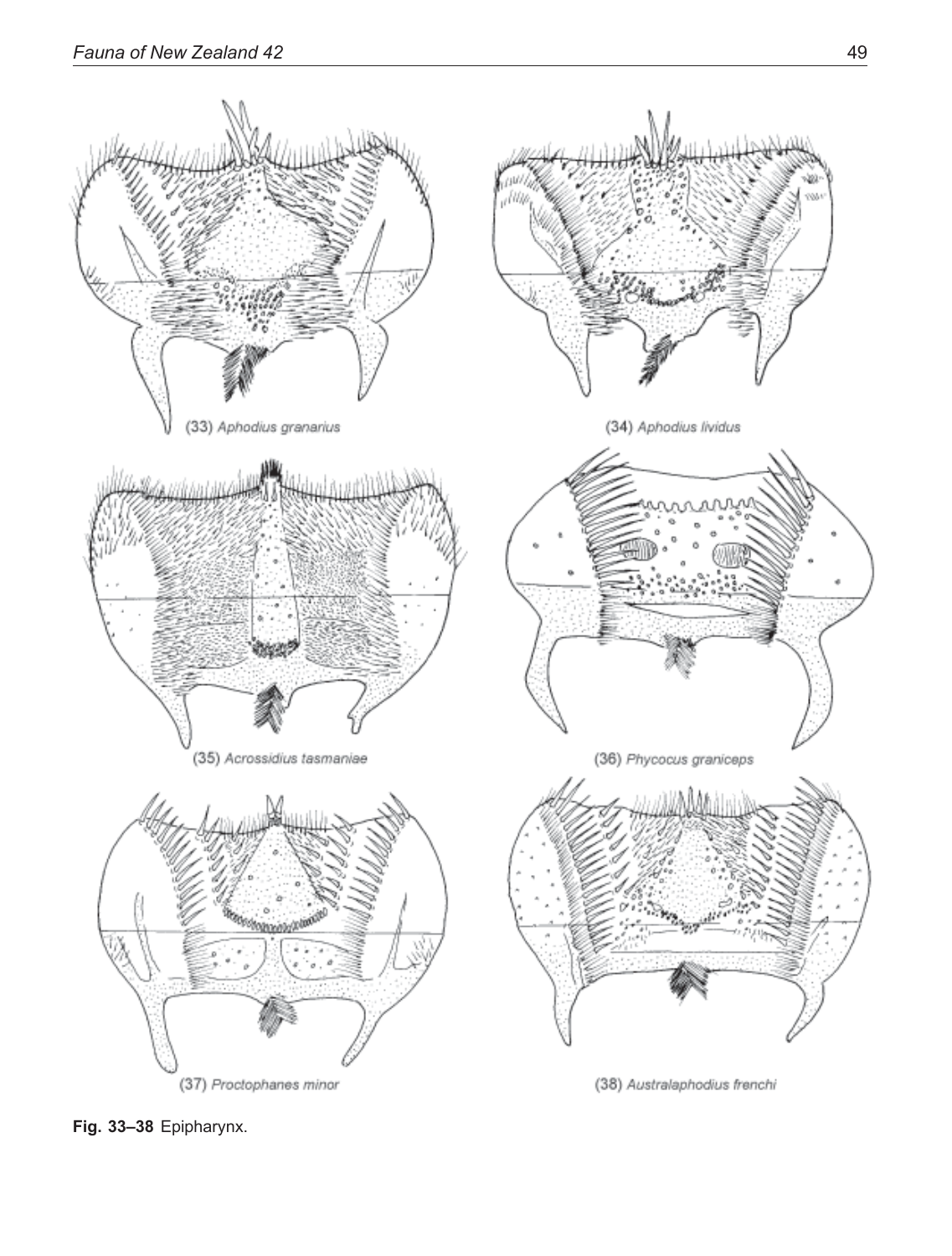

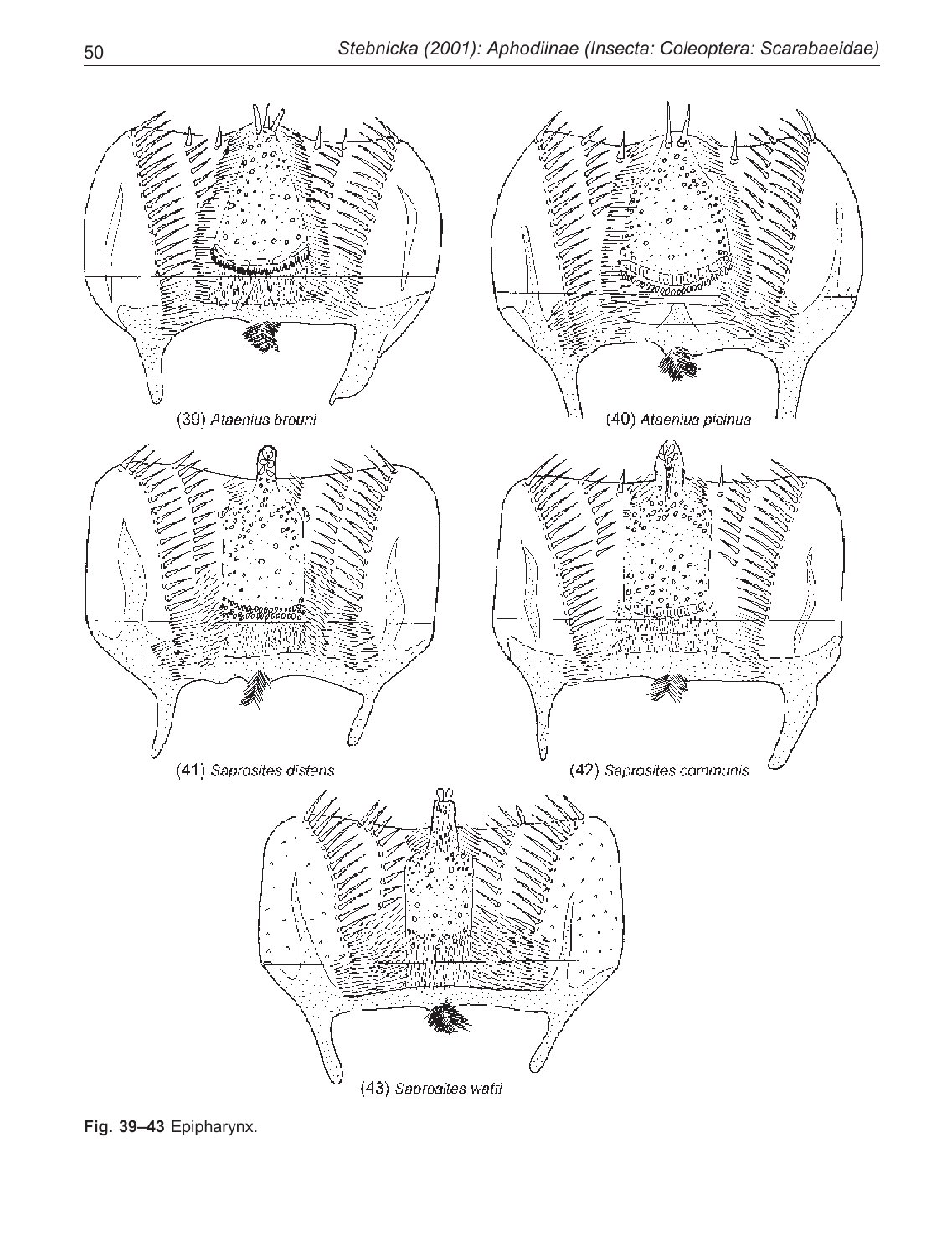

**Fig. 44–54** Male genitalia, lateral view.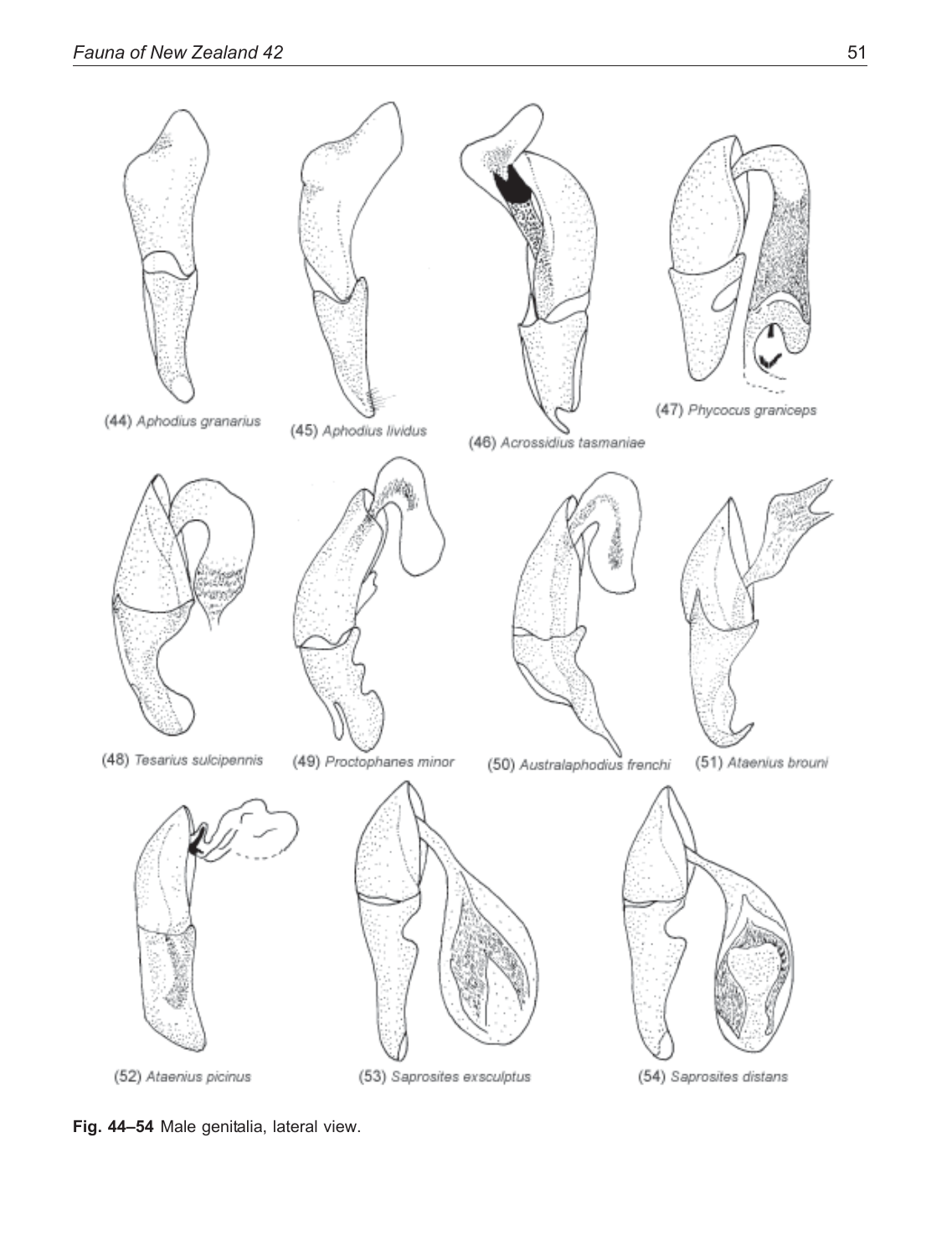

**Fig. 55–59** Male genitalia, lateral view.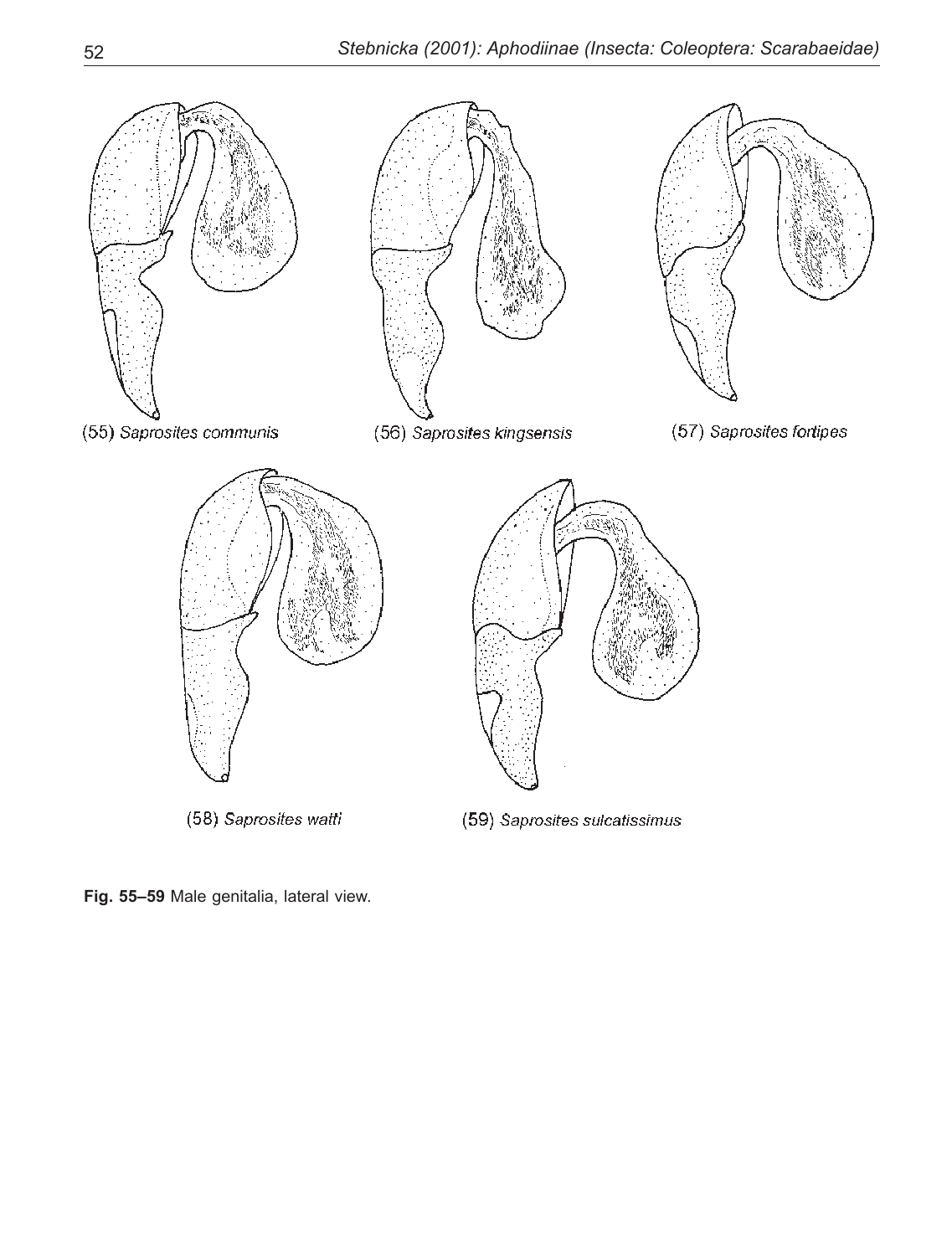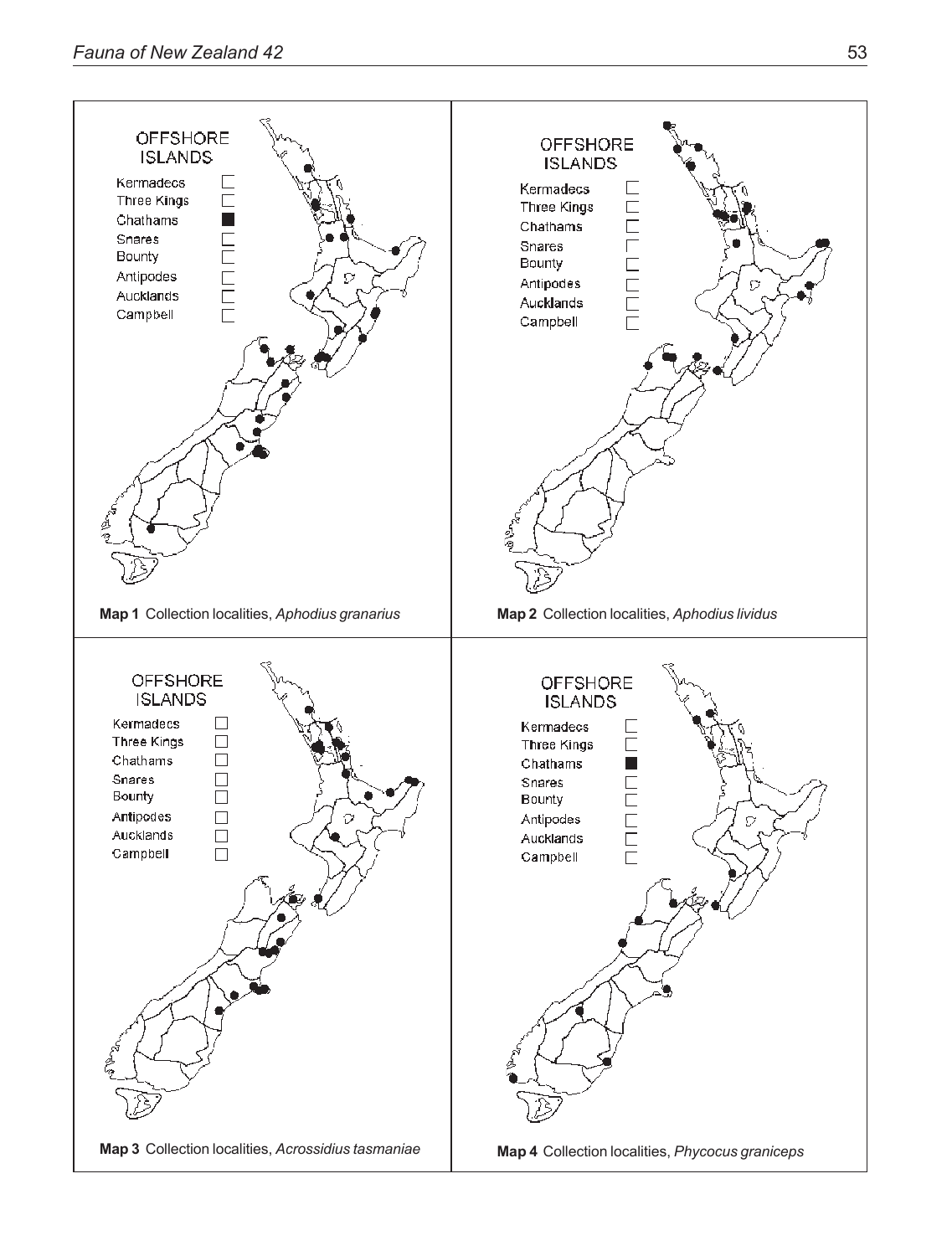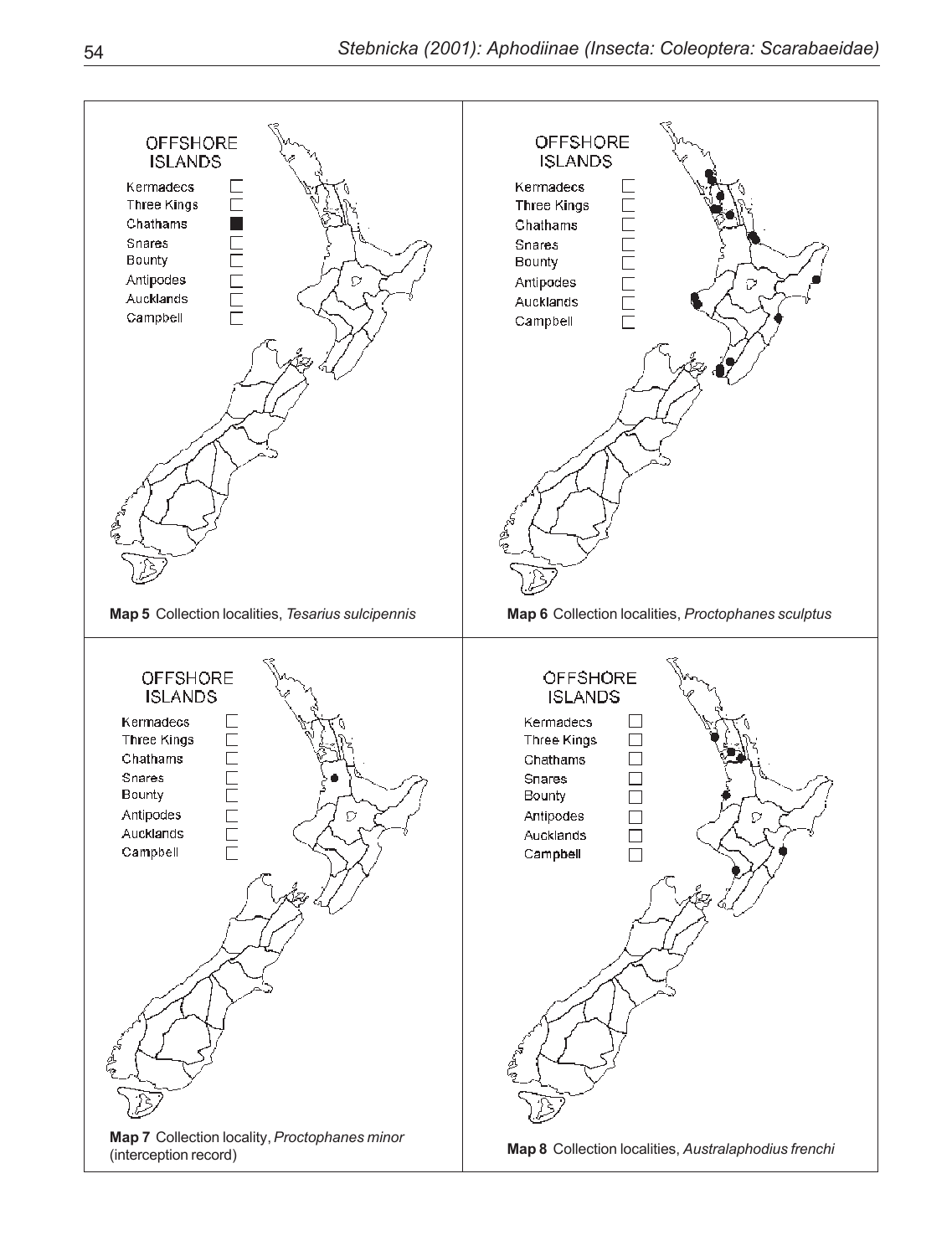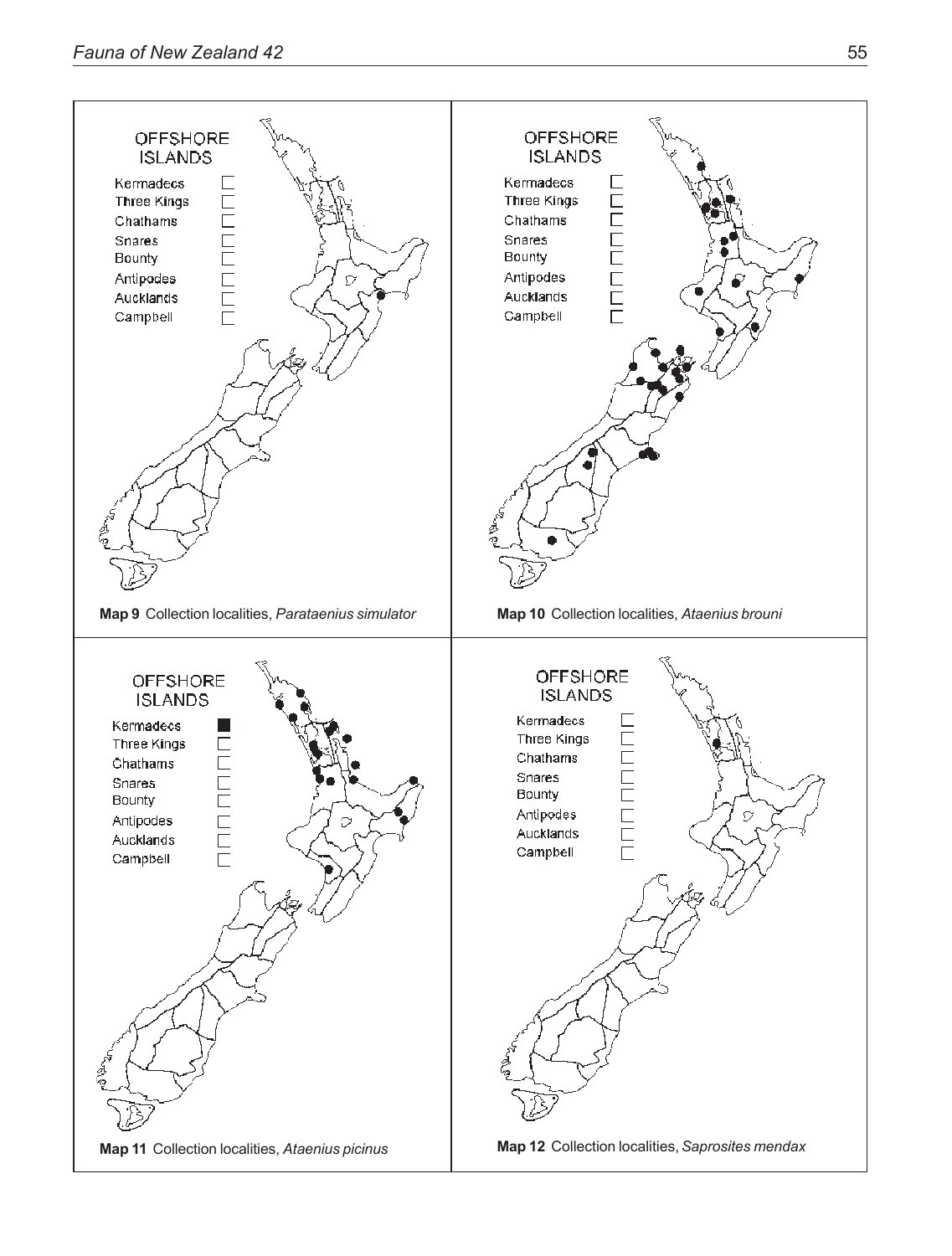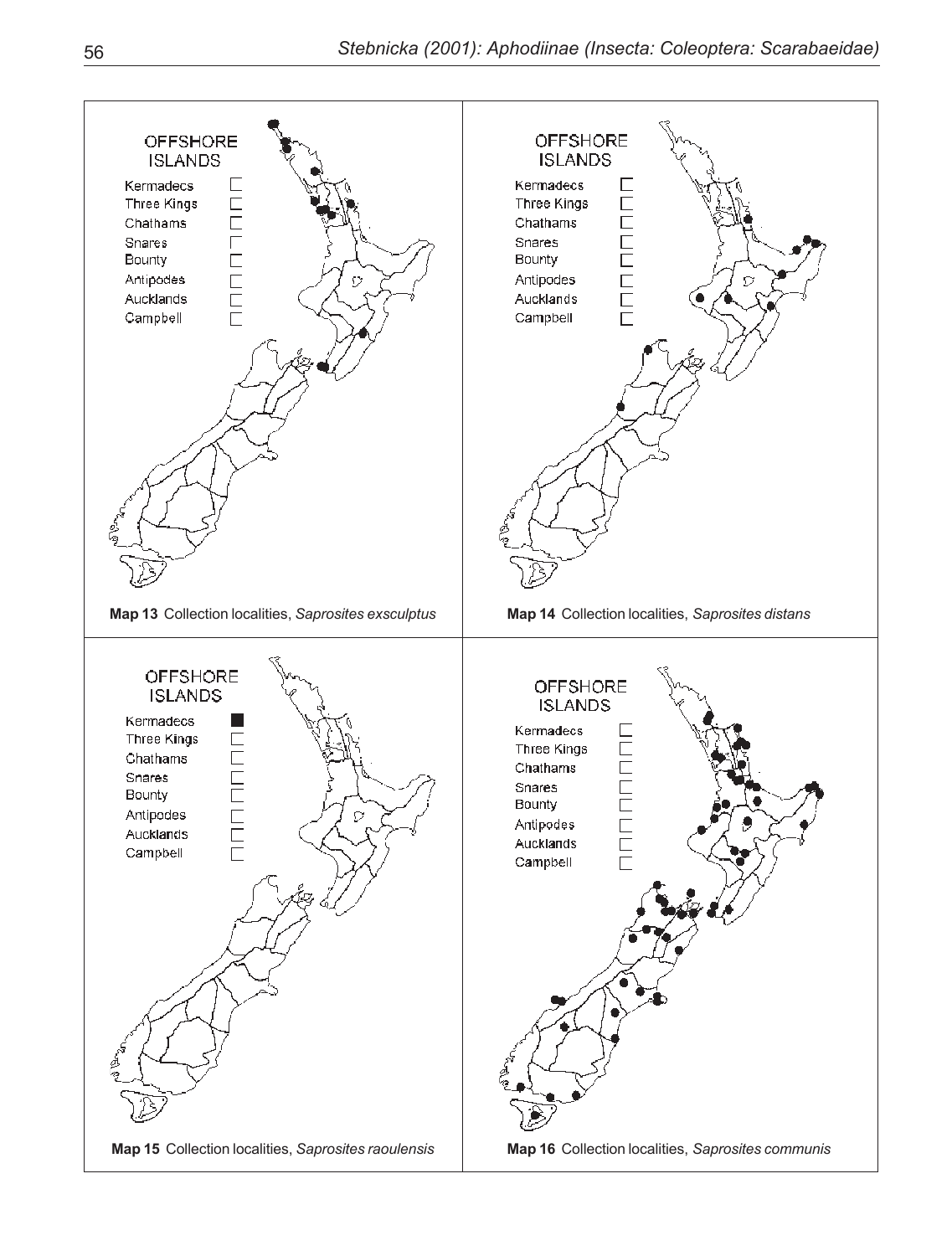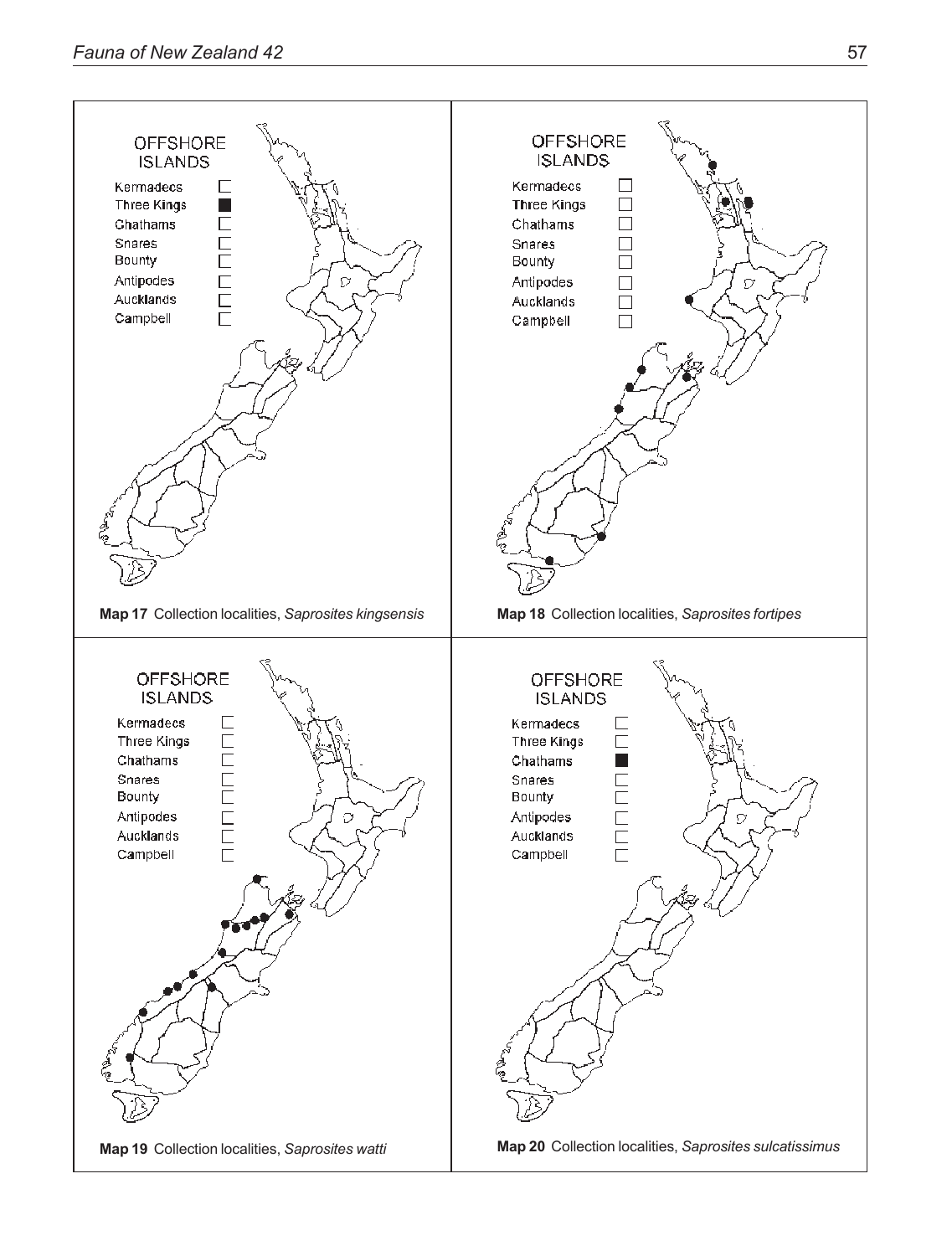**TAXONOMIC INDEX**

Page numbers in **bold** type denote a description, and in *italic* type illustrations. A suffixed letter 'k' indicates a key, and 'm' a map.

*Acromyrmex* 12 *Acrossidius* 7, 14, **19** *Acrossidius pseudotasmaniae* 21 *Acrossidius tasmaniae*7, 8, 13, 16k, **20**, *43, 49, 51, 53m adelaide, Aphodius* 7, 18 **Aegialiini** 10, 13 *Airapus* 10 *ambiguus, Aphodius* 25 *andersoni, Aphodius* 7, 20 **Aphodiini** 7, 9–13, 16k, 17 *Aphodius* 11, 12, 14, 16k, **17**, *48 Aphodius (Acrossidius)* 19 *Aphodius (Australaphodius)* 24 *Aphodius adelaide* 7, 18 *Aphodius ambiguus* 25 *Aphodius andersoni* 7, 20 *Aphodius brouni* 27 *Aphodius candens* 32 *Aphodius cincticulus* 7, 19 *Aphodius communis* 33 *Aphodius distans* 32 *Aphodius fortipes* 35 *Aphodius frenchi* 24, 25 *Aphodius (Calamosternus) granarius* 7, 9, 13, 16k, **18**, *45, 49, 51, 53m Aphodius howitti* 7, 20 *Aphodius (Nialus) lividus* 7, 9, 13, 16k, **19**, *49, 51, 53m Aphodius (Nialus) lividus pseudolividus* 7, 19 *Aphodius longitarsus* 7, 20 *Aphodius melbournicus* 24 *Aphodius (Australaphodius) melbournicus* 7, 25 *Aphodius (Acrossidius) pallidihirtus* 7, 20 *Aphodius Pascoei* 8, 31 *Aphodius (Labarrus) pseudolividus* 19 *Aphodius (Nialus) pseudolividus* 7, 19 *Aphodius raoulensis* 33 *Aphodius sculptus* 23 *Aphodius spilopterus* 7, 19 *Aphodius sulcatissimus* 37 *Aphodius suspectus* 8, 31

*Aphodius tasmaniae* 19, 20 *Ataenius* 7, 9, 12, 13, 15, 16k, **26**, 32, *48 Ataenius australasiae* 28 *Ataenius boucomonti* 7, 28 *Ataenius brouni* 7, 8, 14, 17k, 24, **27**, *45, 50, 51, 55m Ataenius derbesis* 25 *Ataenius duplopunctatus* 7, 28 *Ataenius macilentus* 7, 27 *Ataenius mendax* 30 *Ataenius nudus*14, 28 *Ataenius picinus* 7, 8, 14, 17k, **28**, *50, 51, 55m Ataenius scutellaris* 26 *Ataenius simulator* 26 *Atta* 12 *Auperia* 10 *Australammoecius* 26 *Australaphodius* 11, **24** *Australaphodius frenchi* 7, 9, 14, 16k, 18, **25**, *46, 49, 51, 54m australasiae, Ataenius* 28

*boucomonti, Ataenius* 7, 28 **Broun's scarab 27** *brouni, Aphodius* 27 *brouni, Ataenius* 7, 8, 14, 17k, 24, **27**, *45, 50, 51, 55m brouni, Saprosites* 27

*Calamosternus* 13 *candens, Aphodius* 32 *candens, Saprosites* 7, 8 *cincticulus, Aphodius* 7, 19 *Cnematoplatys* 14 *communis, Aphodius* 33 *communis, Saprosites* 8, 14, 17k, 30, **33**–37, *46, 50, 52, 56m* **Corythoderini** 12

*dentipes, Saprosites* 30, 31 *derbesis, Ataenius* 25 **Didactyliini** 10 *distans, Aphodius 32 distans, Saprosites* 7, 8, 14, 17k, 30–**32**, *46, 50, 51, 56m Drepanocanthus* 11 *duplopunctatus, Ataenius* 7, 28

*Eremazus* 10 **Eupariini** 7, 9–13, 16k, 25 *Euparixia*10 *Euparixoides*10 *exsculptus, Oxyomus* 8, 31 *exsculptus, Proctophanes* 31 *exsculptus, Saprosites* 8, 14, 17k, 30, **31**–33, *46, 51, 56m*

*fimetarius, Scarabaeus* 17 *fortipes, Aphodius* 35 *fortipes, Saprosites* 8, 14, 17k, **35**, 37, *47, 48, 52, 57m frenchi, Aphodius* 24, 25 *frenchi, Australaphodius* 7, 9, 14, 16k, 18, **25**, *46, 49, 51, 54m*

*granarius, Aphodius (Calamosternus)* 7, 9, 13, 16k, **18**, *45, 49, 51, 53m granarius, Scarabaeus* 18 *graniceps, Phycocus* 7, 14, 16k, **21**, *43, 49, 51, 53m granuliceps, Parataenius* 7, 26

*Harmogaster* 11, 25 *Hornietus* 10 *howitti, Aphodius* 7, 20

*Iguazua* 14

*kingsensis, Saprosites* 7, 8, 14, 17k, 30, **34**, *47, 52, 57m*

*Leiopsammodius* 23 *Leiopsammodius newcastleensis* 14, 22, 23 *Liothorax* 13 *lividus, Aphodius (Nialus)* 7, 9, 13, 16k, **19**, *49, 51, 53m lividus pseudolividus, Aphodius (Nialus)* 7, 19 *lividus, Scarabaeus* 19 *lobatus, Phycocus* 7, 21 *Lomanoxia*10 **Lomanoxiini** 10, 12 *longitarsus, Aphodius* 7, 20

*macilentus, Ataenius* 7, 27 *meditans, Saprosites* 30 *melbournicus, Aphodius (Australaphodius)* 7, 25 *melbournicus, Aphodius* 24 *mendax, Ataenius* 30 *mendax, Saprosites* 8, 14, 17k, **30**, *46, 48, 55m minor, Proctammodes* 24 *minor, Proctophanes* 7, 8, 14, 16k, **24**, *45, 49, 51, 54m mirabilis, Parataenius* 25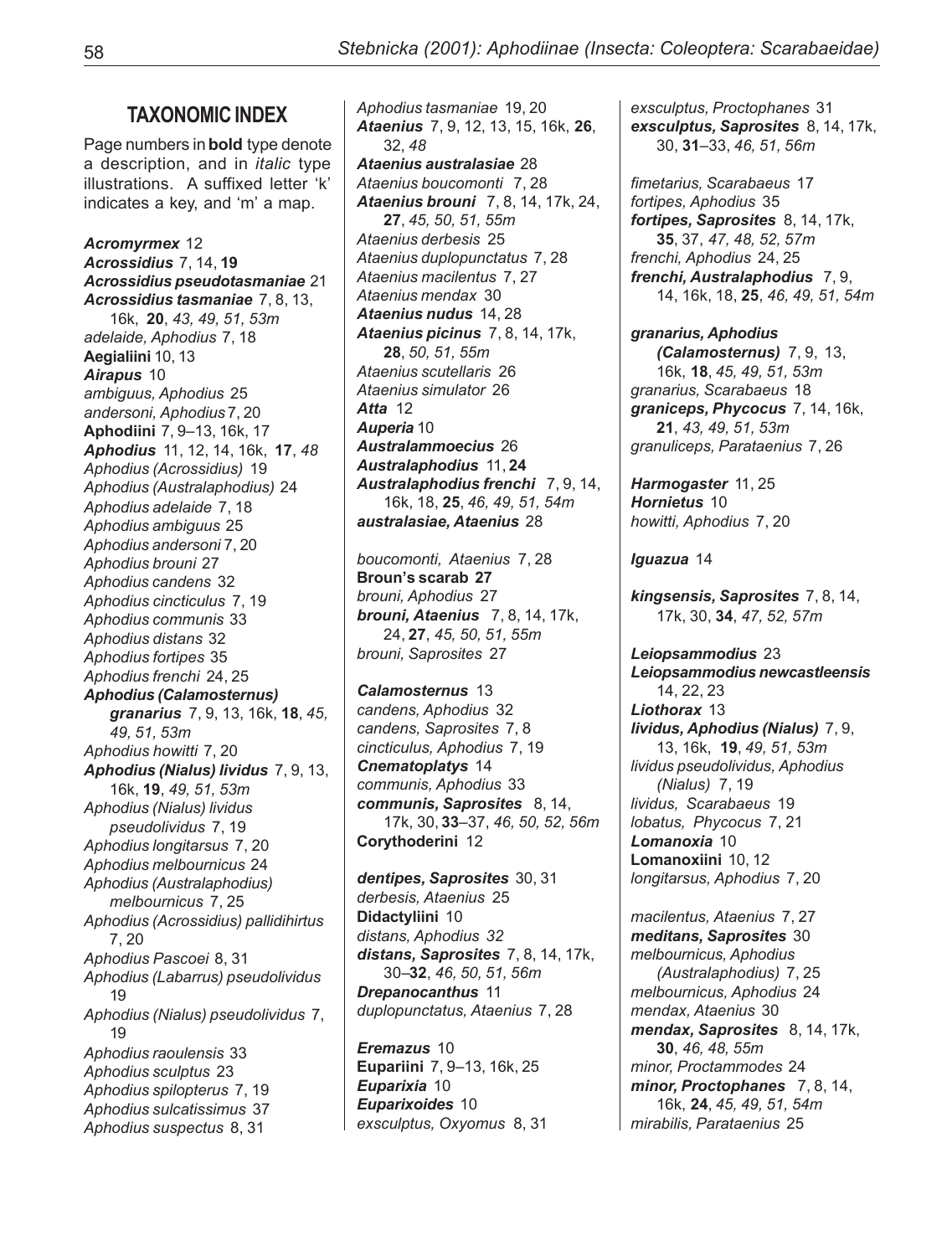*newcastleensis, Leiopsammodius* 14, 22, 23 *Nialus* 13 *nitidicollis, Saprosites* 14, 30 *nudus, Ataenius*14 **Odontolochini** 10 *Odontotermes* 12 *Oxyomus exsculptus* 8, 31 *pallidihirtus, Aphodius (Acrossidius)* 7, 20 *Parataenius* 7, 9, 14, **25** *Parataenius granuliceps* 7, 26 *Parataenius mirabilis* 25 *Parataenius simulator* 7, 8, 14, 16k, **26**, *45, 48, 55m Pascoei, Aphodius* 8, 31 *Passaliolla* 14 *peregrinus, Saprosites* 29 *Phycochus* 21 *Phycocus* 7, 10, 13–15, **21**, *48 Phycocus graniceps* 7, 14,16k, **21**, *43, 49, 51, 53m Phycocus lobatus* 7, 21 *Phycocus sulcipennis* 22 *picinus, Ataenius* 7, 8, 14, 17k, **28**, *50, 51, 55m* **pitchy scarab 28** *Podotenus*10, 13 *Proctammodes minor* 24 *Proctophanes* 7, 11, 13, 16k, **23** *Proctophanes exsculptus* 31 *Proctophanes minor* 7, 8, 14, 16k, **24**, *45, 49, 51, 54m Proctophanes sculptus* 7, 8, 14, 16k, **23**, *44, 45, 54m* **Proctophanini** 7, 10, 11, 16k, 23 **Psammodiini** 7, 9–13, 16k, 21, 22 *Psammodius* 22 *Psammodius schwarzi* 7, 26

*pseudolividus, Aphodius (Labarrus)* 19 *pseudolividus, Aphodius (Nialus)* 7, 19 *pseudotasmaniae, Acrossidius* 21 *punctatus, Saprosites* 8, 30 *raoulensis, Aphodius* 33 *raoulensis, Saprosites* 8, 14, 17k, 30, **33**, *46, 56m rugosus, Saprosites* 7, 28 *Saprosites* 7, 8*,* 12–15, 16k, **29** *Saprosites brouni* 27 *Saprosites communis* 8, 14, 17k, 30, **33**–37, *46, 50, 52, 56m Saprosites candens* 7, 8 *Saprosites dentipes* 30, 31 *Saprosites distans* 7, 8, 14, 17k, 30–**32**, *46, 50, 51, 56m Saprosites exsculptus* 8*,* 14, 17k, 30, **31**–33, *46, 51, 56m Saprosites fortipes* 8, 14, 17k, **35**, 37, *47, 48, 52, 57m Saprosites kingsensis* 7, 8, 14, 17k, 30, **34**, *47, 52, 57m Saprosites meditans* 30 *Saprosites mendax* 8, 14, 17k, **30**, *46, 48, 55m Saprosites nitidicollis* 14, 30 *Saprosites peregrinus* 29 *Saprosites punctatus* 8, 30 *Saprosites raoulensis* 8, 14, 17k, 30, **33**, *46, 56m Saprosites rugosus* 7, 28 *Saprosites sternalis* 30 *Saprosites sulcatissimus* 8, 14, 17k, *37, 47, 48, 52, 57m Saprosites sulcatus* 30

*Saprosites watti* 7, 8, 14, 17k, 30, **36**, 37, *47, 50, 52, 57m Scarabaeus fimetarius* 17 *Scarabaeus granarius* 18 *Scarabaeus lividus* 19 *schwarzi, Psammodius* 7, 26 *sculptus, Aphodius* 23 *sculptus, Proctophanes* 7, 8, 14, 16k, **23**, *44, 45, 54m scutellaris, Ataenius* 26 *Selviria* 10 *Setylaides* 10 *simulator, Ataenius* 26 *simulator, Parataenius* 7, 8, 14, 16k, **26**, *45, 48, 55m Solenopsis* 12 *spilopterus, Aphodius* 7, 19 *Stereomerini* 12 *sternalis, Saprosites* 30 *sulcatissimus, Aphodius* 37 *sulcatissimus, Saprosites* 8, 14, 17k, **37**, *47, 48, 52, 57m sulcatus, Saprosites* 30 *sulcipennis, Phycocus* 22 *sulcipennis, Tesarius* 7, 8, 14, 16k, **22**, *45, 51, 54m suspectus, Aphodius* 8, 31 *tasmaniae, Acrossidius* 7, 8, 13, 16k, **20**, *43, 49, 51, 53m tasmaniae, Aphodius* 19, 20 **Tasmanian grass grub 20 Tenebrionidae** 10 *Tesarius* 7, 9, **22,** *48 Tesarius sulcipennis* 7, 8, 14, 16k, **22**, *45, 51, 54m watti, Saprosites* 7, 8, 14, 17k, 30, **36**, 37, *47, 50, 52, 57m*

**Zopheridae** 10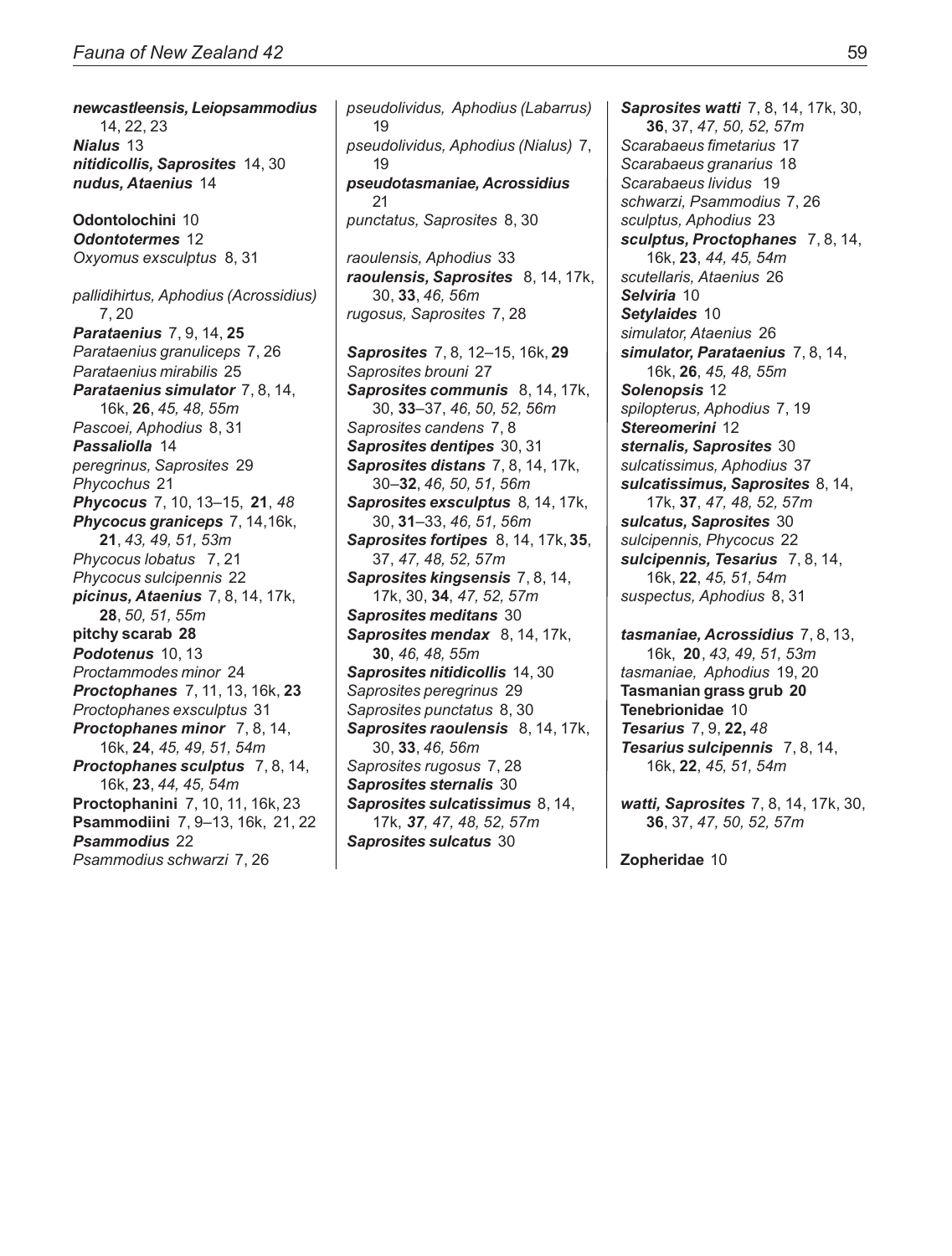

Area codes and boundaries used to categorise specimen locality data (after Crosby et al. 1998)

Base-map for plotting collection localities; this may be photocopied without copyright release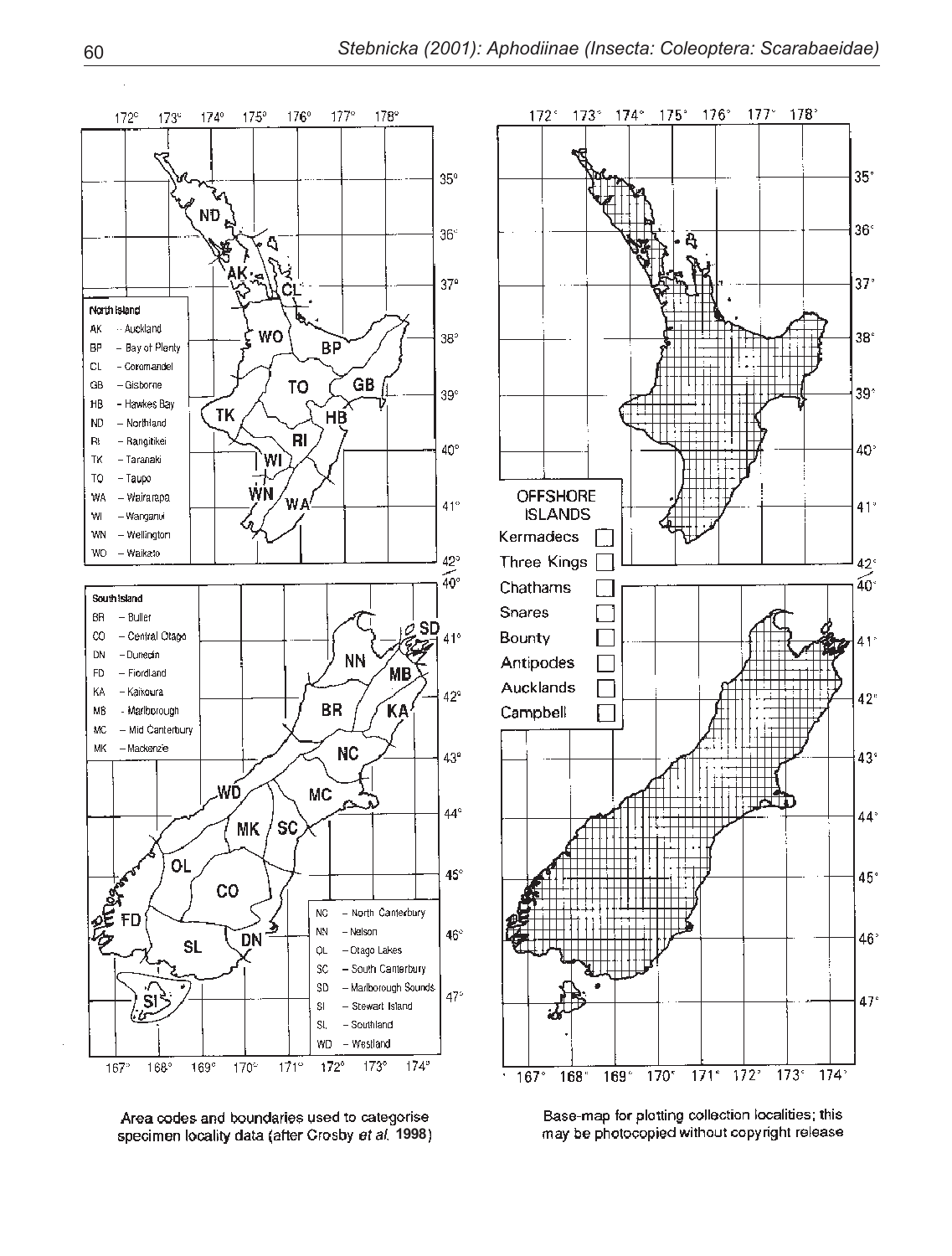

The New Zealand subregion with area codes (from Crosby *et al.* 1998).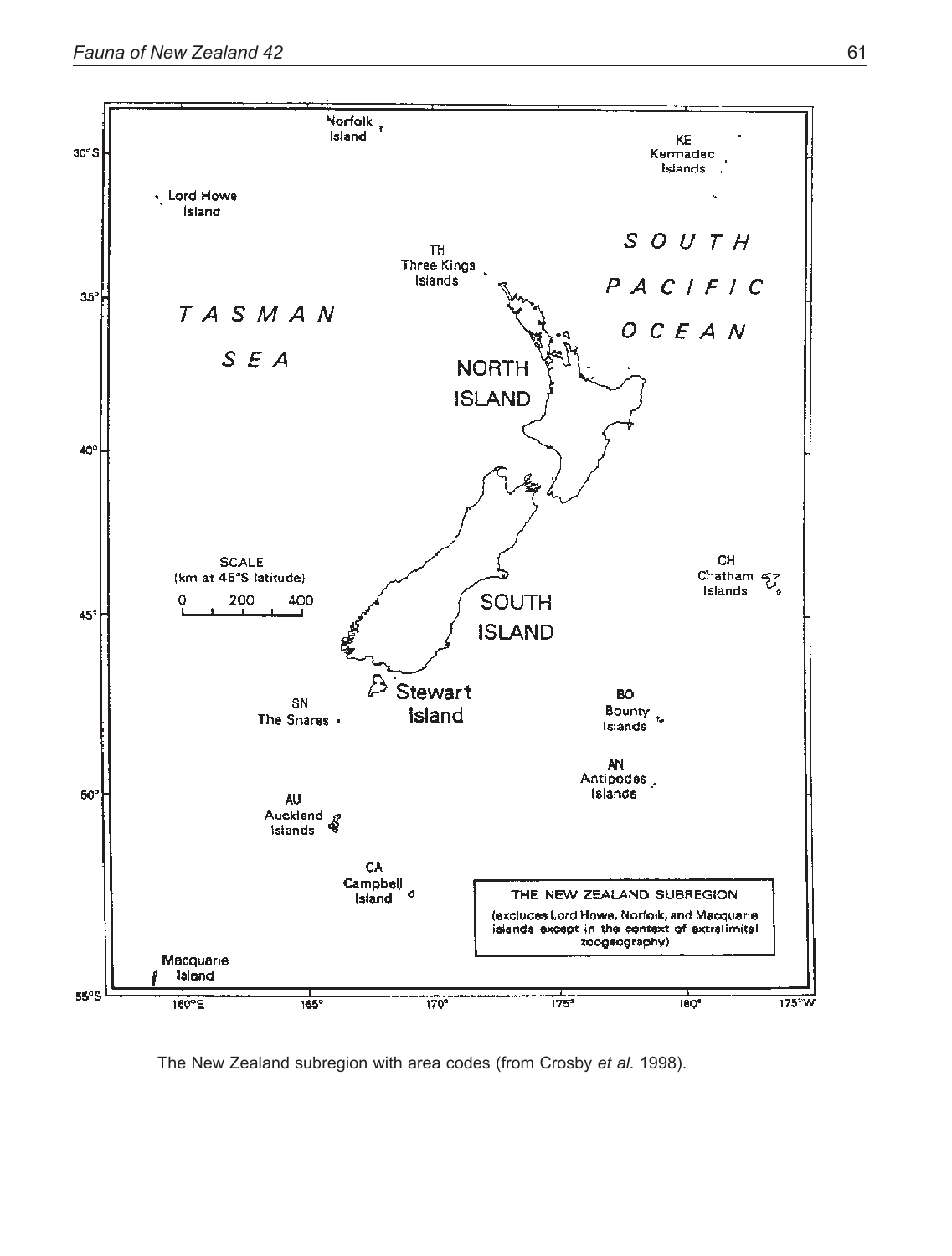## **TITLES IN PRINT / PUNA TAITARA TAA**

| 1 Terebrantia (Insecta: Thysanoptera) · Laurence A. Mound & Annette K. Walker                   |  |
|-------------------------------------------------------------------------------------------------|--|
| 2 Osoriinae (Insecta: Coleoptera: Staphylinidae) • H. Pauline McColl                            |  |
|                                                                                                 |  |
| 3 Anthribidae (Insecta: Coleoptera) · B.A. Holloway                                             |  |
|                                                                                                 |  |
| 4 Eriophyoidea except Eriophyinae (Arachnida: Acari) · D.C.M. Manson                            |  |
|                                                                                                 |  |
| 5 Eriophyinae (Arachnida: Acari: Eriophyoidea) · D.C.M. Manson                                  |  |
|                                                                                                 |  |
| 6 Hydraenidae (Insecta: Coleoptera) · R.G. Ordish                                               |  |
|                                                                                                 |  |
| 7 Cryptostigmata (Arachnida: Acari) - a concise review • M. Luxton                              |  |
|                                                                                                 |  |
| 8 Calliphoridae (Insecta: Diptera) · James P. Dear                                              |  |
|                                                                                                 |  |
| 9 Protura (Insecta) · S.L. Tuxen                                                                |  |
|                                                                                                 |  |
| 10 Tubulifera (Insecta: Thysanoptera) · Laurence A. Mound & Annette K. Walker                   |  |
|                                                                                                 |  |
| 11 Pseudococcidae (Insecta: Hemiptera) • J.M. Cox                                               |  |
| 12 Pompilidae (Insecta: Hymenoptera) • A.C. Harris                                              |  |
|                                                                                                 |  |
| 13 Encyrtidae (Insecta: Hymenoptera) • J.S. Noyes                                               |  |
|                                                                                                 |  |
| 14 Lepidoptera - annotated catalogue, and keys to family-group taxa                             |  |
|                                                                                                 |  |
| 15 Ambositrinae (Insecta: Hymenoptera: Diapriidae) • I.D. Naumann                               |  |
|                                                                                                 |  |
| 16 Nepticulidae (Insecta: Lepidoptera) • Hans Donner & Christopher Wilkinson                    |  |
|                                                                                                 |  |
| 17 Mymaridae (Insecta: Hymenoptera) - introduction, and review of genera                        |  |
| J.S. Noyes & E.W. Valentine • ISBN 0-477-02542-0 • 28 Apr 1989 • 100 pp.  \$24.95               |  |
| 18 Chalcidoidea (Insecta: Hymenoptera) – introduction, and review of genera in smaller families |  |
| J.S. Noves & E.W. Valentine • ISBN 0-477-02545-5 • 2 Aug 1989 • 96 pp.  \$24.95                 |  |
| 19 Mantodea (Insecta), with a review of aspects of functional morphology                        |  |
|                                                                                                 |  |
| 20 Bibionidae (Insecta: Diptera) · Roy A. Harrison                                              |  |
|                                                                                                 |  |
| 21 Margarodidae (Insecta: Hemiptera) · C.F. Morales                                             |  |
|                                                                                                 |  |
| 22 Notonemouridae (Insecta: Plecoptera) • I.D. McLellan                                         |  |
|                                                                                                 |  |
| 23 Sciapodinae, Medeterinae (Insecta: Diptera) with a generic review of the                     |  |
| Dolichopodidae • D.J. Bickel • ISBN 0-477-02627-3 • 13 Jan 1992 • 74 pp.  \$27.95               |  |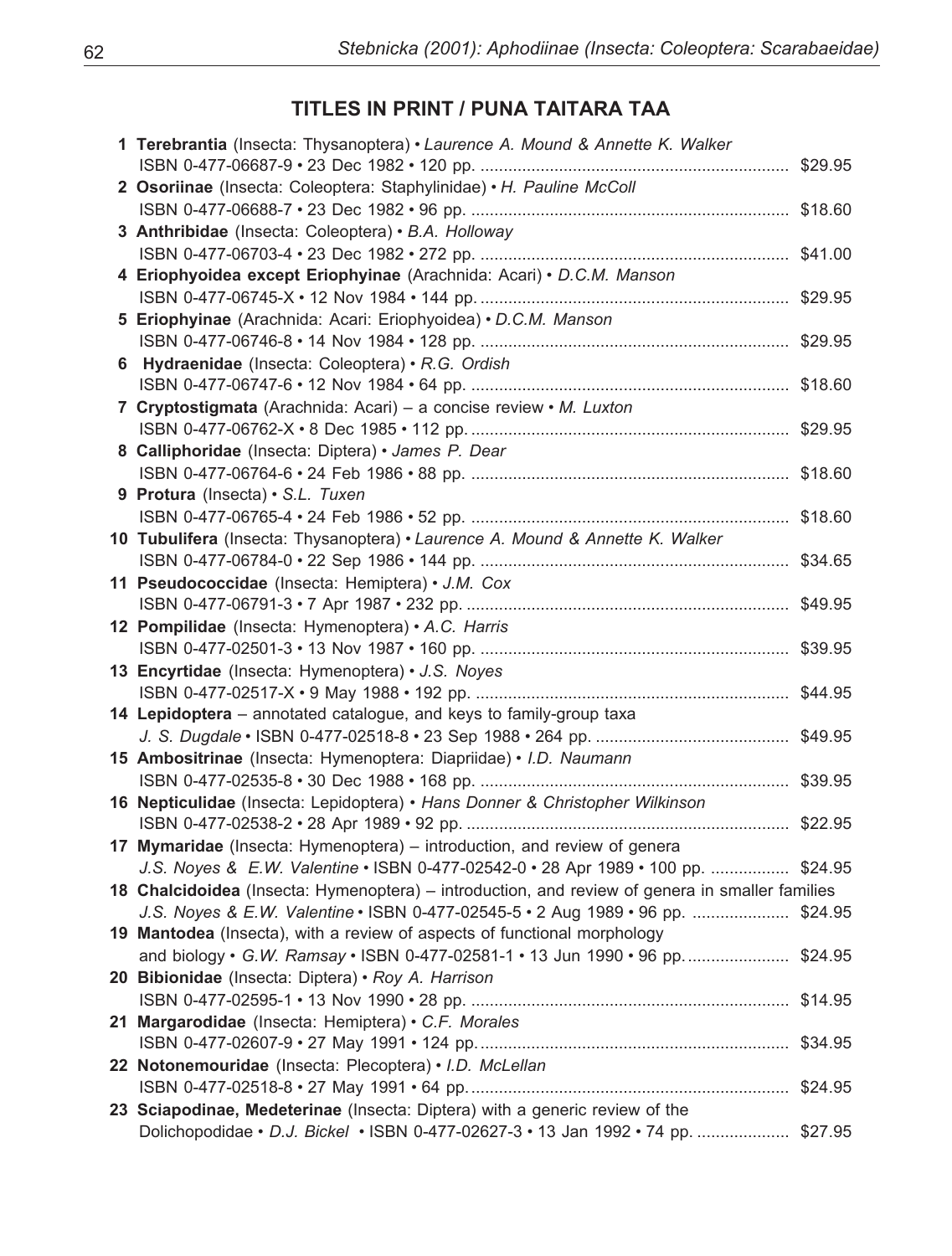| 24 Therevidae (Insecta: Diptera) • L. Lyneborg                                  |         |
|---------------------------------------------------------------------------------|---------|
|                                                                                 |         |
| 25 Cercopidae (Insecta: Homoptera) • K.G.A. Hamilton & C.F. Morales             |         |
|                                                                                 |         |
| 26 Tenebrionidae (Insecta: Coleoptera): catalogue of types and keys to taxa     |         |
|                                                                                 | \$27.95 |
| 27 Antarctoperlinae (Insecta: Plecoptera) · I.D. McLellan                       |         |
|                                                                                 |         |
| 28 Larvae of Curculionoidea (Insecta: Coleoptera): a systematic overview        |         |
|                                                                                 |         |
| 29 Cryptorhynchinae (Insecta: Coleoptera: Curculionidae)                        |         |
|                                                                                 | \$65.00 |
| 30 Hepialidae (Insecta: Lepidoptera) · J.S. Dugdale                             |         |
|                                                                                 |         |
| 31 Talitridae (Crustacea: Amphipoda) · K.W. Duncan                              |         |
|                                                                                 |         |
| 32 Sphecidae (Insecta: Hymenoptera) · A.C. Harris                               |         |
|                                                                                 |         |
| 33 Moranilini (Insecta: Hymenoptera) · J.A. Berry                               |         |
|                                                                                 |         |
| 34 Anthicidae (Insecta: Coleoptera) · F.G. Werner & D.S. Chandler               |         |
|                                                                                 |         |
| 35 Cydnidae, Acanthosomatidae, and Pentatomidae (Insecta: Heteroptera):         |         |
| systematics, geographical distribution, and bioecology • M.-C. Larivière        |         |
|                                                                                 | \$42.50 |
| 36 Leptophlebiidae (Insecta: Ephemeroptera) · D.R. Towns & W.L. Peters          |         |
|                                                                                 |         |
| 37 Coleoptera: family-group review and keys to identification • J. Klimaszewski |         |
|                                                                                 | \$49.50 |
| 38 Naturalised terrestrial Stylommatophora (Mollusca: Gastropoda)               |         |
|                                                                                 | \$72.50 |
| 39 Molytini (Insecta: Coleoptera: Curculionidae: Molytinae) • R.C. Craw         |         |
|                                                                                 | \$29.50 |
| 40 Cixiidae (Insecta: Hemiptera: Auchenorrhyncha) • M.-CLarivière               |         |
|                                                                                 |         |
| 41 Coccidae (Insecta: Hemiptera: Coccoidea) · C. J. Hodgson & R. C. Henderson   |         |
|                                                                                 |         |
| 42 Aphodiinae (Insecta: Coleoptera: Scarabaeidae) · Z. T. Stebnicka             |         |
|                                                                                 |         |
|                                                                                 |         |

Visit the Manaaki Whenua Press Website at http://www.mwpress.co.nz/ for further information, and to gain access to on-line extracts from these publications.